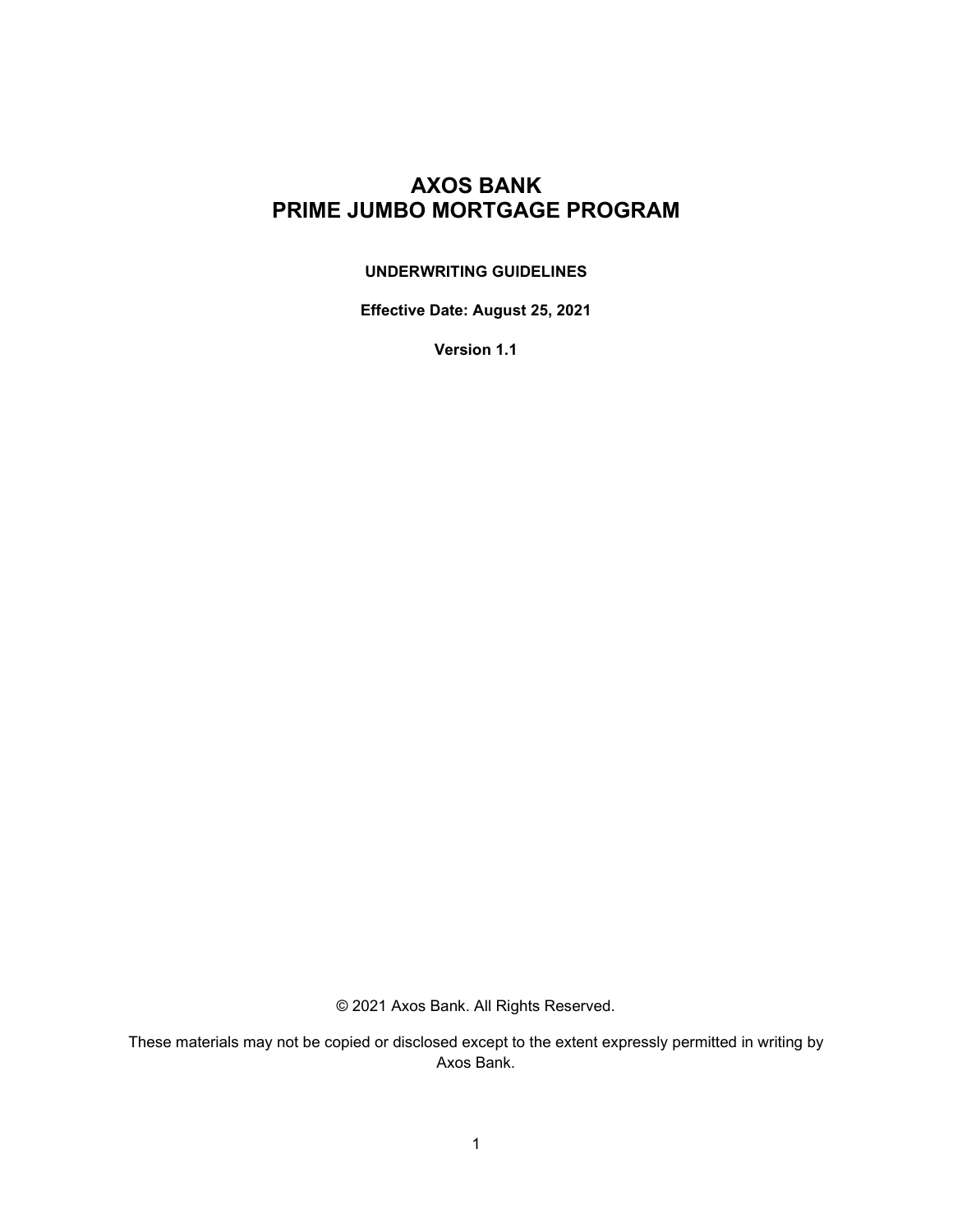### **Table of Contents**

# PRODUCT MATRICES AND UNDERWRITING SUMMARY

| 100. |                                                    |                                                                                                                                             |                                                               |                                                                                                                                                                                                                                                       |  |  |
|------|----------------------------------------------------|---------------------------------------------------------------------------------------------------------------------------------------------|---------------------------------------------------------------|-------------------------------------------------------------------------------------------------------------------------------------------------------------------------------------------------------------------------------------------------------|--|--|
|      | 100.1<br>100.2                                     |                                                                                                                                             |                                                               |                                                                                                                                                                                                                                                       |  |  |
| 101. |                                                    |                                                                                                                                             |                                                               |                                                                                                                                                                                                                                                       |  |  |
|      | 101.1<br>101.2<br>101.3<br>101.4<br>101.5<br>101.6 |                                                                                                                                             |                                                               |                                                                                                                                                                                                                                                       |  |  |
| 102. |                                                    |                                                                                                                                             |                                                               |                                                                                                                                                                                                                                                       |  |  |
|      | 102.1                                              |                                                                                                                                             |                                                               |                                                                                                                                                                                                                                                       |  |  |
|      | 102.2                                              | 102.1.1<br>102.1.2<br>102.1.3<br>102.1.4<br>102.1.5<br>102.1.6<br>102.1.7<br>102.1.8<br>102.1.9<br>102.2.1<br>102.2.2<br>102.2.3<br>102.2.4 |                                                               | Foreign Nationals Other Than Permanent Resident Aliens  13<br>Co-Borrowers/Co-Mortgagors/Co-Signers/Guarantors  14<br>Transactions where occupancy is questionable are treated as Non-<br>Investment Property (Non-Owner Occupied Property) See quick |  |  |
|      | 102.3                                              |                                                                                                                                             |                                                               |                                                                                                                                                                                                                                                       |  |  |
|      |                                                    | 102.3.1<br>102.3.2                                                                                                                          | 102.3.2.1<br>102.3.2.2<br>102.3.2.3<br>102.3.2.4<br>102.3.2.5 | Rate and Term Refinance/Limited Cash-Out Refinance 18                                                                                                                                                                                                 |  |  |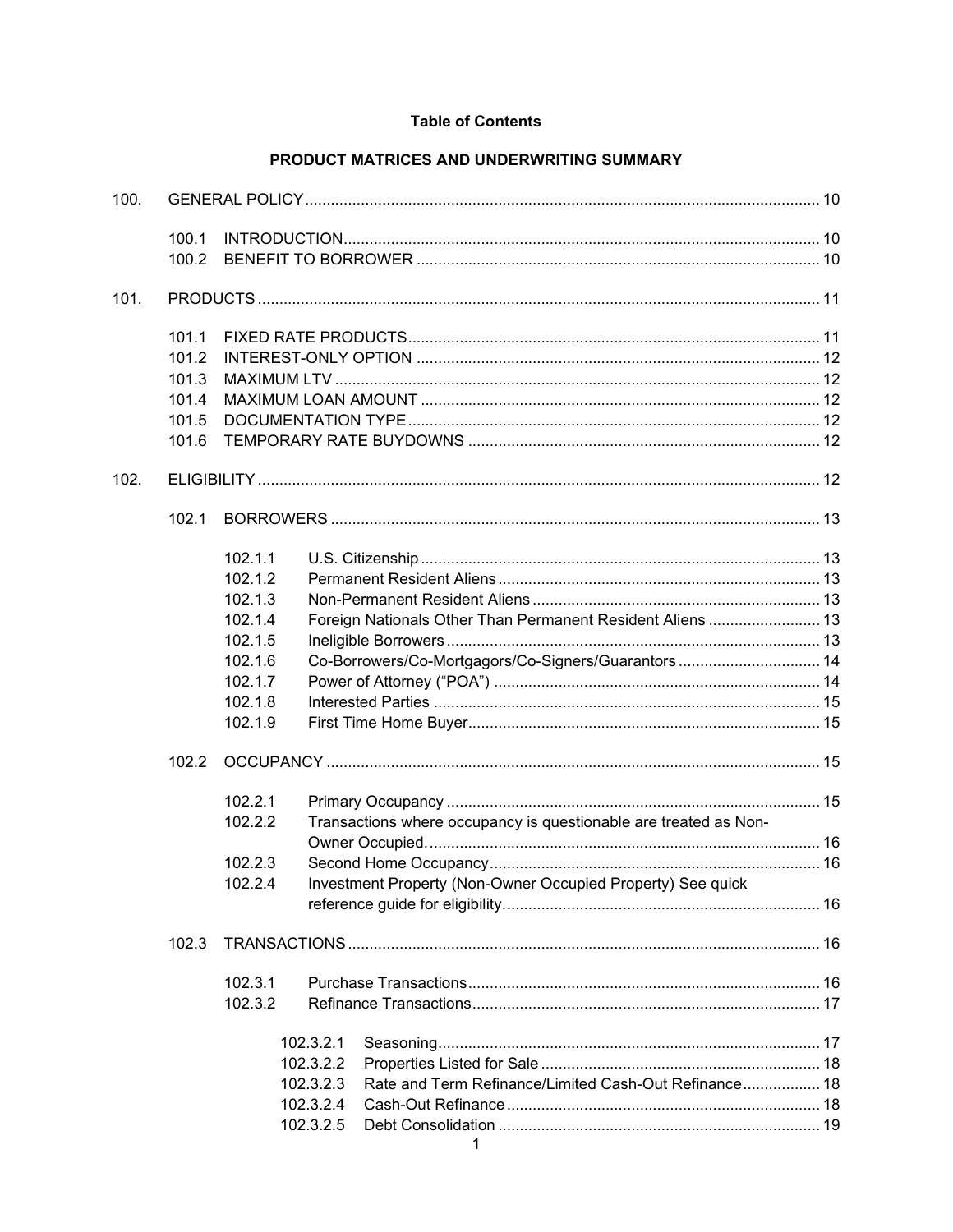|      |       |          | 102.3.2.6 Texas Refinance 50(a)(6) or 50(f)(2) Transactions 19        |  |
|------|-------|----------|-----------------------------------------------------------------------|--|
|      |       | 102.3.3  |                                                                       |  |
|      |       | 102.3.4  | Land Contracts (Installment Land Contract, or Contract or Bond for    |  |
|      |       |          |                                                                       |  |
|      |       | 102.3.5  |                                                                       |  |
|      |       | 102.3.6  |                                                                       |  |
|      |       | 102.3.7  |                                                                       |  |
|      |       | 102.3.8  |                                                                       |  |
|      | 102.4 |          |                                                                       |  |
|      | 102.5 |          |                                                                       |  |
|      | 102.6 |          |                                                                       |  |
| 103. |       |          |                                                                       |  |
|      | 103.1 |          |                                                                       |  |
|      |       |          |                                                                       |  |
|      |       | 103.1.1  |                                                                       |  |
|      | 103.2 |          | STATED INCOME LOANS AND LIMITED DOCUMENTATION LOANS 22                |  |
| 104. |       |          |                                                                       |  |
|      | 104.1 |          |                                                                       |  |
|      | 104.2 |          |                                                                       |  |
|      |       | 104.2.1  |                                                                       |  |
|      |       | 104.2.2  |                                                                       |  |
|      |       | 104.2.3  |                                                                       |  |
|      |       | 104.2.4  |                                                                       |  |
|      |       | 104.2.5  |                                                                       |  |
|      |       | 104.2.6  |                                                                       |  |
|      |       | 104.2.7  |                                                                       |  |
|      |       | 104.2.8  |                                                                       |  |
|      |       | 104.2.9  |                                                                       |  |
|      |       | 104.2.10 |                                                                       |  |
|      |       | 104.2.11 |                                                                       |  |
|      |       | 104.2.12 |                                                                       |  |
|      |       | 104.2.13 |                                                                       |  |
|      |       | 104.2.14 |                                                                       |  |
|      |       | 104.2.15 |                                                                       |  |
|      |       | 104.2.16 |                                                                       |  |
|      |       | 104.2.17 |                                                                       |  |
|      |       | 104.2.18 |                                                                       |  |
|      |       | 104.2.19 |                                                                       |  |
|      |       | 104.2.20 |                                                                       |  |
|      |       | 104.2.21 |                                                                       |  |
|      |       | 104.2.22 |                                                                       |  |
|      |       | 104.2.23 | Social Security Disability, Child's Benefit, or other Social Security |  |
|      |       |          |                                                                       |  |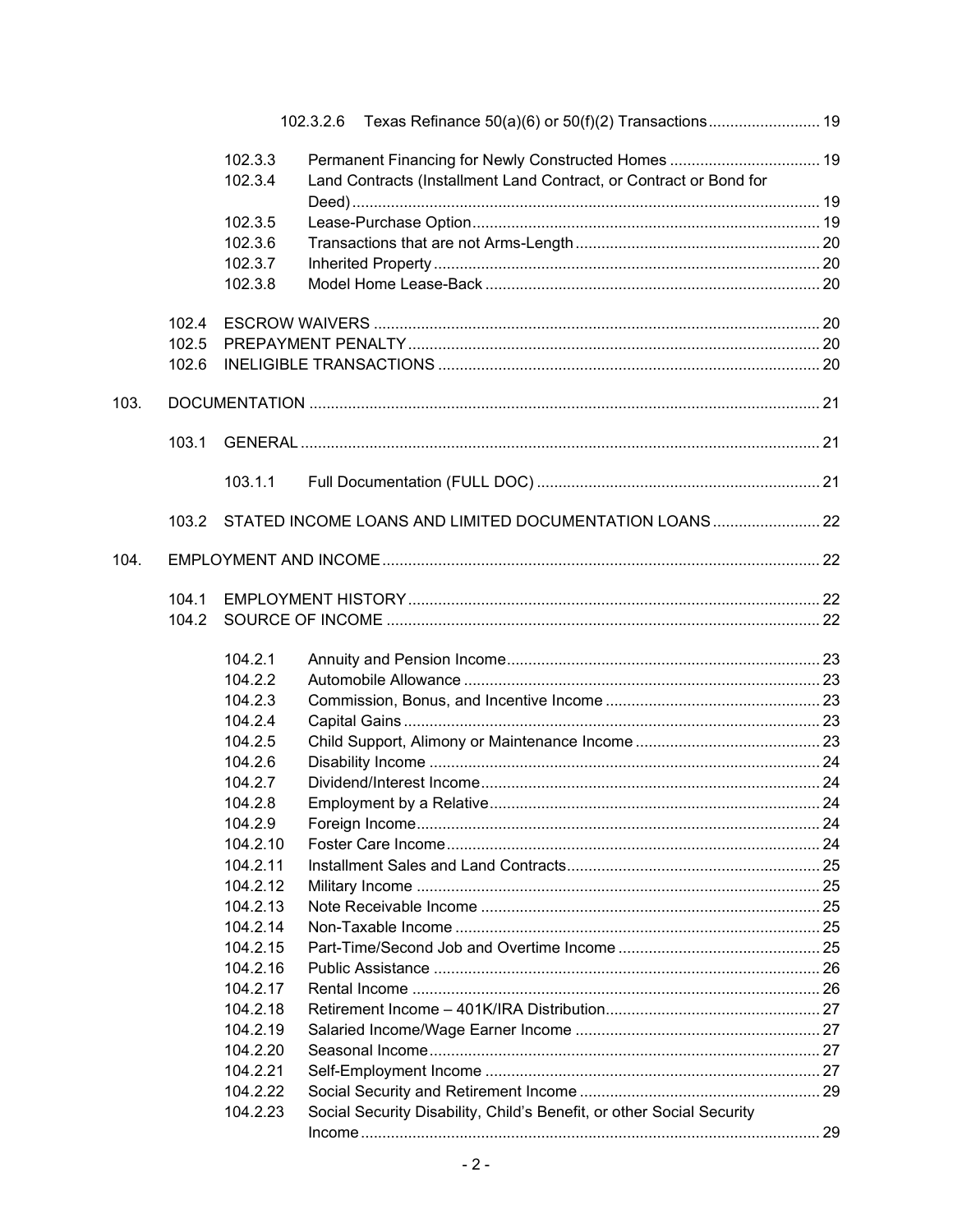|      |       | 104.2.24 |           |                                                            |  |
|------|-------|----------|-----------|------------------------------------------------------------|--|
|      |       | 104.2.25 |           |                                                            |  |
|      |       | 104.2.26 |           |                                                            |  |
|      |       | 104.2.27 |           |                                                            |  |
|      |       | 104.2.28 |           |                                                            |  |
|      |       | 104.2.29 |           |                                                            |  |
|      |       | 104.2.30 |           |                                                            |  |
|      |       |          |           |                                                            |  |
|      | 104.3 |          |           |                                                            |  |
|      |       | 104.3.1  |           |                                                            |  |
|      |       | 104.3.2  |           |                                                            |  |
|      |       | 104.3.3  |           |                                                            |  |
|      |       | 104.3.4  |           |                                                            |  |
|      |       | 104.3.5  |           |                                                            |  |
|      |       | 104.3.6  |           |                                                            |  |
|      |       | 104.3.7  |           |                                                            |  |
|      |       | 104.3.8  |           |                                                            |  |
|      |       |          |           |                                                            |  |
|      | 104.4 |          |           |                                                            |  |
| 105. |       |          |           |                                                            |  |
|      |       |          |           |                                                            |  |
|      | 105.1 |          |           |                                                            |  |
|      | 105.2 |          |           |                                                            |  |
|      |       | 105.2.1  |           |                                                            |  |
|      |       | 105.2.2  |           |                                                            |  |
|      |       | 105.2.3  |           |                                                            |  |
|      |       |          | 105.2.3.1 |                                                            |  |
|      |       |          | 105.2.3.2 |                                                            |  |
|      |       |          | 105.2.3.3 |                                                            |  |
|      |       | 105.2.4  |           |                                                            |  |
|      |       | 105.2.5  |           |                                                            |  |
|      |       |          | 105.2.5.1 |                                                            |  |
|      |       |          |           |                                                            |  |
|      |       |          | 105.2.5.2 | Major Adverse Derogatory Credit (Collections, Charge-offs, |  |
|      |       |          |           |                                                            |  |
|      |       |          | 105.2.5.3 |                                                            |  |
|      |       |          | 105.2.5.4 |                                                            |  |
|      |       | 105.2.6  |           |                                                            |  |
|      |       | 105.2.7  |           |                                                            |  |
|      |       | 105.2.8  |           |                                                            |  |
|      |       | 105.2.9  |           |                                                            |  |
|      |       |          | 105.2.9.1 |                                                            |  |
|      |       |          | 105.2.9.2 |                                                            |  |
|      |       |          | 105.2.9.3 |                                                            |  |
|      |       |          |           |                                                            |  |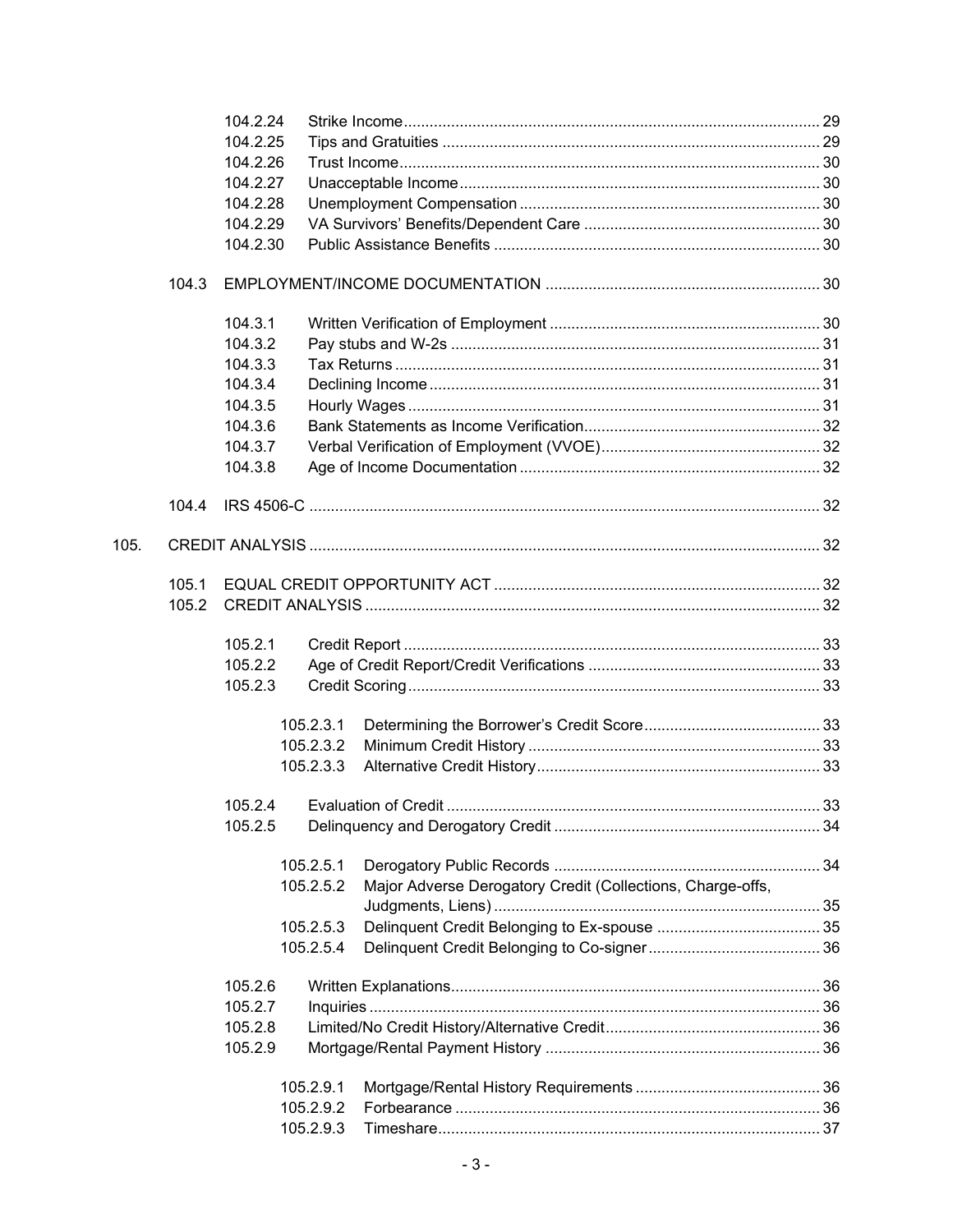|      |       | 105.2.10 |                                                                   |  |  |  |
|------|-------|----------|-------------------------------------------------------------------|--|--|--|
|      |       | 105.2.11 |                                                                   |  |  |  |
|      |       | 105.2.12 |                                                                   |  |  |  |
| 106. |       |          |                                                                   |  |  |  |
|      | 106.1 |          |                                                                   |  |  |  |
|      |       | 106.1.1  |                                                                   |  |  |  |
|      |       | 106.1.2  |                                                                   |  |  |  |
|      |       | 106.1.3  |                                                                   |  |  |  |
|      |       | 106.1.4  |                                                                   |  |  |  |
|      |       | 106.1.5  |                                                                   |  |  |  |
|      |       | 106.1.6  |                                                                   |  |  |  |
|      |       | 106.1.7  |                                                                   |  |  |  |
|      |       | 106.1.8  | Retirement/Savings Plan Loans (i.e. 401K, Insurance Policy) 39    |  |  |  |
|      |       | 106.1.9  |                                                                   |  |  |  |
|      |       | 106.1.10 |                                                                   |  |  |  |
|      |       | 106.1.11 |                                                                   |  |  |  |
|      |       |          |                                                                   |  |  |  |
|      | 106.2 |          |                                                                   |  |  |  |
|      |       | 106.2.1  |                                                                   |  |  |  |
|      |       | 106.2.2  | Treatment of Judgments, Collections, Charge-offs, Civil Suits and |  |  |  |
|      |       |          |                                                                   |  |  |  |
|      |       | 106.2.3  |                                                                   |  |  |  |
|      |       | 106.2.4  | Payout of Chapter 13 Bankruptcy While in Payment Period 41        |  |  |  |
|      |       |          | 106.2.4.1                                                         |  |  |  |
|      |       |          |                                                                   |  |  |  |
|      |       | 106.2.5  |                                                                   |  |  |  |
|      | 106.3 |          |                                                                   |  |  |  |
| 107. |       |          |                                                                   |  |  |  |
|      |       |          |                                                                   |  |  |  |
|      | 107.1 |          |                                                                   |  |  |  |
|      | 107.2 |          |                                                                   |  |  |  |
|      | 107.3 |          | DEBT TO INCOME RATIO AND QUALIFYING DEBT TO INCOME RATIO  42      |  |  |  |
| 108. |       |          |                                                                   |  |  |  |
|      | 108.1 |          |                                                                   |  |  |  |
|      | 108.2 |          |                                                                   |  |  |  |
|      | 108.3 |          |                                                                   |  |  |  |
|      | 108.4 |          |                                                                   |  |  |  |
|      | 108.5 |          |                                                                   |  |  |  |
|      | 108.6 |          |                                                                   |  |  |  |
|      | 108.7 |          |                                                                   |  |  |  |
|      | 108.8 |          |                                                                   |  |  |  |
|      | 108.9 |          |                                                                   |  |  |  |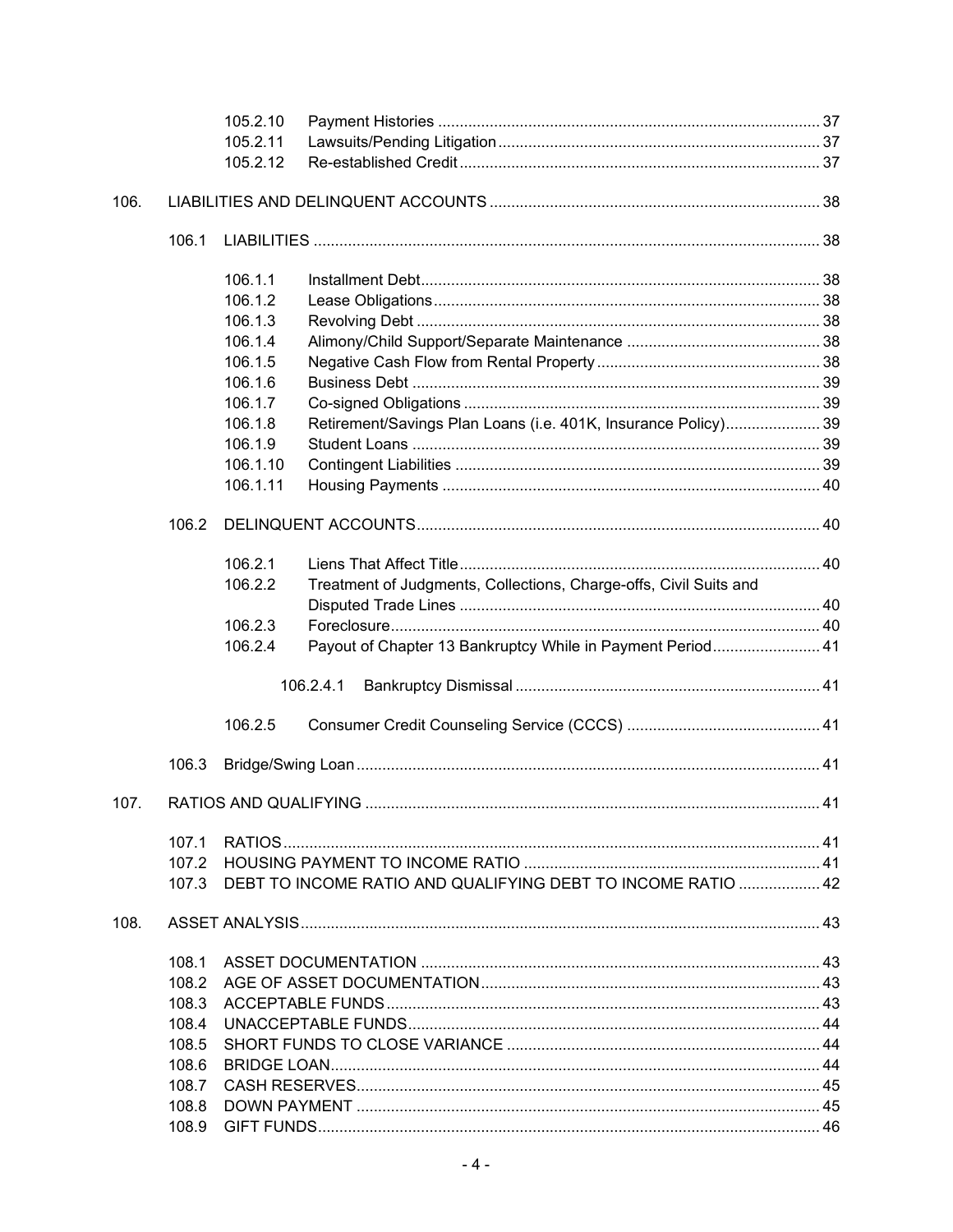| 109. |                                                                                |         |                                                                                       |  |  |  |  |
|------|--------------------------------------------------------------------------------|---------|---------------------------------------------------------------------------------------|--|--|--|--|
|      | 109.1                                                                          |         |                                                                                       |  |  |  |  |
|      |                                                                                |         | The subject property must be protected (including when vacant) against loss or damage |  |  |  |  |
|      |                                                                                |         | from fire and other perils within the standard extended coverage. Refer to the        |  |  |  |  |
|      |                                                                                |         | Fannie Mae selling guide for appropriate homeowners insurance coverage                |  |  |  |  |
|      |                                                                                |         |                                                                                       |  |  |  |  |
|      | 109.2                                                                          |         |                                                                                       |  |  |  |  |
|      | Please refer to the Fannie Mae selling guide for appropriate master HOA hazard |         |                                                                                       |  |  |  |  |
|      |                                                                                |         |                                                                                       |  |  |  |  |
|      | 109.3                                                                          |         |                                                                                       |  |  |  |  |
|      |                                                                                |         |                                                                                       |  |  |  |  |
|      |                                                                                | 109.3.1 |                                                                                       |  |  |  |  |
|      |                                                                                | 109.3.2 |                                                                                       |  |  |  |  |
|      |                                                                                |         |                                                                                       |  |  |  |  |
| 110. |                                                                                |         |                                                                                       |  |  |  |  |
|      | 110.1                                                                          |         |                                                                                       |  |  |  |  |
|      | 110.2                                                                          |         |                                                                                       |  |  |  |  |
|      | 110.3                                                                          |         |                                                                                       |  |  |  |  |
|      | 110.4                                                                          |         |                                                                                       |  |  |  |  |
|      | 110.5                                                                          |         |                                                                                       |  |  |  |  |
|      |                                                                                | 110.5.1 |                                                                                       |  |  |  |  |
|      |                                                                                | 110.5.2 |                                                                                       |  |  |  |  |
|      |                                                                                |         |                                                                                       |  |  |  |  |
|      | 110.6                                                                          |         |                                                                                       |  |  |  |  |
|      |                                                                                | 110.6.1 |                                                                                       |  |  |  |  |
|      |                                                                                | 110.6.2 |                                                                                       |  |  |  |  |
|      |                                                                                |         | Refer to the Fannie Mae Selling Guide for condominium project eligibility and         |  |  |  |  |
|      |                                                                                |         | appropriate review type. Limited reviews are acceptable if the AUS                    |  |  |  |  |
|      |                                                                                |         | response indicates such a review type being eligible for the project.  53             |  |  |  |  |
|      |                                                                                | 110.6.3 |                                                                                       |  |  |  |  |
|      |                                                                                |         |                                                                                       |  |  |  |  |
|      | 110.7                                                                          |         |                                                                                       |  |  |  |  |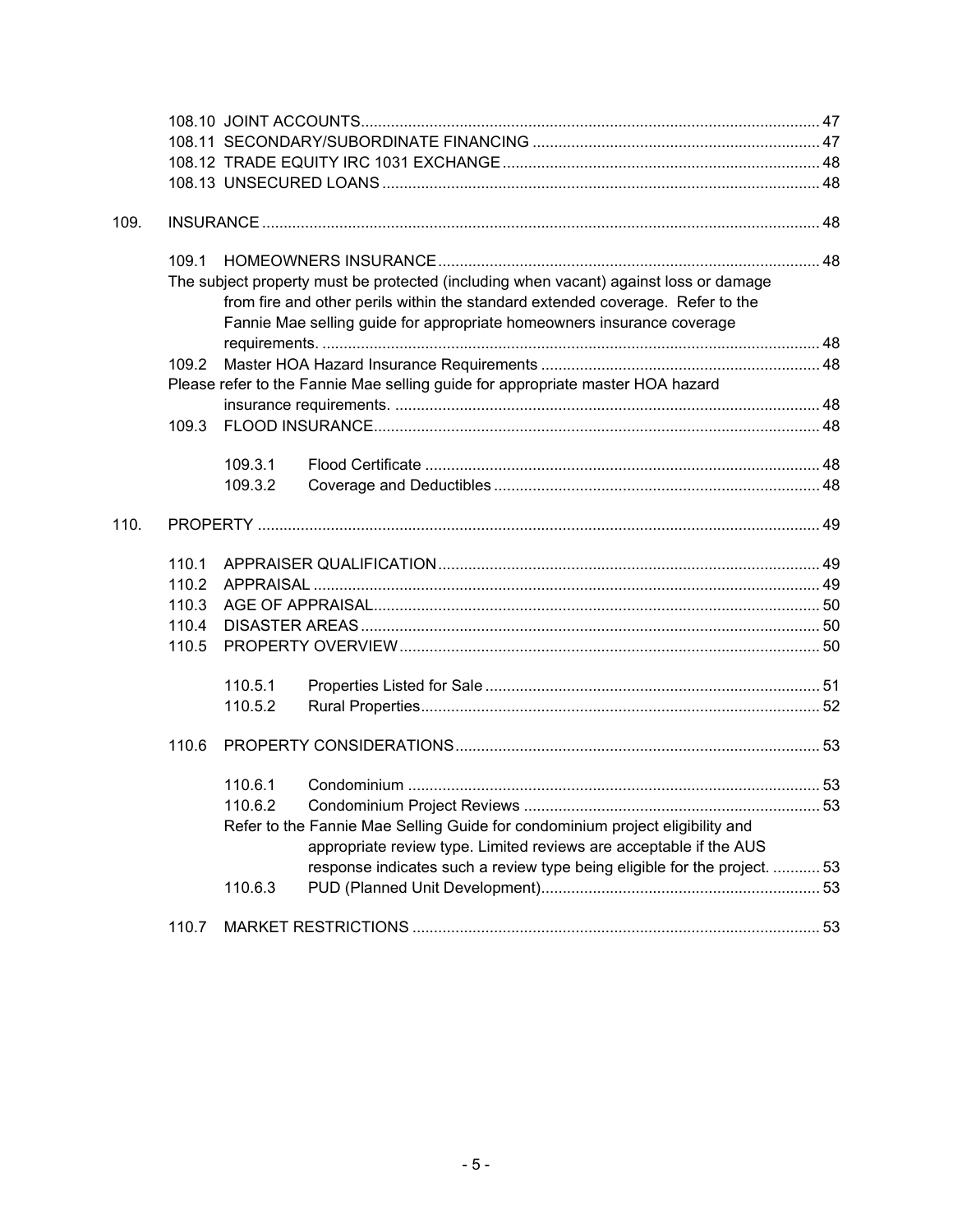# **AXOS BANK JUMBO MORTGAGE PROGRAM QUICK REFERENCE GUIDE**

# **FIXED RATE PRODUCT**

# **Fully Amortizing QM / TQM**

| <b>Purchase / Rate &amp; Term Refinance</b> |           |             |                   |            |          |
|---------------------------------------------|-----------|-------------|-------------------|------------|----------|
| Occupancy                                   | Max Loan  | Max LTV /   | <b>Min Credit</b> | $DTI***$   | Reserves |
|                                             | Amount    | <b>CLTV</b> | Score             |            |          |
| Primary / Second                            | 2,000,000 | 80.00       | 660               | 43 / 45*** | 6        |
| Home                                        |           |             |                   |            |          |
| Primary / Second                            | 2,500,000 | 80.00       | 720               | $43/45***$ | 12       |
| Home                                        |           |             |                   |            |          |
| Primary / Second                            | 3,000,000 | 80.00       | 740               | $43/45***$ | 18       |
| Home                                        |           |             |                   |            |          |

# **Cash-Out Refinance**

| Occupancy | Max Loan I          | Max LTV /   | Min Credit | $DTI***$   | Reserves |
|-----------|---------------------|-------------|------------|------------|----------|
|           | Amount              | <b>CLTV</b> | Score      |            |          |
| Primary   | $2,000,000$   80.00 |             | 680        | 43 / 45*** | 6        |
| Primary   | $3,000,000$   80.00 |             | 740        | 43 / 45*** | 18       |

1

# **Cash-Out Refinance**

| Occupancy | Max Loan  | Max             | Min Credit | $DTI***$   | Reserves |  |
|-----------|-----------|-----------------|------------|------------|----------|--|
|           | Amount    | <b>LTV/CLTV</b> | Score      |            |          |  |
| Second    | 2,000,000 | 75.00           | 700        | 43 / 45*** | 12       |  |
| Home      |           |                 |            |            |          |  |
| Second    | 3,000,000 | 75.00           | 740        | 45 ***     | 18       |  |
| Home      |           |                 |            |            |          |  |

• **\*\*\* >43 DTI requires Rate Spread Safe Harbor as well as Verification Safe Harbor standards fully satisfied; programs following a manual underwrite to Appendix Q that exceed 43 DTI will be classified as Non-QM and subject to LLPA.**

• **The minimum loan amount is \$1 over the max county limit for Agency High Balance.** • **Loans in declining markets are subject to additional LTV-CLTV and product restrictions. See** 

**Section 110.7-Market Restrictions for further details.** 

• **Loan Programs and program parameters subject to change without notice.**

• **2-4 unit properties, the maximum LTV is lowered by 5 in all cases (e.g. if 70 LTV is required for single family property, 65 LTV is required for a 2-4 unit property with the same loan attributes).**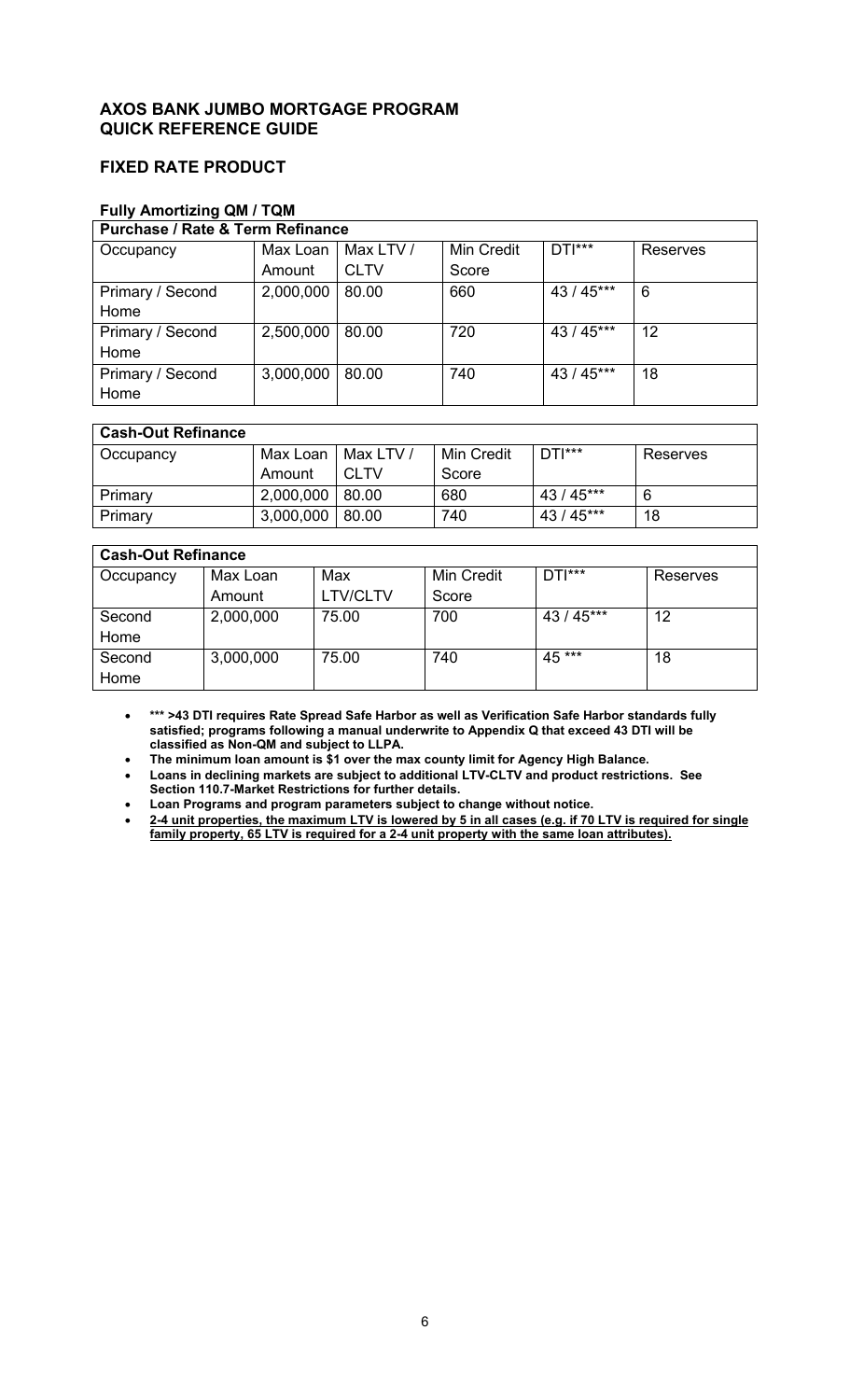# **AXOS BANK JUMBO MORTGAGE PROGRAM QUICK REFERENCE GUIDE**

# **FIXED RATE PRODUCT**

| <b>Purchase / Rate &amp; Term Refinance</b> |           |             |            |            |          |
|---------------------------------------------|-----------|-------------|------------|------------|----------|
| Occupancy                                   | Max Loan  | Max LTV /   | Min Credit | $DTI***$   | Reserves |
|                                             | Amount    | <b>CLTV</b> | Score      |            |          |
| Investor                                    | 2,000,000 | 80.00       | 680        | $43/45***$ | 12       |
| Investor                                    | 2,000,000 | 70.00       | 660        | $43/45***$ | 12       |
| Investor                                    | 2,500,000 | 75.00       | 720        | $43/45***$ | 12       |

| <b>Cash-Out Refinance</b> |           |             |            |            |          |  |
|---------------------------|-----------|-------------|------------|------------|----------|--|
| Occupancy                 | Max Loan  | Max LTV /   | Min Credit | $DTI***$   | Reserves |  |
|                           | Amount    | <b>CLTV</b> | Score      |            |          |  |
| Investor                  | 1,000,000 | 75.00       | 680        | $43/45***$ | 12       |  |
| Investor                  | 2,000,000 | 70.00       | 680        | $43/45***$ | 12       |  |
| Investor                  | 2,000,000 | 75.00       | 720        | $43/45***$ | 12       |  |

# **30 Year Fixed Rate Interest Only**

| Fixed Rate 30YR Interest Only / Purchase & R/T Refinance (10YR IO, 20YR Amortization Period) |           |             |            |     |          |
|----------------------------------------------------------------------------------------------|-----------|-------------|------------|-----|----------|
| Occupancy                                                                                    | Max Loan  | Max LTV /   | Min Credit | DTI | Reserves |
|                                                                                              | Amount    | <b>CLTV</b> | Score      |     |          |
| Primary / Second Home                                                                        | 1,000,000 | 75.00       | 700        | 43  | 12       |
| Primary / Second Home                                                                        | 1,000,000 | 80.00       | 740        | 43  | 12       |
| Primary / Second Home                                                                        | 2,000,000 | 75.00       | 720        | 43  | 24       |
| Primary / Second Home                                                                        | 3,000,000 | 75.00       | 760        | 43  | 24       |

• **\*\*\* >43 DTI requires Rate Spread Safe Harbor as well as Verification Safe Harbor standards fully satisfied; programs following a manual underwrite to Appendix Q that exceed 43 DTI will be classified as Non-QM and subject to LLPA.**

• **The minimum loan amount is \$1 over the max county limit for Agency High Balance.**

• **Loans in declining markets are subject to additional LTV-CLTV and product restrictions. See Section 110.7-Market Restrictions for further details.** 

• **Loan Programs and program parameters subject to change without notice.**

• **2-4 unit properties, the maximum LTV is lowered by 5 in all cases (e.g. if 70 LTV is required for single family property, 65 LTV is required for a 2-4 unit property with the same loan attributes).**

• **The Interest Only program is limited to owner occupied 30 year fixed rate loans.** o **DTI & Reserves are qualified using a fully amortizing monthly payment on the subject transaction, along with any simultaneous loan payments on the subject property.**

o **Full Doc Appendix Q required; exceptions to Appendix Q requirements can be reviewed at the loan level or program (guidelines) level. Loan-level appendix Q exceptions may be subject to reprice.**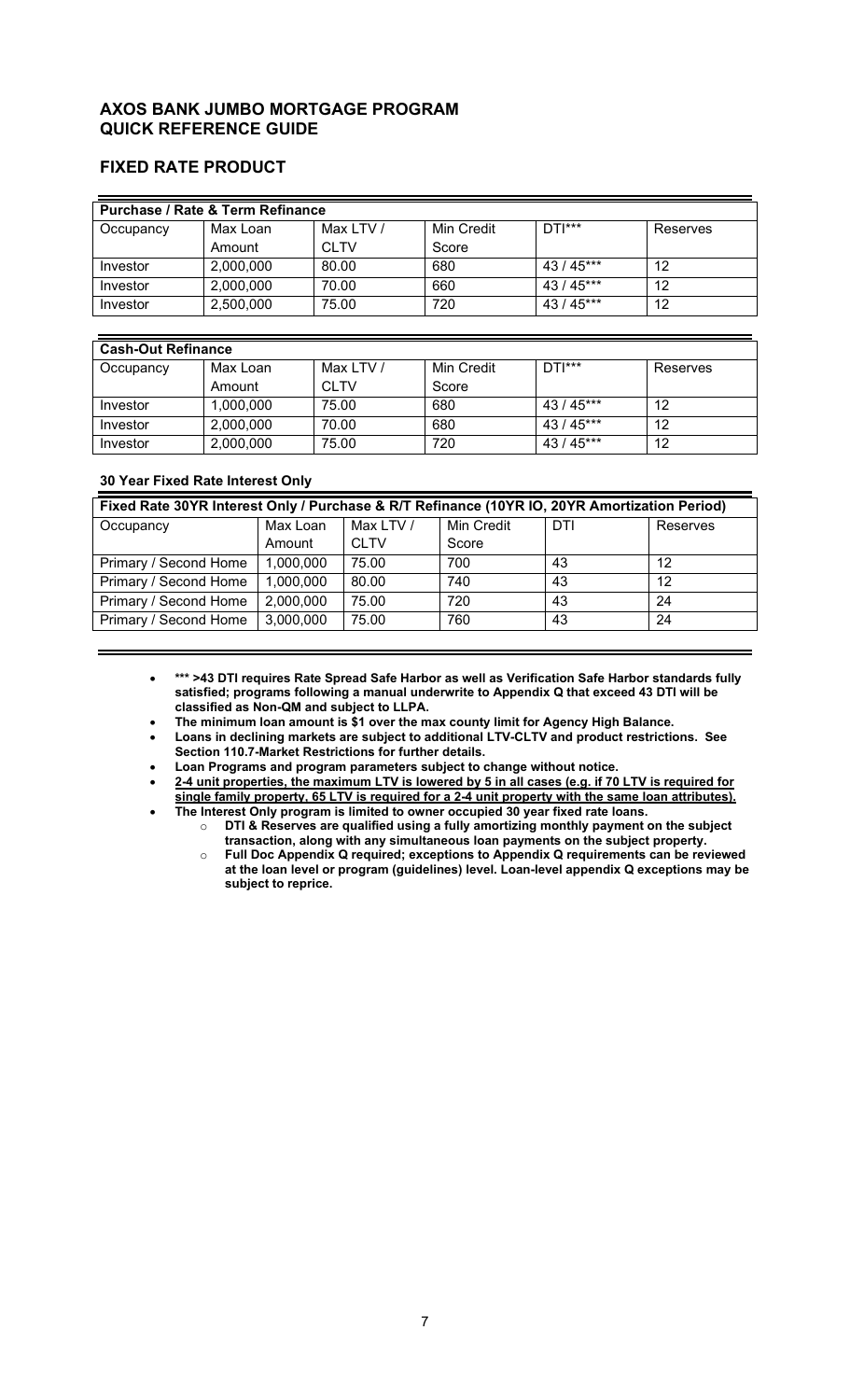# **Eligibility Requirements**

| Second Homes                                            | See quick reference guide for eligibility                                                                                                                                                                                                                                                                  |
|---------------------------------------------------------|------------------------------------------------------------------------------------------------------------------------------------------------------------------------------------------------------------------------------------------------------------------------------------------------------------|
| <b>Investment Property</b>                              | See quick reference guide for eligibility                                                                                                                                                                                                                                                                  |
| Wholesale                                               | Eligible                                                                                                                                                                                                                                                                                                   |
| Loan Program                                            | Fixed Rate 15 and 30 Year                                                                                                                                                                                                                                                                                  |
| Interest Only                                           | Fixed Rate - 30 YR only                                                                                                                                                                                                                                                                                    |
| Interest Only Term                                      | 10 Years IO (20 Year Amortization Period)                                                                                                                                                                                                                                                                  |
| <b>Property Types</b>                                   | See quick reference guide for eligibility                                                                                                                                                                                                                                                                  |
| Co-Ops                                                  | Ineligible                                                                                                                                                                                                                                                                                                 |
| Cash Out Refinances                                     | See LTV Quick Reference Guide                                                                                                                                                                                                                                                                              |
| Eligible Borrowers                                      | U.S. Citizens, Permanent Resident Aliens, Non-Permanent Resident Aliens                                                                                                                                                                                                                                    |
| First Time Home Buyer<br><b>Geographic Restrictions</b> | Permitted with restrictions - See Underwriting Guide 102.1.9<br>Continental United States + Alaska, Hawaii                                                                                                                                                                                                 |
| Documentation Type                                      | Full Doc Only                                                                                                                                                                                                                                                                                              |
| Underwriting                                            | <b>Manual Underwrite</b>                                                                                                                                                                                                                                                                                   |
| <b>Appraisal Requirements</b>                           | One appraisal is acceptable up to and including \$1,500,000 loan amount. Two appraisals                                                                                                                                                                                                                    |
|                                                         | are required for loan amounts greater than \$1,500,000.                                                                                                                                                                                                                                                    |
|                                                         | The lower of the 2 appraised values will be used to determine LTV, unless the Sales Price<br>is lower than both appraisals (in which case the sales price will be used to determine LTV)<br>Appraisals will be completed by different independent appraisers from Axos Bank<br>approved AMCs.              |
|                                                         | All appraisals are subject to review by internal resource or 3 <sup>rd</sup> party. A collateral desktop<br>analysis with MLS performed by an Axos Bank approved AMC is required. Appraisal<br>review is completed prior to final determination or validation of original appraisers' opinion<br>of value. |
|                                                         |                                                                                                                                                                                                                                                                                                            |
| <b>Credit Requirements</b>                              | Tri-merged credit report. Alternative credit not permitted.<br>3 Trade Lines with 2 year minimum history. (1) Trade Line must be a mortgage except<br>FTHB (first time home buyer).                                                                                                                        |
|                                                         | Qualifying Credit Score - Lowest middle score of all borrowers.                                                                                                                                                                                                                                            |
|                                                         | 660 Minimum (See quick reference guide for eligibility)                                                                                                                                                                                                                                                    |
|                                                         | Chapters 7, 11, 12 or 13 BK (7) years from discharge - Multiple filings not eligible<br>Foreclosure/Short Sale/Loss Mitigation Loan Modification (7) Years.                                                                                                                                                |
| Income/Employment                                       | Salaried Borrowers: W-2s for prior (2) years and most recent pay stubs covering a 30 day<br>period w/ YTD earnings.                                                                                                                                                                                        |
|                                                         | Verbal VOE within 10 business days of Note date to include independent third party<br>verification of existence of the business telephone number and address. Document name<br>and title of person providing verification.                                                                                 |
|                                                         | 4506-C signed and processed.                                                                                                                                                                                                                                                                               |
|                                                         | Self-employed: 1040s for prior (2) years both business and personal including all<br>schedules.                                                                                                                                                                                                            |
|                                                         | YTD Profit and Loss statement and balance sheet (regardless if income used to qualify).                                                                                                                                                                                                                    |
|                                                         | Verbal VOE within 10 business days of Note date. Verify the company's current entity<br>status as active and provide third party verification of business telephone number and<br>address.                                                                                                                 |
|                                                         | 4506-C signed and processed.                                                                                                                                                                                                                                                                               |
| Maximum DTI                                             | See Quick Reference Guide                                                                                                                                                                                                                                                                                  |
| Assets                                                  | Most Recent (2) months bank statements. Explanation for large deposits required.<br>A large deposit is any single deposit that exceeds 50% of the total monthly qualifying<br>income for the loan.                                                                                                         |
|                                                         | See quick reference guide for reserve requirements.                                                                                                                                                                                                                                                        |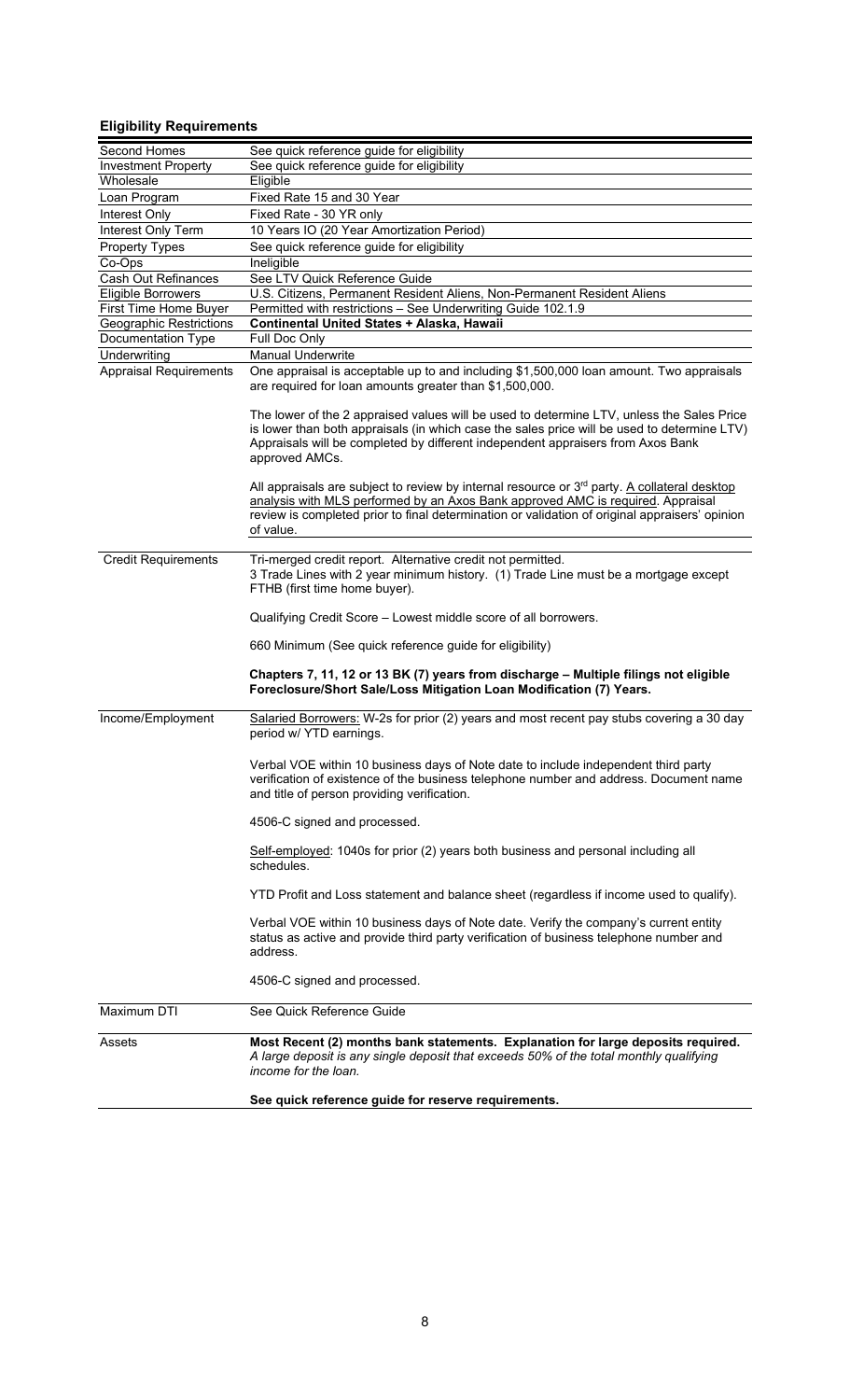|  | <b>Eligibility Requirements</b> |  |
|--|---------------------------------|--|
|--|---------------------------------|--|

| <b>Qualification Rate</b>                                                                                                                                                                                                                                                                                                                                                                                                                                       | Fixed Rate Ioans are qualified at Note Rate.                                                                                                                                                                                                                                                                                             |  |
|-----------------------------------------------------------------------------------------------------------------------------------------------------------------------------------------------------------------------------------------------------------------------------------------------------------------------------------------------------------------------------------------------------------------------------------------------------------------|------------------------------------------------------------------------------------------------------------------------------------------------------------------------------------------------------------------------------------------------------------------------------------------------------------------------------------------|--|
| <b>Seller Concession</b>                                                                                                                                                                                                                                                                                                                                                                                                                                        | Maximum Contribution 6%                                                                                                                                                                                                                                                                                                                  |  |
| 1031 Exchange                                                                                                                                                                                                                                                                                                                                                                                                                                                   | Proceeds from a 1031 exchange in escrow, properly documented and in compliance with<br>Internal Revenue Code Section 1031 are eligible as funds to close. Both the sold property<br>and subject property must be similar and qualify as "like-kind". Tax deferred Exchanges<br>are only eligible for purchases of investment properties. |  |
| Subordinate Financing                                                                                                                                                                                                                                                                                                                                                                                                                                           | CLTV cannot exceed published maximum - see quick reference guide for CLTV limits                                                                                                                                                                                                                                                         |  |
| Seasoning                                                                                                                                                                                                                                                                                                                                                                                                                                                       | Rate & Term Refinance a minimum of 6 months seasoning required since the original<br>purchase transaction or most recent refinance transaction.                                                                                                                                                                                          |  |
|                                                                                                                                                                                                                                                                                                                                                                                                                                                                 | Cash-Out Refinance a minimum of 12 months seasoning required since the original<br>purchase and 6 months from the most recent refinance transaction.                                                                                                                                                                                     |  |
| Refinance of Property<br><b>Listed for Sale</b>                                                                                                                                                                                                                                                                                                                                                                                                                 |                                                                                                                                                                                                                                                                                                                                          |  |
| Properties listed for sale are ineligible for refinance unless the listing was withdrawn (or expired) prior to the date of<br>application. Properties that have been listed for sale within the past 6 months of application date are not eligible for<br>a cash-out refinance. If the property was listed within the previous 6 - 12 months from application date, a letter from<br>the borrower explaining the reason for retaining the property is required. |                                                                                                                                                                                                                                                                                                                                          |  |
| Rate-Term/Cash out<br>Definition                                                                                                                                                                                                                                                                                                                                                                                                                                | Rate-Term: In addition to payoff of an existing mortgage on subject property, you may<br>include 1) Payoff of a subordinate lien used to purchase the subject property.<br>Rate-Term refinance transaction where the borrower receives more than \$2,000 as part of<br>the transaction is considered a Cash-Out Refinance.               |  |
| <b>Reserve Requirements</b>                                                                                                                                                                                                                                                                                                                                                                                                                                     | See quick reference guide                                                                                                                                                                                                                                                                                                                |  |
| <b>Principal Forgiveness</b>                                                                                                                                                                                                                                                                                                                                                                                                                                    | Not permitted                                                                                                                                                                                                                                                                                                                            |  |
| Prepayment penalty                                                                                                                                                                                                                                                                                                                                                                                                                                              | Not permitted                                                                                                                                                                                                                                                                                                                            |  |
| <b>Benefit to Borrower</b>                                                                                                                                                                                                                                                                                                                                                                                                                                      | See Underwriting Guideline 100.2                                                                                                                                                                                                                                                                                                         |  |
| <b>HOEPA Eligible</b>                                                                                                                                                                                                                                                                                                                                                                                                                                           | Not Permitted.                                                                                                                                                                                                                                                                                                                           |  |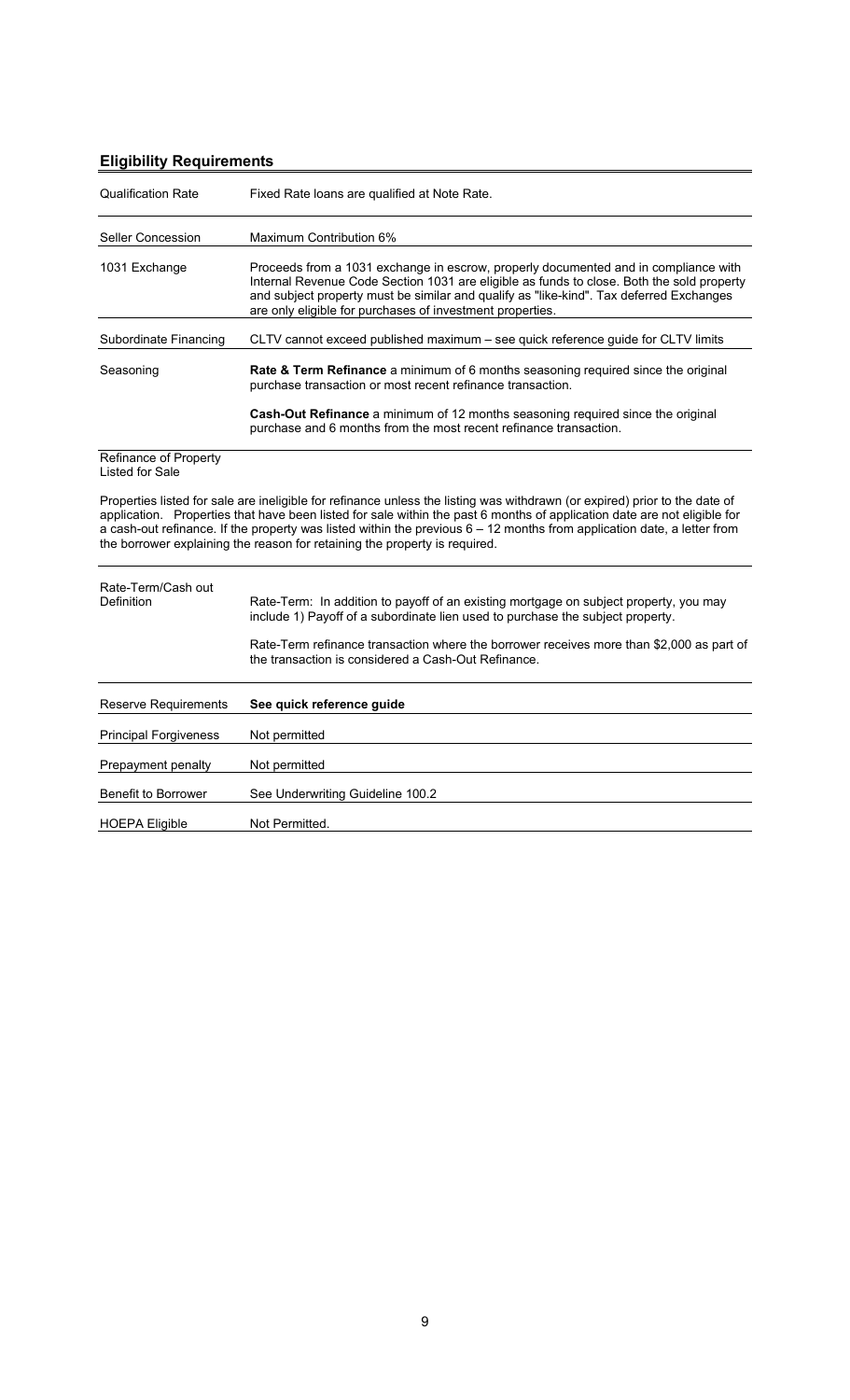#### **100. GENERAL POLICY**

#### **100.1 INTRODUCTION**

These Underwriting Guidelines apply exclusively to loans under the Axos Bank Jumbo Mortgage Program (the "Program"), and to no other loan programs from time to time marketed by Axos Bank (the "Purchaser").

### **In the event that these guidelines are silent on a given subject, please refer to the Fannie Mae selling guide for guidance.**

PURCHASER RESERVES THE RIGHT TO ALTER, MODIFY, SUPPLEMENT AND/OR WITHDRAW ANY PORTION OF THESE GUIDELINES AT ANY TIME OR FROM TIME TO TIME. PURCHASER MAY FROM TIME TO TIME IMPOSE CREDIT AND/OR PROGRAMATIC OVERLAYS WITH RESPECT TO ANY LOANS TO BE SUBMITTED FOR PURCHASE UNDER THE PROGRAM. PURCHASER SHALL IN NO EVENT BE REQUIRED TO PURCHASE, OR BE DEEMED TO HAVE AGREED TO PURCHASE, ANY PARTICULAR LOAN IRRESPECTIVE OF WHETHER SUCH LOAN CONFORMS TO THE REQUIREMENTS SET FORTH HEREIN.

### **Fair Lending Statement**

The Purchaser operates in strict compliance with the provisions of the Fair Housing Act and the Equal Credit Opportunity Act. The Fair Housing Act makes it unlawful to discriminate in housing-related activities against any person because of race, color, religion, national origin, sex, handicap, or familial status. The Equal Credit Opportunity Act prohibits discrimination with respect to any aspect of a credit transaction on the basis of sex, race, color, religion, national origin, marital status, age (provided that the borrower has legal capacity to enter into a binding contract), receipt of public assistance, or because the borrower has in good faith exercised any right under the Consumer Credit Protection Act. The Purchaser fully supports the letter and spirit of both of these laws and will not condone discrimination when it determines whether to purchase any particular loan. It should be noted, however, that all credit decisions with respect to all mortgage loans are made solely by the related originator, and the Purchaser does not participate in such decisions.

### **Responsible Lending Statement**

The Purchaser will not purchase loans that are: (a) Mortgage Loans subject to 12 CFR Part 226.32 of Regulation Z, the regulation implementing the Home Ownership and Equity Protection Act of 1994, as amended, or (b) classified and/or defined, as a "high cost," "threshold," "predatory high risk home loan" or "covered" loan (or a similarly-classified loan using different terminology under a law imposing additional legal liability for mortgage loans having high interest rates, points and/or fees) under any other applicable federal, state or local law.

### **100.2 BENEFIT TO BORROWER**

In keeping with the commitment of responsible lending, all loans that are refinance loans must have a measurable benefit to the Borrower. When determining the benefit on a refinance transaction, several of the following items must exist to support the benefit to the Borrower:

1. Lower housing payment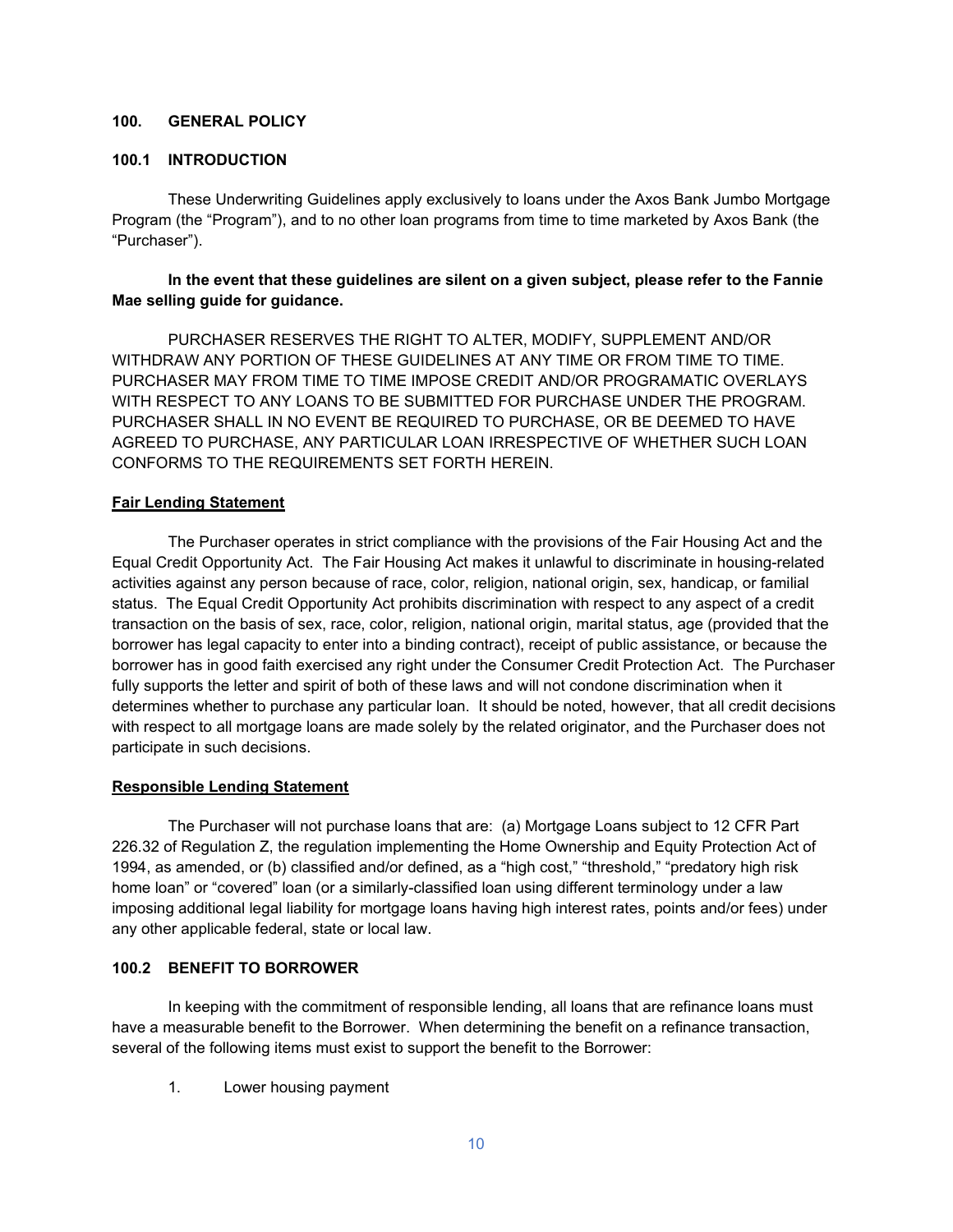- 2. Lower total monthly payments
- 3. Lower interest rate
- 4. Conversion from adjustable rate to fixed rate
- 5. Pay off of a balloon payment
- 6. Conversion from negative amortization to fully amortizing
- 7. Reduction of loan term
- 8. Reduction of total interest payments
- 9. Consolidation of debt
- 10. Pay off of a tax lien
- 11. Proceeds (cash-out) to Borrower
- 12. Pay off of a construction loan
- 13. Paying off of property taxes
- 14. Title transfer
- 15. Court order

Acceptable secondary benefits to be used in conjunction with other benefits are:

- 1. Cash-out for medical needs
- 2. Cash-out for education needs
- 3. Pay off of a privately held mortgage

### **101. PRODUCTS**

### **101.1 FIXED RATE PRODUCTS**

A fixed rate mortgage is a mortgage transaction in which the interest rate remains fixed throughout the amortized term.

**Fixed Rate Term**: As listed on the Program Rate Sheet **Assumable**: Not allowed **Convertible**: Not allowed **Interest-only option**: 30 Year Fixed only, Max LTV 80% **Prepayment Penalty**: Not allowed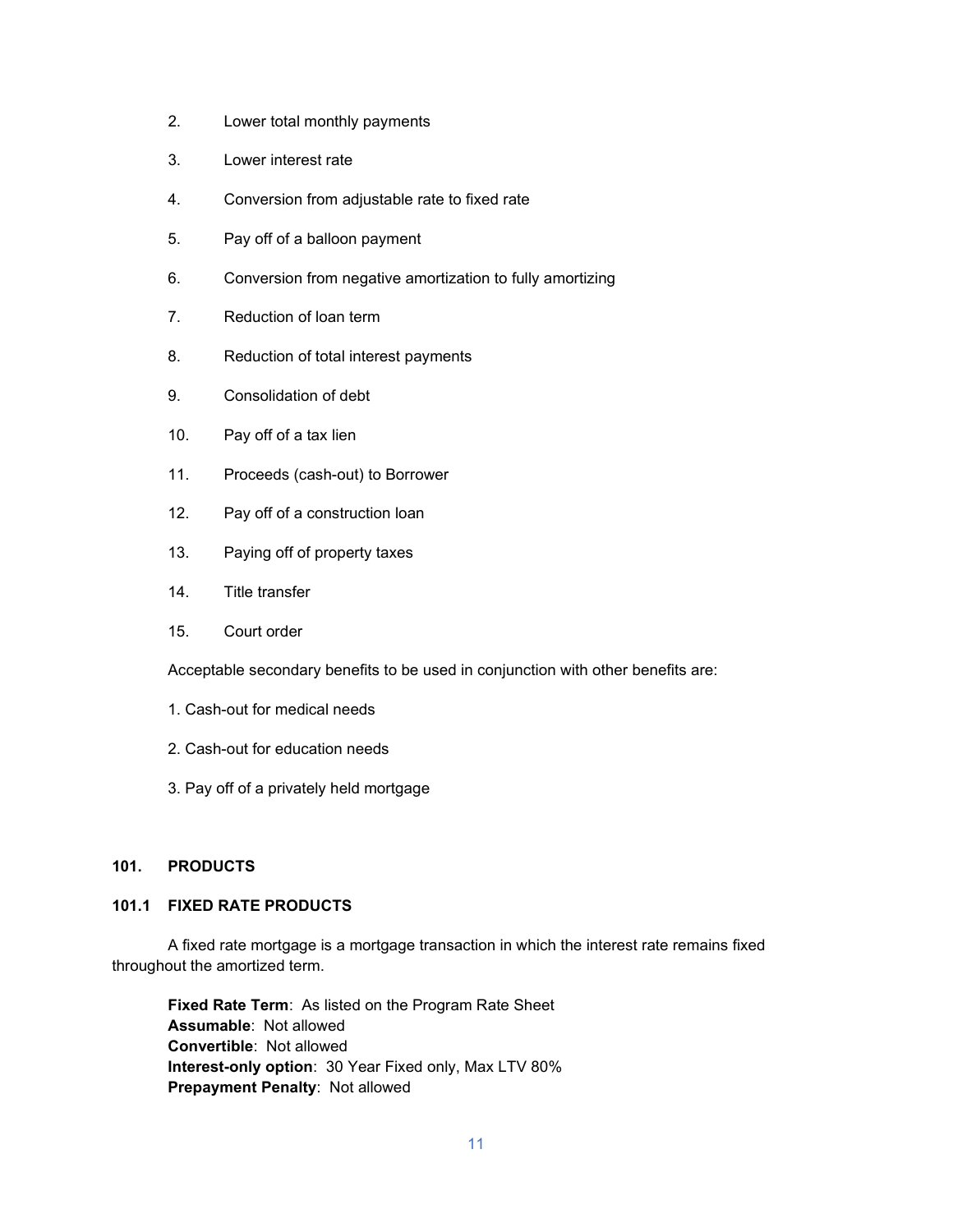#### **101.2 INTEREST-ONLY OPTION**

Available subject to the following restrictions:

- 1. Fixed Rate: 30 Year Only
- 2. Purchase and Rate & Term Refinance
- 3. Primary Residence and Second Home
- 4. Non-occupant co-borrowers not permitted
- 5. 1-4 unit(s)
- 6. Max LTV 80% (2-4 unit properties deduct 5% see quick reference guide for full details)
- 7. Minimum FICO: See quick reference guide for full details
- 8. 10-year interest-only term, 20 Year Amortization Period
- 9. 12 or 24 months reserves see quick reference guide for full details

#### **101.3 MAXIMUM LTV**

As shown on the Quick Reference Guide.

#### **101.4 MAXIMUM LOAN AMOUNT**

As shown on the Quick Reference Guide.

#### **101.5 DOCUMENTATION TYPE**

Full Documentation only

### **101.6 TEMPORARY RATE BUYDOWNS**

Not allowed.

### **102. ELIGIBILITY**

The Purchaser requires that each Borrower be a natural person and that title to the property be in the name of one or more natural persons, including the Borrower. A loan is not eligible if the Borrower is another type of legal entity, such as a corporation, general partnership, limited partnership, or real estate syndication or irrevocable trust.

#### **Inter-Vivos Revocable Trusts**

Trust must be established by one or more natural persons, individually or jointly.

The individual(s) establishing the trust must be the primary beneficiary/beneficiaries.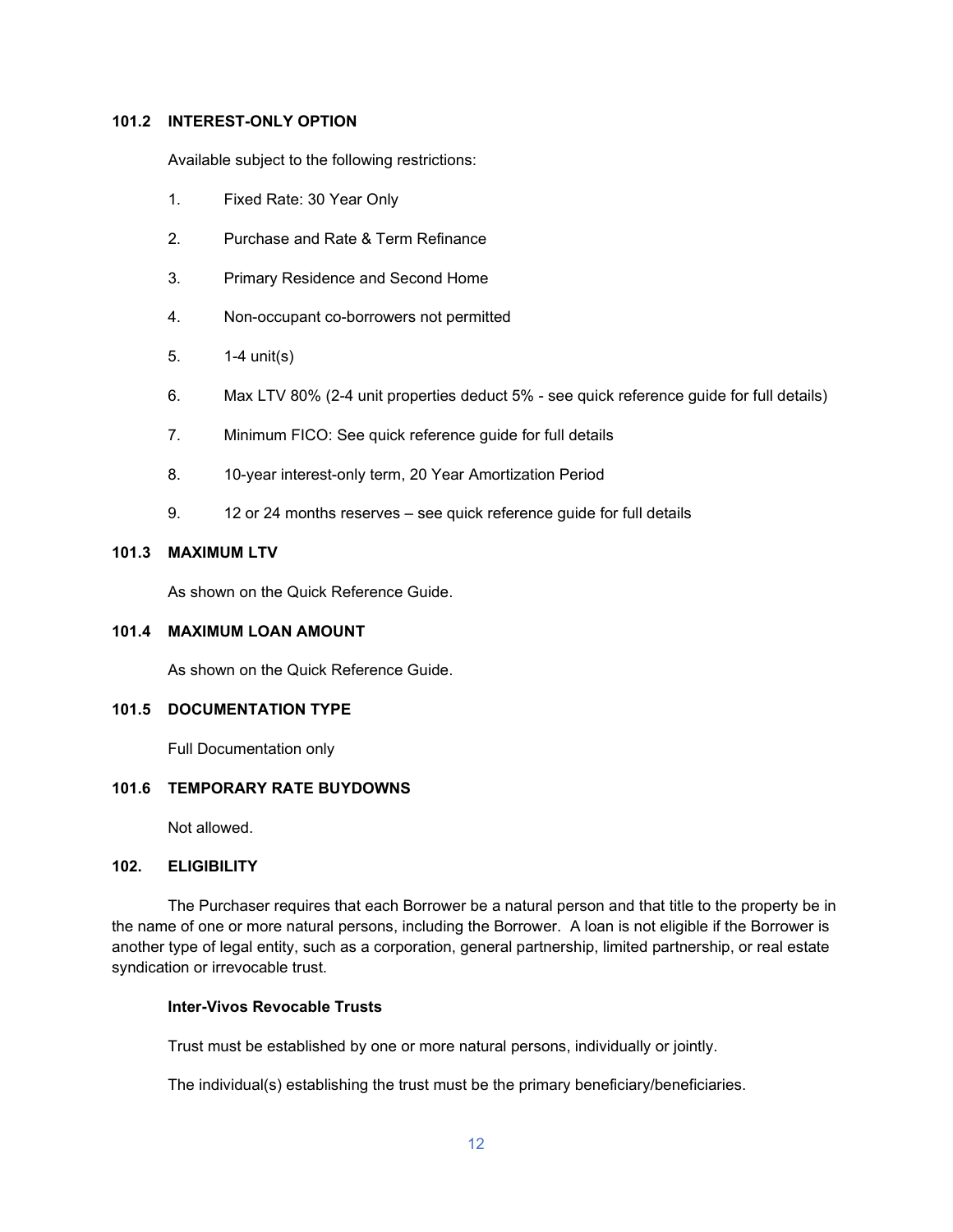If the trust is established jointly, there may be more than one primary beneficiary as long as the income or assets of at least one of the individuals establishing the trust will be used to qualify for the mortgage.

At least one of the trustees must be either the individual establishing the trust, or an institutional trustee that customarily performs the duties of a trustee and is duly authorized to act as a trustee under applicable state law.

The mortgage and trust documents must meet agency eligibility criteria including title and title insurance requirements, as well as applicable state laws that regulate the making of loans to inter-vivos revocable trusts.

The trustee(s) must have the power to mortgage the security property for the purpose of securing a loan to the party (or parties) who are the borrower(s) under the mortgage or deed of trust note.

#### **102.1 BORROWERS**

### **102.1.1 U.S. Citizenship**

U.S. citizens are eligible for financing.

### **102.1.2 Permanent Resident Aliens**

Permanent resident aliens with an Alien Registration Receipt Card (a "Green Card") are eligible for financing on the same terms as U.S. citizens, provided that the file contains acceptable evidence of lawful permanent residency.

#### **102.1.3 Non-Permanent Resident Aliens**

For non-permanent resident aliens: There must be a documented employment and income history including but not limited to two years of U.S. tax returns, a history of visa renewals and no reason to believe employment will cease.

#### **102.1.4 Foreign Nationals Other Than Permanent Resident Aliens**

Not allowed.

#### **102.1.5 Ineligible Borrowers**

Due to the inability to compel payment or obtain judgment, the following Borrowers are not eligible for financing:

- 1. Borrowers with diplomatic immunity or otherwise excluded from U.S. jurisdiction
- 2. Limited partnerships, general partnerships, corporations, and other non-natural persons

3. Borrowers whose income is not likely to continue for at least 3 years (e.g., a bonus or an inheritance).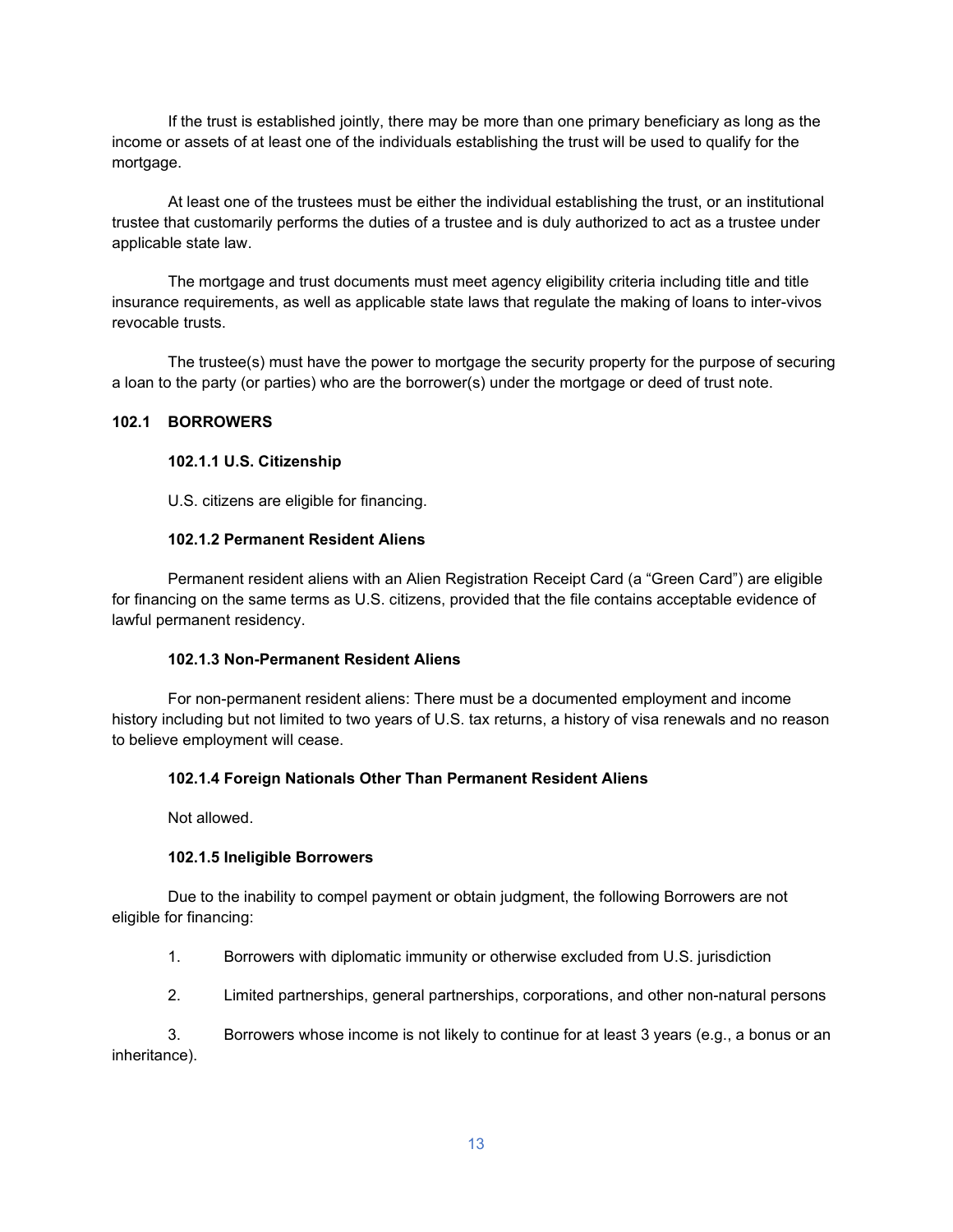### **102.1.6 Co-Borrowers/Co-Mortgagors/Co-Signers/Guarantors**

Generally, co-borrowers/co-mortgagors are Borrowers who will occupy the subject property (if it is a primary residence or a second home), be obligated for the debt and take title to the subject property. The occupying Borrower must demonstrate an ability and willingness to make the mortgage payments and maintain homeownership.

Non-occupying Borrowers for owner occupied primary residence loans are permitted provided that:

1. Occupying Borrower must demonstrate sole financial capacity for loan payments by not exceeding a total DTI of 40% based solely on his/her income.

2. Occupying Borrower must have a minimum 20% of his/her own personal funds into the subject transaction.

3. Subject property must meet the requirements of primary residence for the occupant Borrower.

- 4. Property is 1-unit.
- 5. Property type is a Single Family Residence, PUD, or Condo.
- 6. The non-occupying Borrower
	- a. Must sign the note.

i. Must be on the title at closing for refinances or must take title to the subject at closing for purchase transactions.

7. A non-occupant Borrower cannot be an interested party to the transaction (i.e. seller, builder, realtor, etc.) and must have either a family or long-standing relationship with the Borrower.

8. A non-occupant Borrower must meet the minimum credit score requirement.

## **102.1.7 Power of Attorney ("POA")**

A Limited Power of Attorney, under no circumstances a General Power of Attorney, subject to legal approval, may be acceptable with the Purchaser's prior written approval, to be granted or withheld in Purchaser's sole discretion on a case by case basis, when the POA, at minimum, meets all of the following criteria:

- 1. It is specific to the transaction,
- 2. It is recorded.
- 3. It is dated such that it was valid at the time the relevant loan documentation was executed.
- 4. The Borrower who executed the POA signed the initial Form 1003, and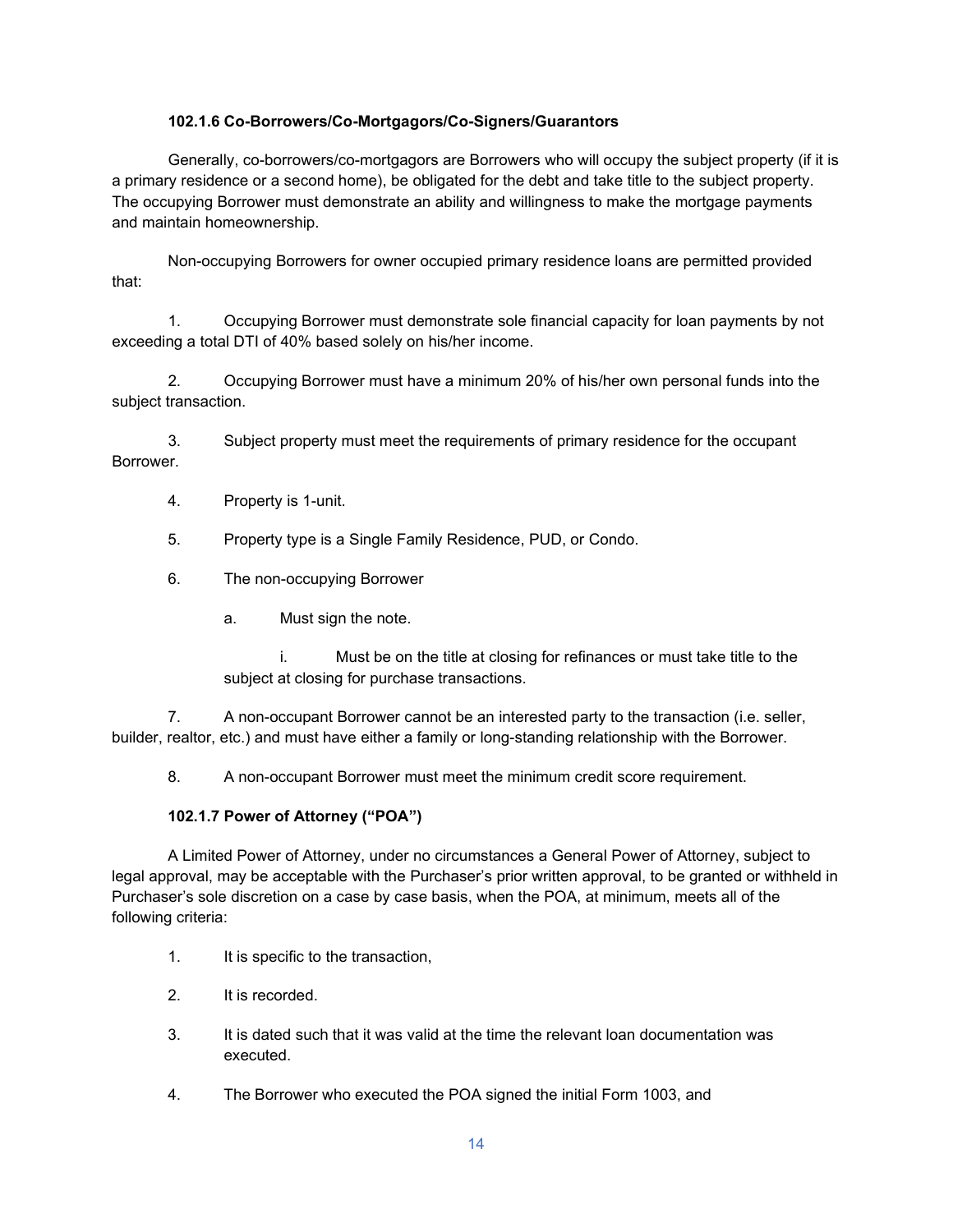5. No interested party to the transaction (such as seller, broker, loan officer, realtor, etc.) serves as the attorney in connection with, or the attorney-in-fact under, such POA.

### **102.1.8 Interested Parties**

All parties involved in each transaction are screened for inclusion on various lists, including without limitation:

- 1. Freddie Mac's Exclusionary List;
- 2. Office of Foreign Asset Control (OFAC);
- 3. The Purchaser's internal exclusionary list.

If a match is determined, the loan will be ineligible.

## **102.1.9 First Time Home Buyer**

A First Time Home Buyer is permitted, subject to certain restrictions. A First Time Home Buyer is defined as a Borrower who had no ownership interest in a residential property during the preceding threeyear period. The Borrower's previous 24-month rental housing payment history is required. No rental payment may be in excess of 0x30 late during this time period. Payments must be documented via an institutional VOR or cancelled checks/bank records. Borrowers who have lived in a rent-free situation are ineligible.

Payment shock cannot exceed 200% (calculated based upon current monthly rent and anticipated PITIA payment following loan closing). All other eligibility requirements as defined by the quick reference guide are applicable.

# **102.2 OCCUPANCY**

### **102.2.1 Primary Occupancy**

Primary occupancy refers to a property that is occupied as the Borrower's primary residence for a major portion of the year. Primary occupancy is allowed on 1-4 family. A primary residence typically meets the following criteria:

1. Located within a reasonable commuting distance of the Borrower's place of employment;

2. The subject property is declared as the Borrower's primary residence for purposes of tax reporting, voter registration, etc; and

3. Borrower(s) declares their intention to occupy the subject property as a primary residence.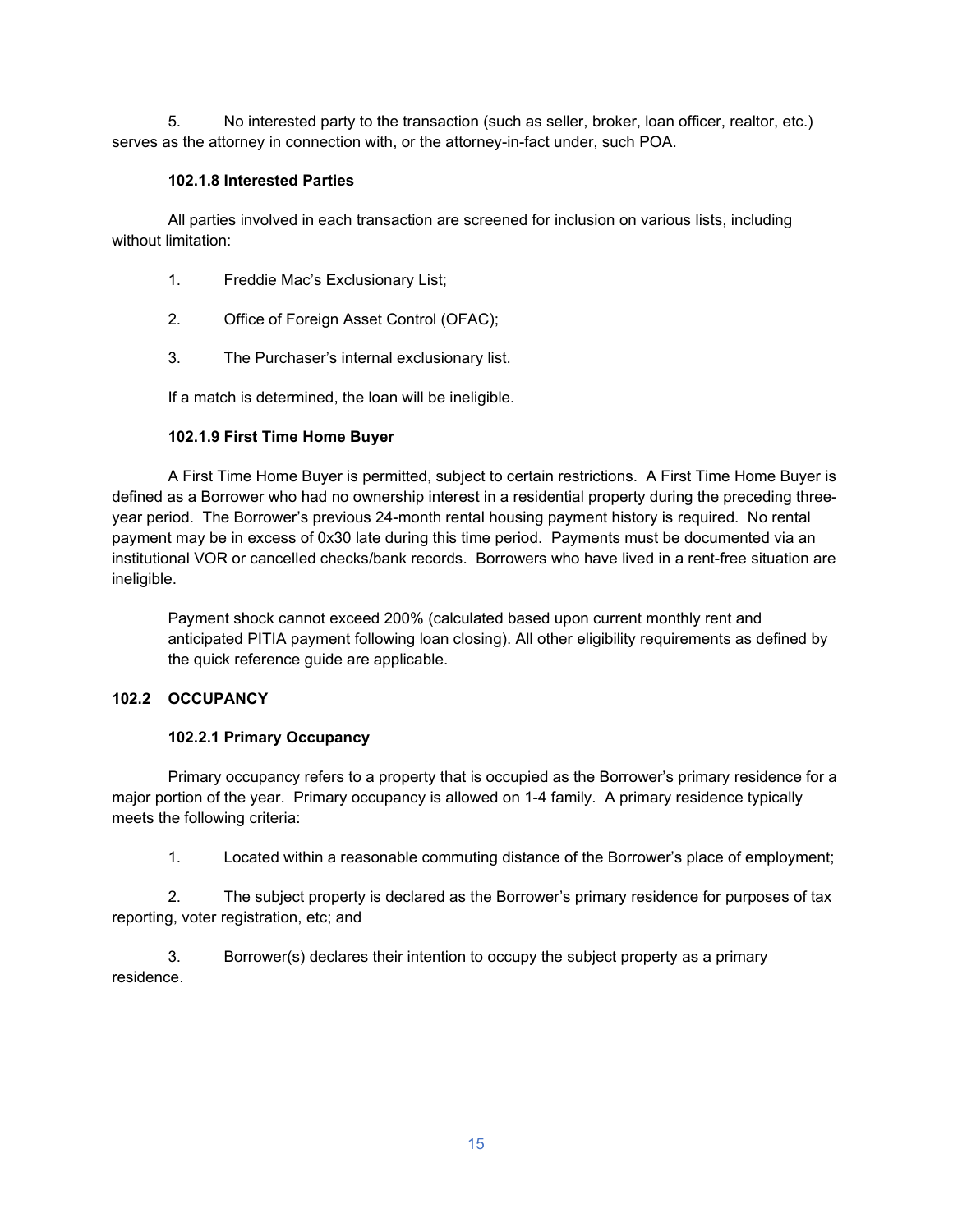## **102.2.2 Transactions where occupancy is questionable are treated as Non-Owner Occupied.**

### **102.2.3 Second Home Occupancy**

Second Home occupancy refers to a single family dwelling that the Borrower occupies in addition to his/her primary residence, and may also be referred to as a Vacation Home. A Second Home typically meets the following criteria:

- 1. Located in a resort or vacation area, or where the Borrower regularly conducts business;
- 2. Located 50 or more miles from the Borrower's primary residence;
- 3. Suitable for year round occupancy;

4. Must be available for Borrower's exclusive use. It may not be subject to any timesharing arrangements, rental pools or other agreements that require the Borrower to rent the subject property or otherwise give control of the subject property to a management firm;

5. In certain instances, short-term rental arrangements may be acceptable, but any rental income received will not be considered; and

6. Typically, a Borrower may have only one second home.

Transactions where occupancy is questionable are treated as Non-Owner Occupied.

The following are NOT allowed on a Second Home:

- Subject property occupied by someone other than the Borrower.
- Non-arms length transactions.
- 2-4 unit properties.
- Rental income from subject property.

### **102.2.4 Investment Property (Non-Owner Occupied Property)** See quick reference guide for eligibility.

### **102.3 TRANSACTIONS**

### **102.3.1 Purchase Transactions**

• A copy of the fully executed purchase contract and all attachments or addenda is required.

"Purchase / Keep" scenarios where the borrower is purchasing a new primary residence and retaining his/her current residence are subject to the following: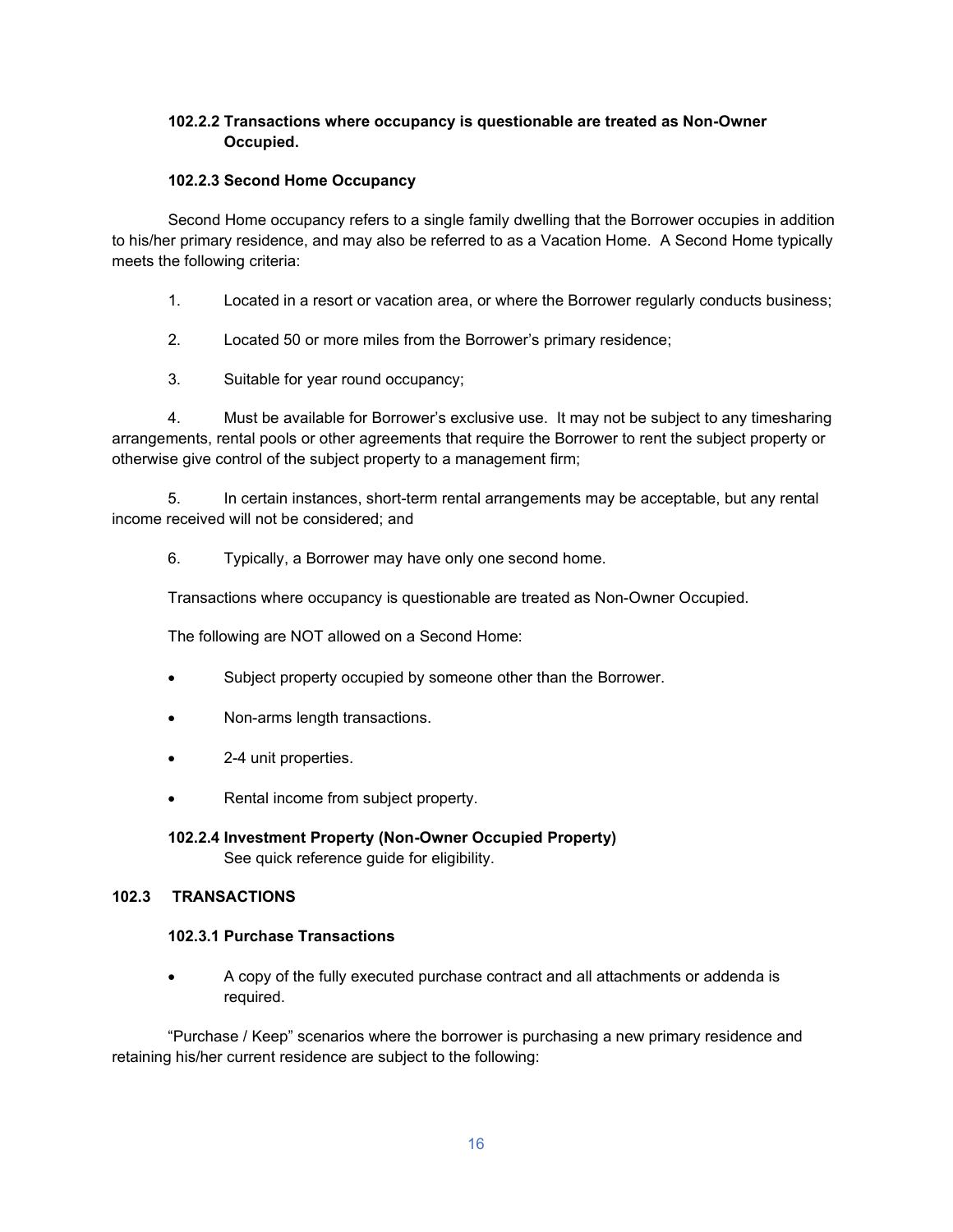- If the current property residence is pending sale but the transaction will not be closed prior to the new transaction, both the current and proposed mortgage payments must be used to qualify the borrower for the new loan.
- If the current primary residence is being converted to a second home, both the current and proposed mortgage payments must be used to qualify for the new loan.
- If the current primary residence is being converted to an investment property, the following applies:
	- $\circ$  The rental income from the departing residence may be used if the borrower has a loan to value of 75% or less, as evidenced by either:
	- $\circ$  A current residential appraisal (no more than 6 months old from application date) and outstanding liens as evidenced by a mortgage statement or credit report reference or;
	- o An Exterior Only appraisal (2055) (no more than 6 months old from application date) and outstanding liens as evidenced by a mortgage statement or credit report reference or;
	- $\circ$  A 25% expense /vacancy deduction must be applied to all rental income. Copies of the signed lease are required.
	- $\circ$  Reserves of six (6) months of PITI must be documented in addition to the required reserves for the primary residence.

### **102.3.2 Refinance Transactions**

A refinance is a loan transaction on a property already owned by the Borrower. The loan proceeds are used for repayment of an existing mortgage loan debt that has the same Borrower and the same security property, unless the property is owned free and clear of any liens. Refinance transactions are classified as one of the following:

- 1. Rate and Term/Limited Cash-Out;
- 2. Cash Out.

3. Delayed financing refinances in which the borrowers purchased the subject property for cash within ninety days (90) from the date of the application are eligible. Cash back to the borrower in excess of the original purchase price or appraised value (whichever is less) is not allowed. Delayed financing refinances are underwritten as rate and term refinances and are not subject to cash-out refinancing program limitations. Property may not be located in Texas. The original purchase transaction must be documented by a Closing Disclosure confirming that no mortgage financing was used to obtain the subject property. Funds received as gifts and used to purchase the property may not be reimbursed with proceeds of the new mortgage loan.

### **102.3.2.1 Seasoning**

For all cash-out refinance transactions, a minimum of 12 (twelve) months must have elapsed since the original purchase transaction, and a minimum of six (6) months must have elapsed since the last refinance transaction on the subject property. For all rate and term refinance transactions,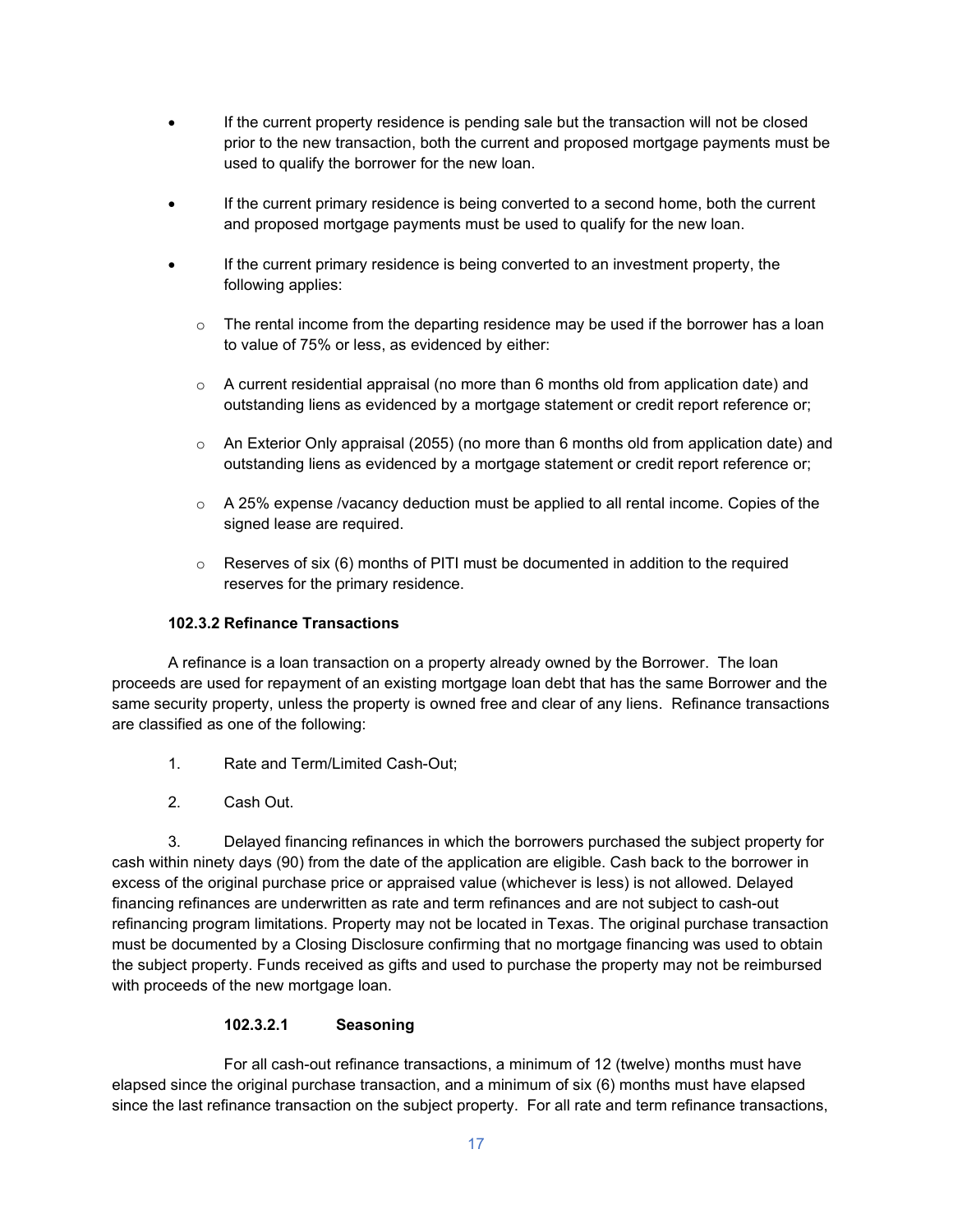a minimum of six (6) months must have elapsed since the original purchase transaction and the last refinance transaction on the subject property. Value increases on recently purchased properties will have to be properly explained and documented in the appraisal report to the satisfaction of the Purchaser.

## **102.3.2.2 Properties Listed for Sale**

Properties listed for sale are not eligible for a rate and term refinance transaction unless the listing was withdrawn (or expired) prior to the date of the application. Properties that have been listed for sale within the past 6 months of application date are not eligible for a cash-out refinance. If the property was listed within the previous  $6 - 12$  months from application date, a letter from the borrower explaining the reason for retaining the property is required.

### **102.3.2.3 Rate and Term Refinance/Limited Cash-Out Refinance**

In connection with a Rate and Term/Limited Cash-Out Refinance, the loan amount is limited to the sum of the present first mortgage loan payoff, the payoff of any subordinate financing that was used to acquire the subject property and closing costs (including prepaid costs). Cash to the Borrower is limited to \$2,000. In cases where cash to borrower exceeds \$2,000 at closing, a principal reduction of up to \$1,000 may be processed to reduce the cash to borrower.

Construction loan refinances are eligible as rate and term or cash-out refinances and must meet the following criteria:

• Single closing construction permanent loan refinances that include a modification are ineligible.

• Borrower must have held title to the lot for a minimum of 6 months prior to the closing of the permanent loan.

• The LTV will be based on the current appraised value if the borrower has held title to the lot for 12 or more months prior to the closing date of the permanent loan.

• If the lot was acquired less than 12 months before the closing date of the permanent loan the LTV will be based on the lesser of a) the original purchase price of the lot plus the total acquisition costs (sum of construction costs) or b) the current appraised value of the lot plus the total acquisition costs.

• Appraiser's final inspection is required.

• A certificate of occupancy is required from the applicable governing authority. If the applicable governing authority does not require a certificate of occupancy proof must be provided.

• Cash out is limited to the maximum amounts stated on the Product Matrix.

• Construction loan refinances in which the borrower has acted as builder are not eligible.

# **102.3.2.4 Cash-Out Refinance**

The amount of a Cash-Out Refinance may include the present first mortgage loan payoff, subordinate liens (if applicable), closing costs and additional cash in hand to the Borrower. The payoff of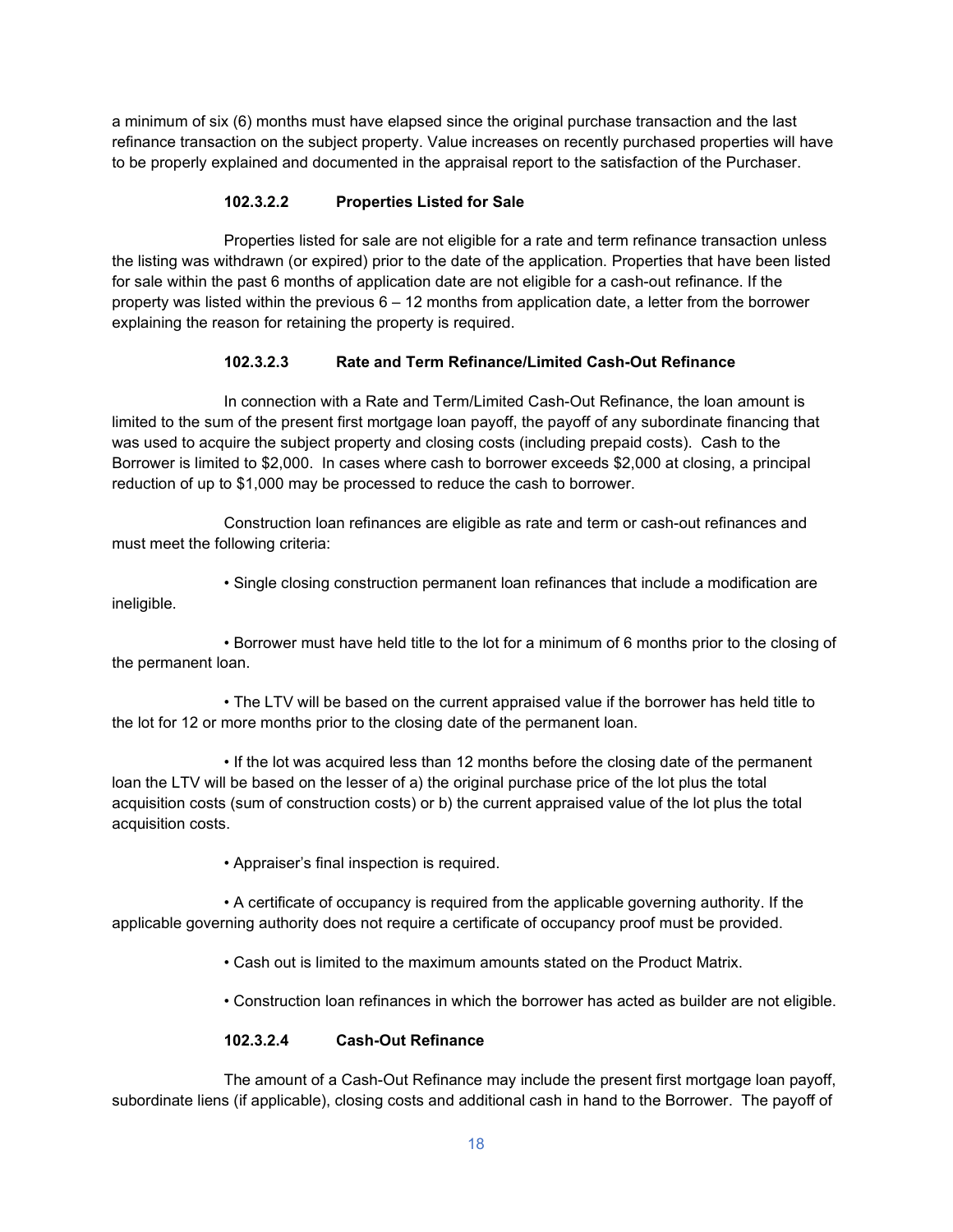the present lien and the subordinate liens must be indicated on the Closing Disclosure. The payoff demand statement(s) must be in the file.

The payoff or payment to any of the following results in a Cash Out Refinance:

- Cash proceeds to the Borrower in excess of \$2,000.
- Liens on the subject property that were not placed on the property in connection with the acquisition of the property or that provided cash proceeds (of more \$2,000) to the Borrower, and which are less than 12 months seasoned, including HELOC draws greater than \$2,000.
- Any other debt, obligations or payments to any third party (other than for customary closing costs of the subject loan).

### Subordinate financing:

The borrower is not required to satisfy outstanding junior liens secured by the mortgaged premises in order to obtain a cash-out refinance loan, provided that:

- The junior lien remains subordinate to the lien of the new refinance mortgage loan.
- A copy of the subordination agreement is maintained in the mortgage loan file.
- The subordinate financing was provided by a financial institution.

### **102.3.2.5 Debt Consolidation**

A debt consolidation loan is classified as a Cash-Out Refinance for pricing and loan eligibility purposes.

### **102.3.2.6 Texas Refinance 50(a)(6) or 50(f)(2) Transactions**

Not allowed.

### **102.3.3 Permanent Financing for Newly Constructed Homes**

Not allowed.

### **102.3.4 Land Contracts (Installment Land Contract, or Contract or Bond for Deed)**

Not Allowed

### **102.3.5 Lease-Purchase Option**

Not allowed.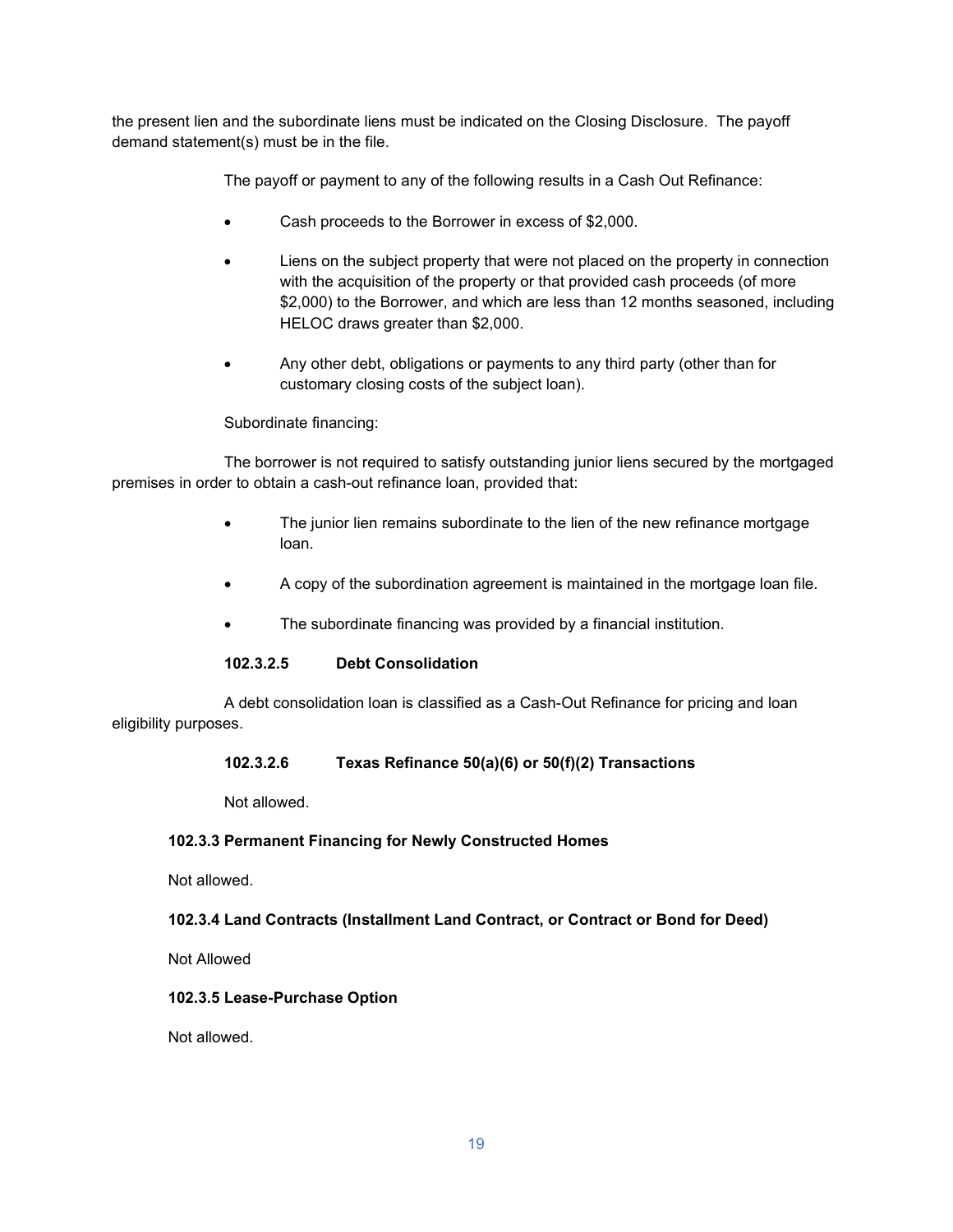### **102.3.6 Transactions that are not Arms-Length**

Not Allowed

### **102.3.7 Inherited Property**

If the subject property was inherited less than 12 months prior to loan application, the transaction is subject to the following requirements:

1. Proceeds must be used to buy-out the documented equity interest of others if applicable.

2. The subject property must have cleared probate and the property must be owned in the Borrower's name.

3. Current appraised value is used for LTV/CLTV determination.

### **102.3.8 Model Home Lease-Back**

Not allowed.

### **102.4 ESCROW WAIVERS**

Escrows are not required unless otherwise specified by applicable state law. One twelfth (1/12) of the annual taxes and one twelfth (1/12) of the annual hazard insurance premium are to be paid with the P & I payments. If property requires Flood Insurance, it is required to be impounded regardless if the LTV is 80% LTV or less (exception would be if it is paid through a Master Association).

#### **102.5 PREPAYMENT PENALTY**

Not allowed.

### **102.6 INELIGIBLE TRANSACTIONS**

Ineligible loan types include but are not limited to the following, provided, however, that in the event that any of these limitations would violate the requirements of the Equal Credit Opportunity Act or the Fair Housing Act, the provisions of those laws and implementing regulations are controlling:

- 1. Section 32 and/or high cost loans
- 2. Blanket loans, covering multiple properties
- 3. Bridge loans
- 4. Loans to fund escrows for work completion
- 5. Loans to Purchaser's employees
- 6. Loans to officers/owners of the originator or their employees
- 7. Borrowers less than 18 years old or otherwise legally incapable of entering into a contract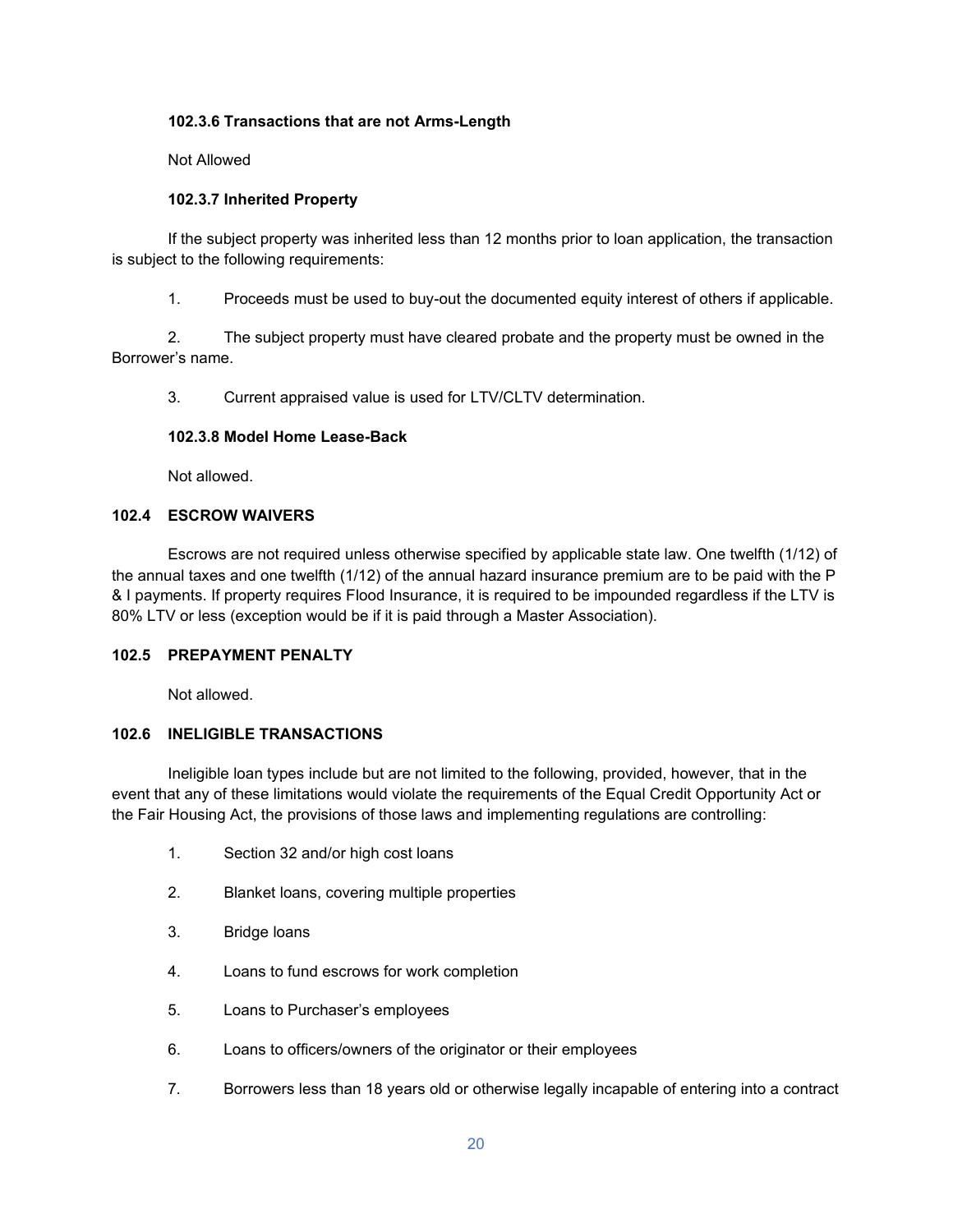8. Cash-out refinance transactions less than 12 months after the date of a purchase transaction

9. Properties in title to an entity that is not a natural person such as a corporation, general partnership, limited partnership, or real estate syndication, or irrevocable trust. Title must reflect a natural person(s) at closing or Inter-Vivos Revocable Trust.

### **103. DOCUMENTATION**

## **103.1 GENERAL**

The documentation that is required for the non-conforming jumbo programs is used to determine whether the Borrower reasonably can be expected to be able to repay the loan. Such a determination is based on the Borrower's employment history, income sources and past credit experience, which must be commensurate with the loan request.

## **103.1.1 Full Documentation (FULL DOC)**

Full Doc requires 24 months of verified income and employment history that can reasonably be expected to continue for at least the next 3 years. Verification of assets is required. All loans require that each Borrower with income disclosed on the application sign an IRS form 4506-C, which will be used to validate income and employment history.

### **Income**

1. **Salaried/Wage earners** – A Borrower with whom a majority of whose income is derived from a consistent hourly, weekly or monthly wage, must be verified by:

• W-2s for the prior two years, and most recent pay stubs covering a 30 day period with YTD earnings and a Verbal Verification of Employment (VVOE) within 10 business days from the date of the note.

2. **Self-Employed** – The Borrower should be employed in the same business and in the same field for the most recent two years. When a Borrower receives all or a percentage of his/her income from his/her own business, he/she is considered self-employed.

a. Self-Employed individuals are those with any of the following:

i. Own 25% or more of the stock in the corporation in which they are employed

ii. Own 25% or more interest in a Sub-Chapter S Corporation or C **Corporation** 

iii. Own 25% or more partnership interests in the partnership in which they are employed

iv. Work as an independent contractor and receive their income on a 1099

b. Self-Employed income may be verified by the following: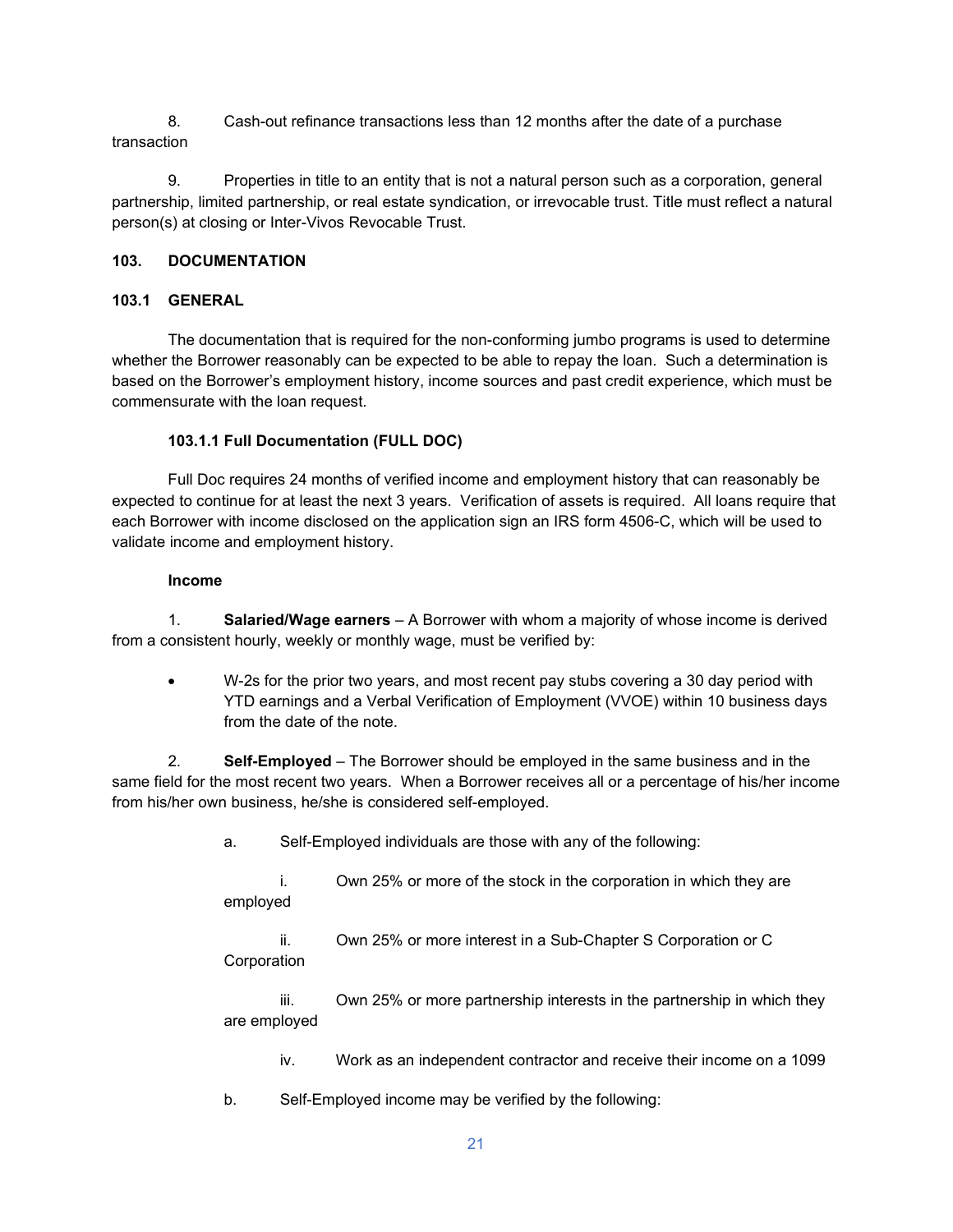i. Previous two years tax returns, both business and personal, including all schedules, and

ii. Year to date Profit and Loss statement and balance sheet (regardless if the income was used to qualify)

iii. Signed IRS form 4506-C, and

iv. Verbal Verification of Employment (VVOE) within 10 business days from the date of the note.

3. **Fixed Income/Non-Taxable Income** – Documentation required for Borrowers who receive fixed/non-taxable income varies considerably. Examples of fixed/ nontaxable income are Social Security income, retirement or pension income, alimony, child support, welfare, etc. The income must be likely to continue for three years following loan application. The following support documentation is considered, but consideration is not limited to:

a. An award letter or most recent three months' bank statements evidencing automatic deposit of the benefit, three months' benefit checks or a copy of the previous two years' tax returns/1099(s).

Twelve months checks are required for child support, alimony or maintenance income. Check specific section in income for determination of exact requirement.

b. Copies of the divorce decree and copies of canceled checks or copies of bank statements verifying receipt of funds relating to alimony and/or child support.

Assets may be verified with a fully completed Verification of Deposit (VOD) from each of the depository accounts or two months' bank statements from each of the depository accounts.

#### **103.2 STATED INCOME LOANS AND LIMITED DOCUMENTATION LOANS**

Not allowed

#### **104. EMPLOYMENT AND INCOME**

#### **104.1 EMPLOYMENT HISTORY**

Generally, employment must be stable with at least a two year history in the same job or jobs in the same or related field. Self-employed Borrowers must have been in business for at least two years. Other circumstances may also be acceptable as outlined in this section.

#### **104.2 SOURCE OF INCOME**

Borrowers are qualified based on calculated stable monthly income. Stable monthly income consists of those amounts and sources that are reasonably expected to continue. Income may be obtained from a variety of sources such as salary, bonus, commission, self-employment, etc. Typically, if the income can be verified as received for a reasonable time period (i.e., two or more years) and is likely to continue for at least three more years based upon the totality of the circumstances, the income may be used as qualifying income. Each source of income must be reviewed with regard to the Borrower's ability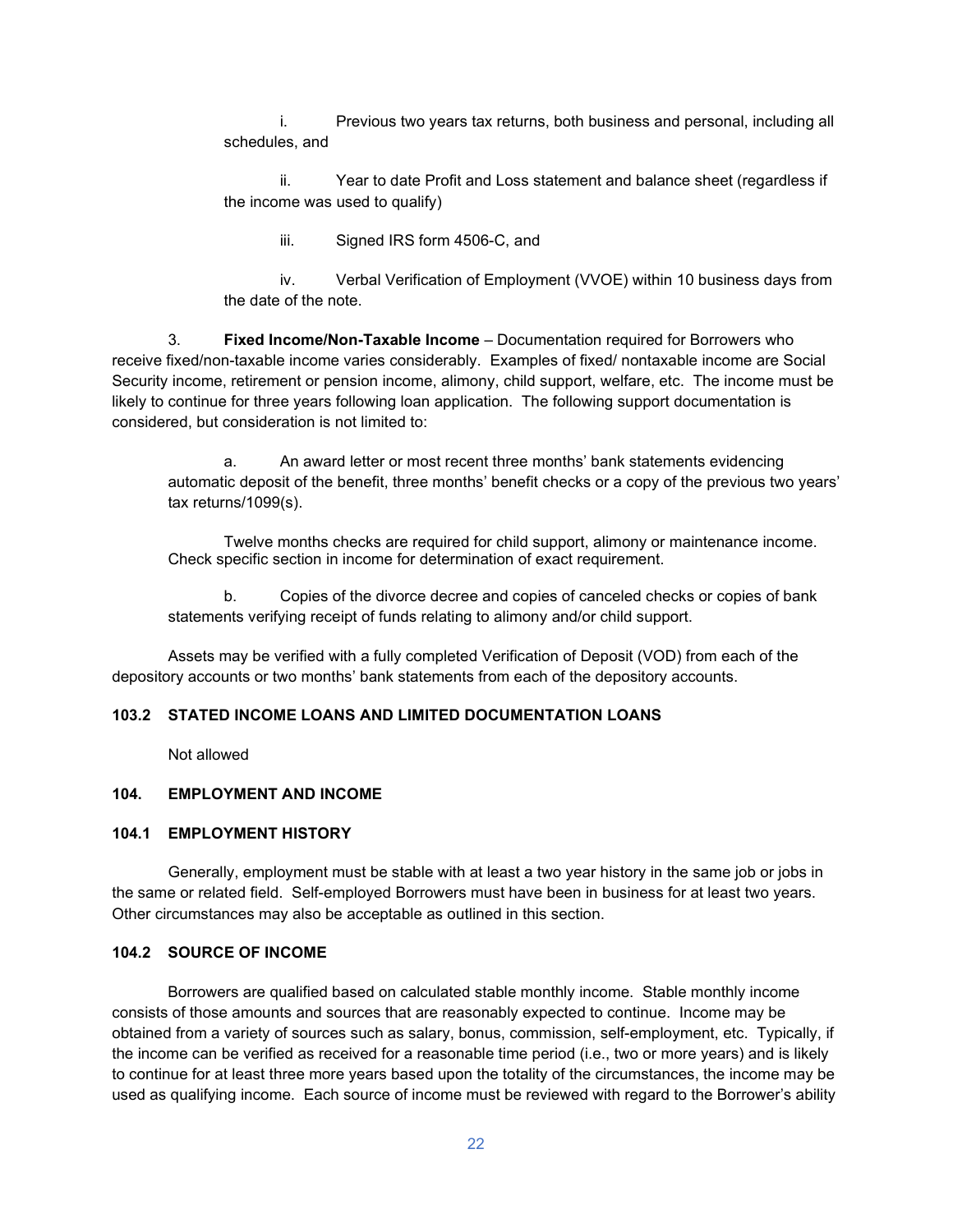to meet his/her total debt obligation. Varying types and levels of income documentation may be necessary for different types of income and loan programs.

### **104.2.1 Annuity and Pension Income**

Annuity income may be used as qualifying income if it is properly documented and is expected to continue for at least three years. Acceptable documentation includes a copy of the award letter and a copy of the bank statement showing automatic deposit of said income. Nontaxable pension and annuity income may be grossed up by 25% based upon the 1040s to confirm the income is non-taxable.

### **104.2.2 Automobile Allowance**

Automobile allowances are considered acceptable income provided receipt of such income has been documented for the previous two years and the income is likely to continue.

### **104.2.3 Commission, Bonus, and Incentive Income**

Bonus income can be considered if it is consistent for a period in excess of 2 years. To establish bonus earnings, bonus and incentive income are calculated as an average over 24 months provided that the income is expected to continue. If the trend is declining then average bonus or incentive income for the most recent 12-month period may be used. If bonus and or incentive income is stable and or increasing, a 24-month average is required.

Commission income is considered stable monthly income if it has been received for two years and is likely to continue. Additionally:

1. Commission and bonus income can be established with recent pay stubs with year to date commission earnings broken out, and either

- 2. A verification of employment showing year to date commission earnings, or
- 3. The prior years' W-2s or 1099s

#### **104.2.4 Capital Gains**

Capital gains earned from the sale of assets (including mutual funds but excluding sales of real estate) are considered stable monthly income if the Borrower has a three year history of earning capital gains and sufficient assets to continue generating similar earnings. Federal tax returns for the past three years should be provided. Income is averaged over the past 36 months, provided that the income is expected to continue.

#### **104.2.5 Child Support, Alimony or Maintenance Income**

Child support, alimony or maintenance payments may be used as income only if this information is volunteered by the Borrower and if the file substantiates the receipt of funds on an ongoing basis. Copies of the divorce decree/separation agreement along with copies of court records, bank statements or canceled checks showing payments for a minimum of twelve months are required. In order to be used as income, these payments must reasonably be expected to continue for three years.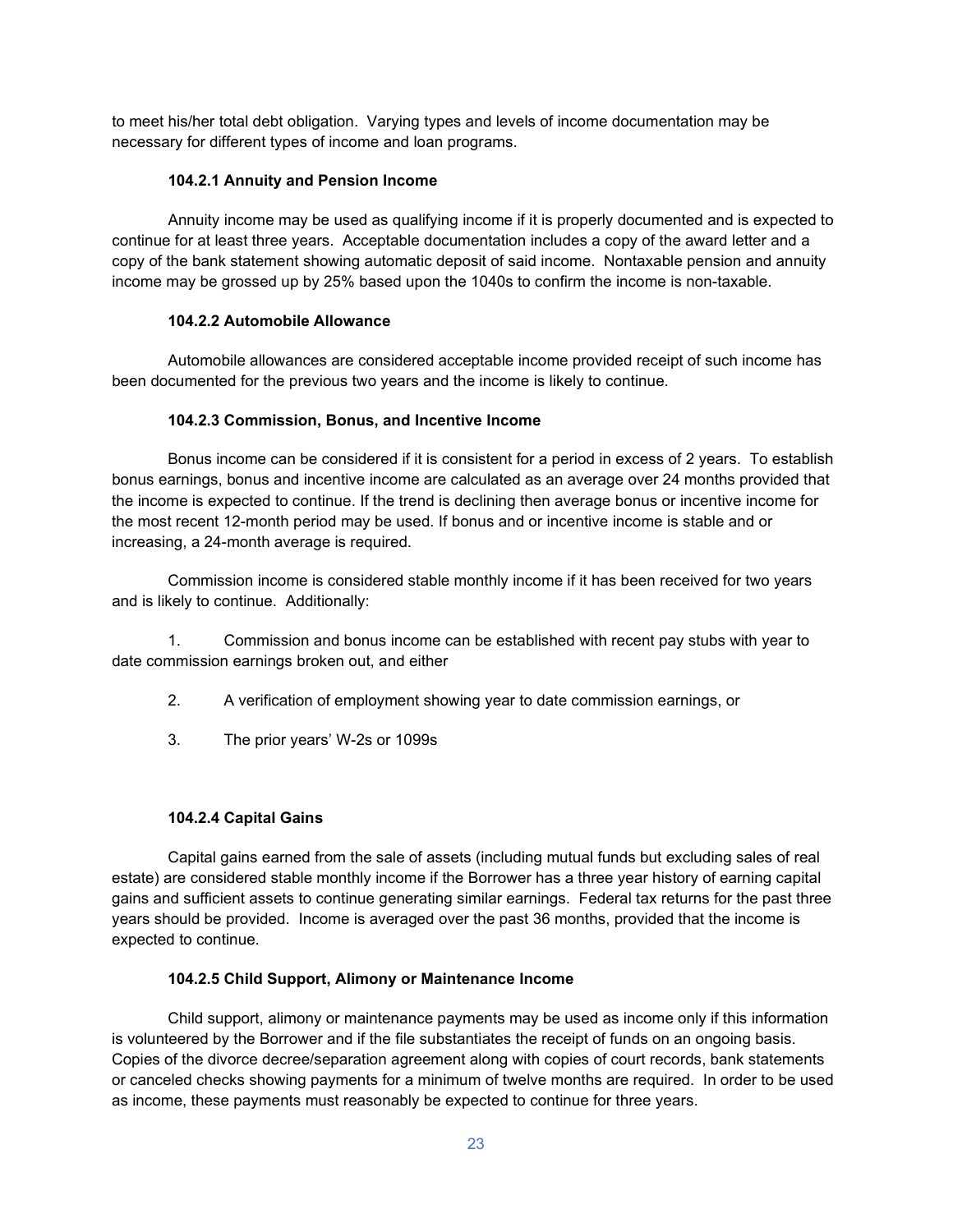#### **104.2.6 Disability Income**

Disability benefits may be used as qualifying income if a two year history of receipt has been documented. Benefits should be verified with a copy of the award letter supported by two years W-2s or 1099s and current evidence of receipt (current pay stub or evidence of direct deposit into the Borrower's bank account). The award letter must indicate the benefit amount, length of time that the benefits are received and the conditions for receipt of benefits. Short term disability income cannot be considered.

### **104.2.7 Dividend/Interest Income**

Investment income may be used as stable monthly income if the file contains the following documentation:

- 1. The income has been received for at least 24 months;
- 2. Year to date income is in line with previous earnings;
- 3. The investment is from a publicly traded company(s);
- 4. The Borrower has a diversified portfolio;
- 5. Verification of stock asset values no older than 30 days at closing; and

6. Sufficient assets remain after closing to continue to generate an acceptable level of earnings in view of the totality of the circumstances.

When historical and current earnings appear to be reasonable under the circumstances, the earnings are averaged over the time period verified. Income may be documented with signed federal tax returns or 1099s for the previous two years.

The cash/stocks/bonds producing this dividend/interest income may not be used as a source for down payment and should not have been previously pledged as security.

### **104.2.8 Employment by a Relative**

Income for a Borrower who is employed by a relative must be verified using federal tax returns for the past two years and current pay stubs covering a 30 day period. In the event the Borrower owns more than 25% of the company, full self-employed documentation must be provided.

### **104.2.9 Foreign Income**

Income from a non-US source may be considered only if such income is paid by a corporate entity and is not subject to tax in any jurisdiction outside of the U.S.

### **104.2.10 Foster Care Income**

Income derived from foster care payments may be considered if it is regular, recurring and likely to continue for three years. A two-year history of past receipt is required. Income used to qualify must be averaged over a two year period. Projected income may not be used in the calculation.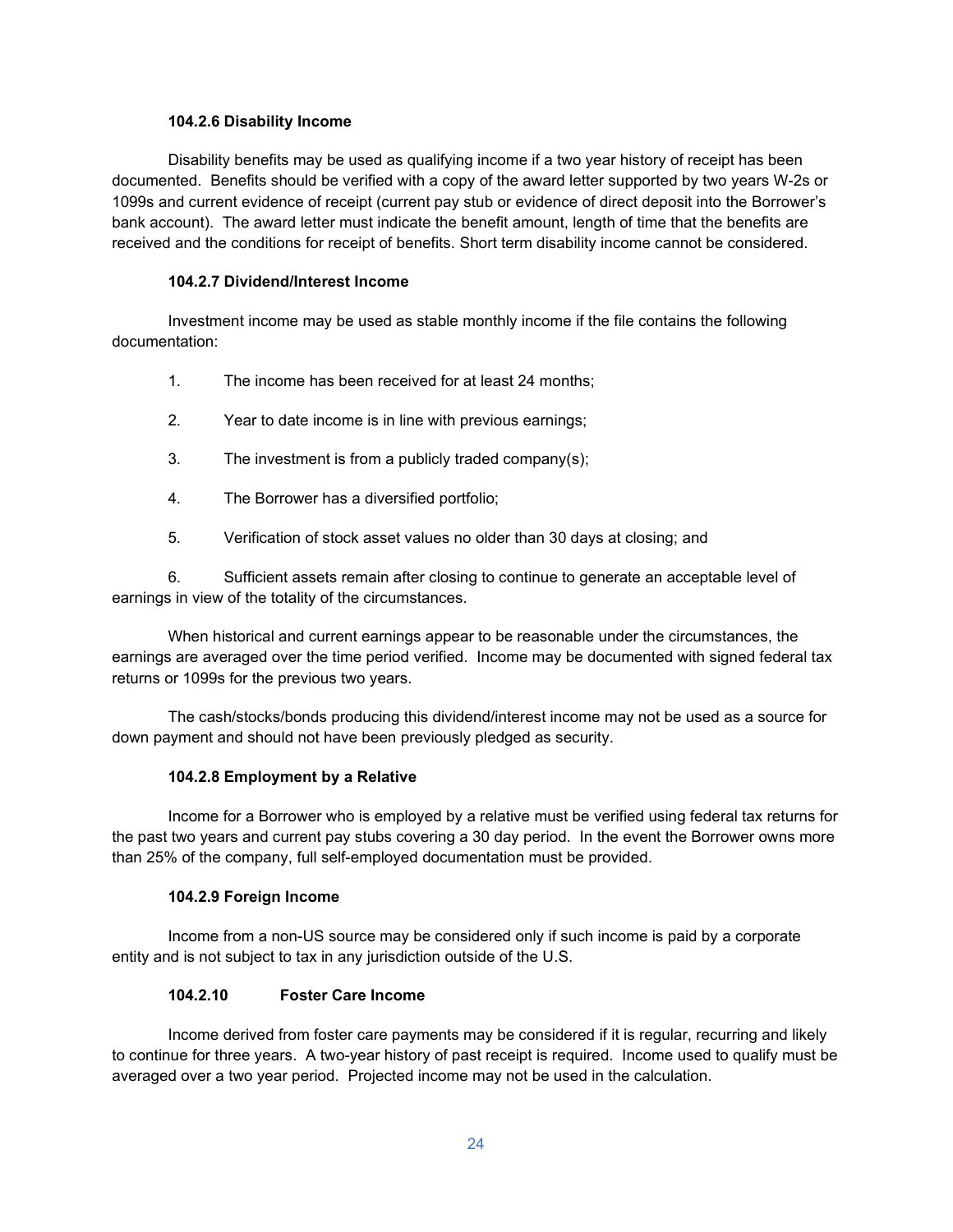### **104.2.11 Installment Sales and Land Contracts**

Not considered.

### **104.2.12 Military Income**

Borrowers employed in military services typically receive compensation in addition to base pay, which may be used as qualifying income. Rations, base housing pay, and flight pay may be considered, provided that the income is typical for the position held and can be documented with one year proof of continuance.

### **104.2.13 Note Receivable Income**

Note receivable income may be used as qualifying income if received for at least 12 months and expected to continue for at least three more years. Acceptable evidence includes a copy of the note and the previous year's federal tax returns to evidence receipt of income or copies of bank statements to evidence deposit of note income received.

### **104.2.14 Non-Taxable Income**

Non-taxable income may be "grossed up" by 25%. Non-taxable income includes but is not limited to:

- 1. Child support.
- 2. Disability income.
- 3. Social Security.
- 4. Worker's compensation.
- 5. Aid to dependent children (ADC)/foster care.
- 6. Public assistance.
- 7. Federal Employees Compensation Act Benefits.
- 8. VA benefits (VA education benefits may not be used as qualifying income).
- 9. Military allotment (food and housing).
- 10. Municipal bond interest.

### **104.2.15 Part-Time/Second Job and Overtime Income**

Part-time and overtime income is considered as stable income if it has been received for the previous 24 months and has a strong probability for continued receipt at current or increasing levels.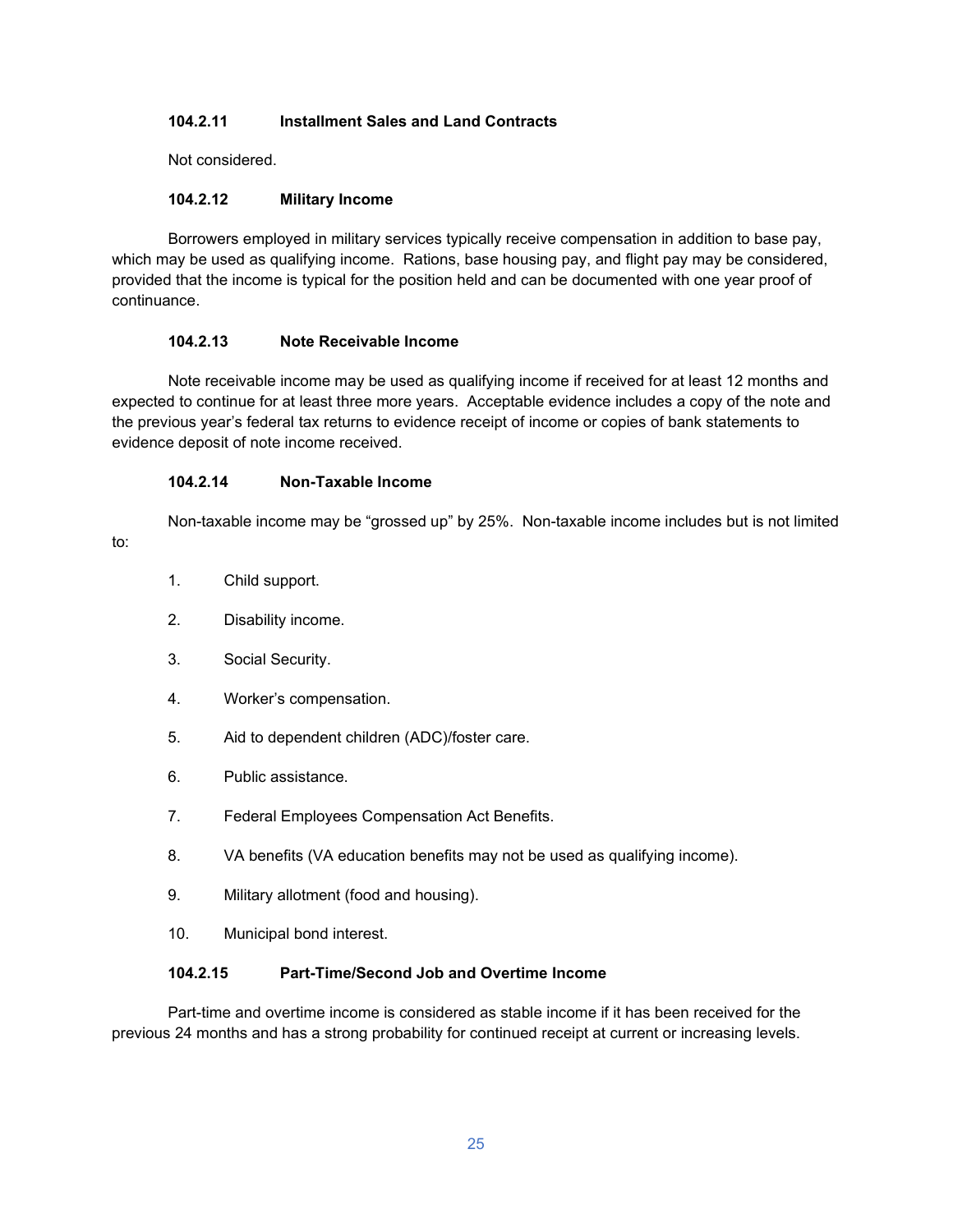### **104.2.16 Public Assistance**

Public assistance payments may be used as income, with verification of receipt and verification from the paying entity. Benefits should have been received for the past two years and benefits must be likely to continue for three years. Non-taxable public assistance may be grossed up by 25% with complete tax returns to demonstrate that the income is non-taxable.

### **104.2.17 Rental Income**

The subject property rental income must be included on a Fannie Mae 1007 or 216. Discrepancies between market rents and verified rents must be satisfactorily explained or the lower amount may be used to qualify the Borrower. Rental income for properties with leases from management companies or other rental companies (i.e., Airbnb and VRBO) is not allowed.

Rental income used to qualify must be disclosed on the loan application. Full Doc requires verification of rental income as follows:

- A fully executed lease agreement of 12 months (or longer)
- Personal income tax return(s), Form 1040 including Schedule E. Include executed IRS form 4506-C. Subtract actual operating expenses (excluding depreciation) from actual rents received for Usable Rental Income. Aggregate net rental loss must be considered a liability for qualification purposes.
- Proposed rental income from the comparable rent schedule may be used for qualifying if there is not a current lease or assignment of lease on purchase of an investment property.
- Properties with expired leases that have converted to month to month per the terms of the lease will require bank statements for the lesser of 12 months or the time period after the lease expired.
- Commercial properties owned on Schedule E must be documented with a rent roll and evidence that the primary use and zoning of the property is commercial.

Rental income from a 1-4 unit primary residence:

- If the subject property has been owned less than 12 months prior to the date of the loan application and is not reflected in the Borrower's most recent tax returns, the following must be used to document rental income:
	- Copies of the present lease and income approach on the appraisal. If the subject property was owned 12 months or more prior to the date of the loan application, the same requirements apply in addition to the most recent tax return/s.
	- 2-4 Unit Owner Occupied Properties The full Housing Expense (PITIA) of the subject property is treated as debt. Usable Rental Income is treated as income.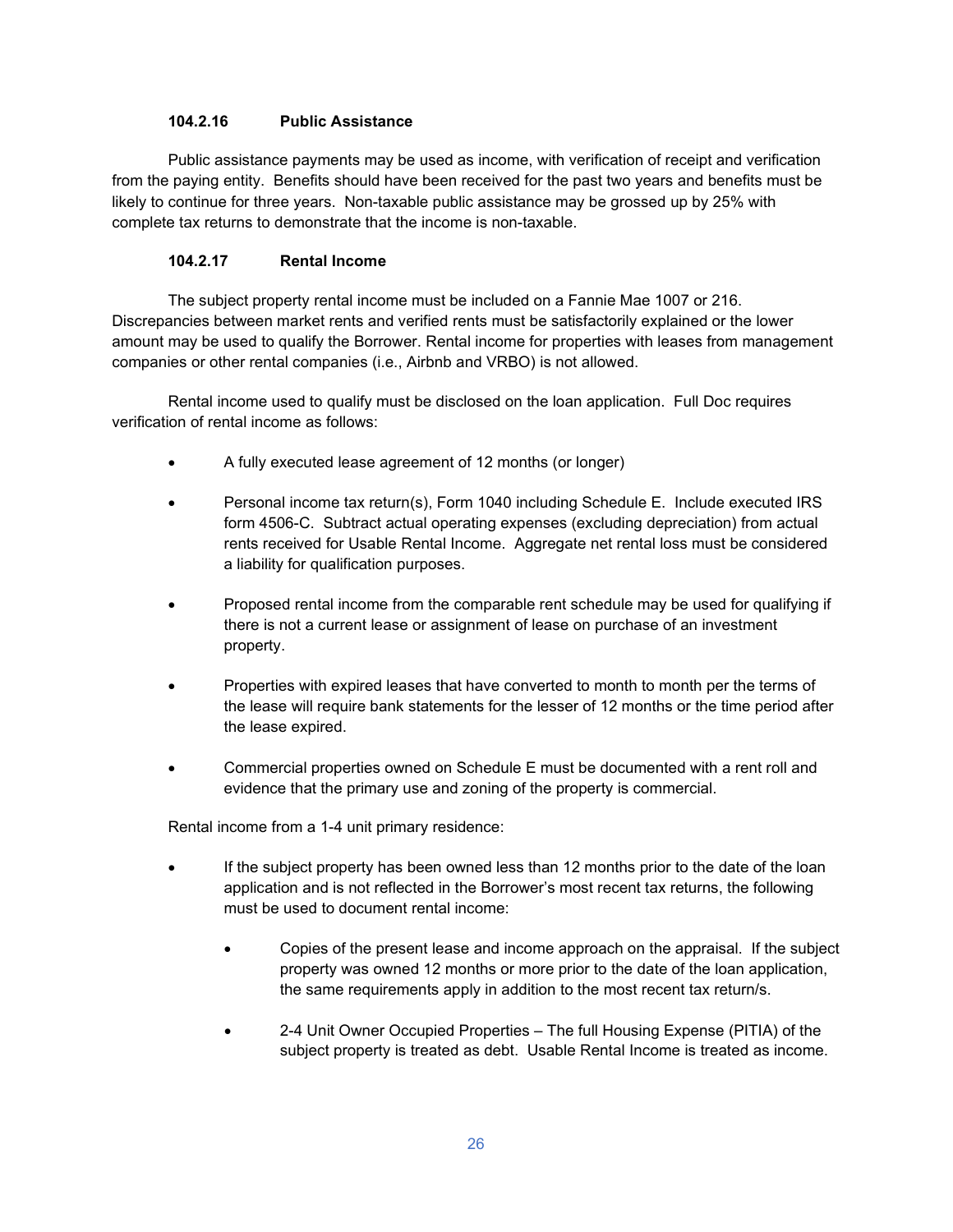### **104.2.18 Retirement Income – 401K/IRA Distribution**

The Borrower must provide verification of the assets of the plan and verification of receipt of monthly income. Assets in the plan must be sufficient to sustain income continuance for a minimum of three (3) years, determined based upon 1) with respect to fixed income investments, the tenor of the instrument and the coupons, and 2) with respect to equities, dividend income times .50.

In order to be eligible for asset annuitization, the borrower must be of retirement age, the assets must be liquid, owned solely by the borrower(s), with unrestricted access and 100% of the balance available without restriction. Eligible assets include qualified retirement plans recognized by the IRS, included but not limited to: a) 401K, b) IRA, or c) KEOGH.

### **104.2.19 Salaried Income/Wage Earner Income**

Salaried income is verified using current pay stubs covering a 30 day period, W-2s covering the most recent two year period or direct written verification from Borrower's employer.

### **104.2.20 Seasonal Income**

Some Borrowers may regularly work part-time jobs during certain times of the year (e.g., every Christmas or summer). Income from seasonal employment may be considered as stable monthly income if the Borrower has worked the same job "in season" for the past two years and, based upon a written statement from the employer, expects to be rehired for the next season. Verifications should include 1) Most recent pay stub or salary voucher documenting at least three months of income and 2) W-2 forms for the previous two years and a written verification of employment (VOE). If the Borrower is employed by a party involved in the transaction (i.e., employed by the seller or the real estate agent), two years personal federal tax returns are required.

### **104.2.21 Self-Employment Income**

A Borrower is considered self-employed when his/her income is derived from a business in which he/she maintains a substantial ownership interest or can otherwise exercise control over the business's activities. Generally a 25% or more ownership interest in the business is considered "substantial" for underwriting purposes. Borrowers who are self-employed but not using self-employment income to qualify must also follow self-employment documentation requirements.

Identifying Self-Employed Income:

1. **Sole Proprietorship** – In a sole proprietorship, the Borrower is the "sole" or individual owner of the business. The business income is most likely reported on the Borrower's individual federal tax returns and is reflected as Schedule C earnings.

2. **Partnerships** – A partnership is formed when two or more people start a business together. The partners share profits (or losses) and control of the business. Partnerships generally fall into two main categories, General and Limited:

### **a. General Partnerships**

Each partner is personally liable for all debts of the business.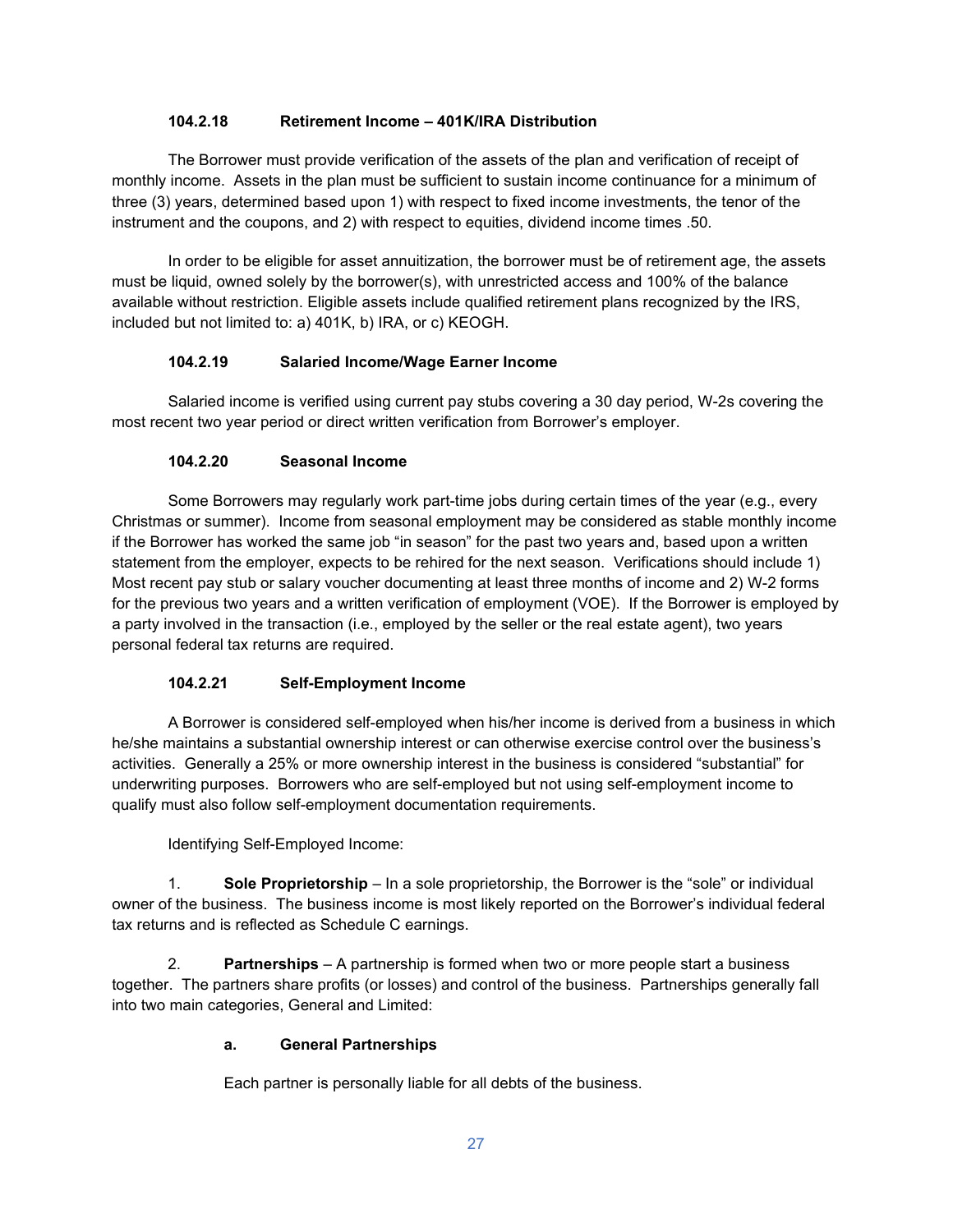Personal liability to the partnership creditors will continue even after the partnership is dissolved.

### **b. Limited Partnerships**

Generally, a limited partnership exists for investment and tax purposes.

Limited partners generally take a loss on the investment, which will show as a loss under Schedule E on their personal tax returns. Determine if the limited partnership income is real or a tax shelter.

### **c. Partnership Income**

Documentation required to calculate partnership income is:

i. Most recent 2 years signed, personal Federal tax returns, complete with all schedules including Schedule E, and W-2s (if latter is applicable); and

ii. K1s; and

iii. Form 1065 (if Borrower is a limited partner with <25% ownership, Form 1065 is not required).

iv. For partnerships, the qualifying income should be taken from 2 years Schedule K1 (Form 1065).

3. **Corporations** – A Corporation is a business owned by stockholders instead of individually. If the Borrower has more than 25% ownership in a corporation, he/she is considered to be self-employed. A Borrower who is self-employed as a corporate officer will receive a W-2 and will report income on his/her personal tax returns. All corporate income or losses are reported on the corporate tax returns (Form 1120 or 1120S with Schedule K-1).

Corporate income documentation is

- a. Most recent 2 years signed, personal federal tax returns, and
- b. W-2s (if latter is applicable); and
- c. 2 years 1120s

4. **"S" Corporations** - "S" Corporations are generally small corporations that are taxed in the same manner as partnerships. They pass gains and losses through to their shareholders, which are then, taxed at the tax rates for individuals. "S" Corporation income is reported on either W-2 and Schedule E, or just on Schedule E (section 27). The profit of the corporation is distributed to each owner according to his/her share of ownership. The adjusted profit (i.e., the net income) is then divided by the Borrower's share of ownership and combined with W-2 income used for qualifying. To document the file, you must obtain:

a. The most recent 2 years complete personal, federal tax returns including Schedule E & K1s, with W-2s (if applicable); and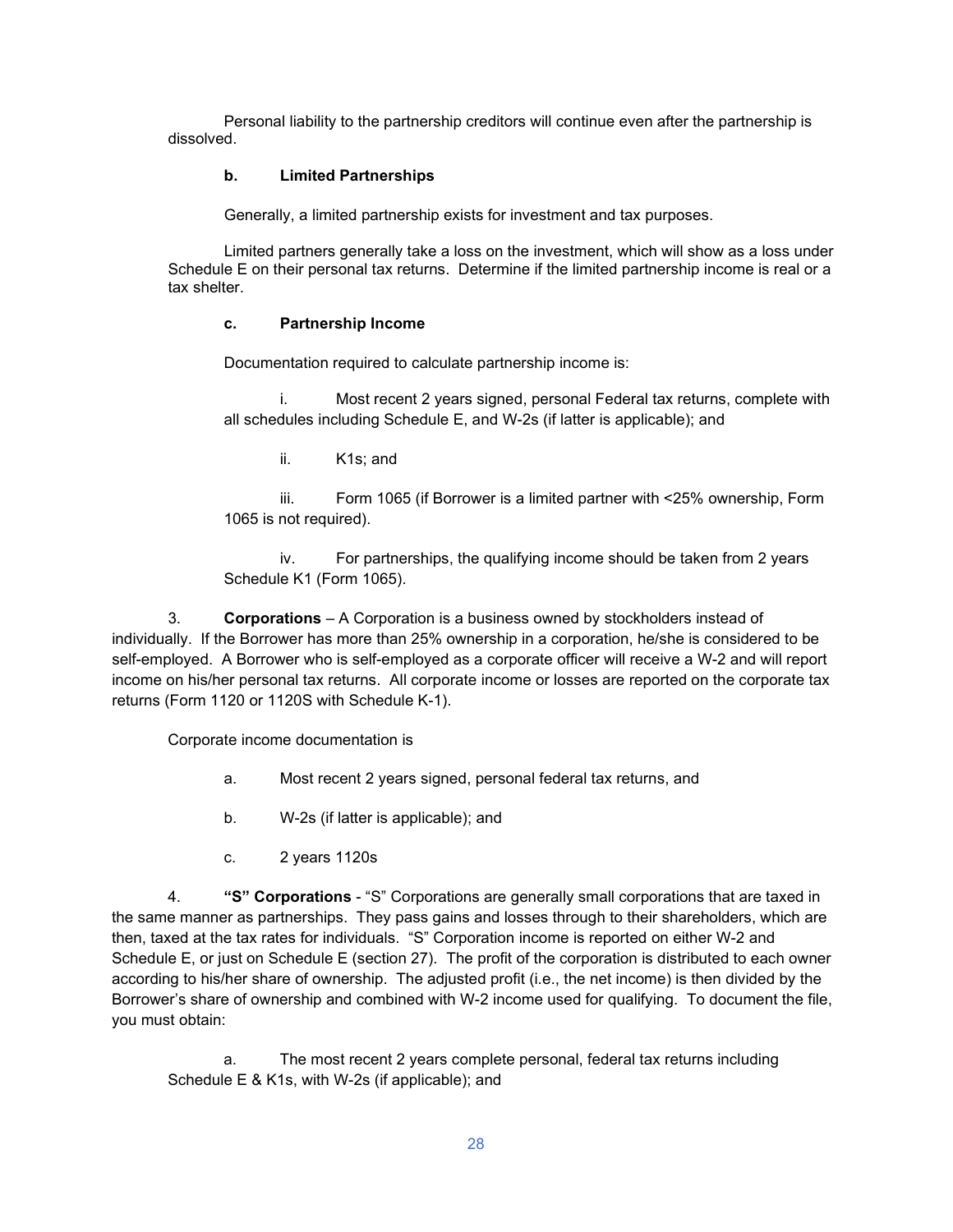b. 2 years 1120S for the corporation.

5. **1099 – Miscellaneous Income** – Payments to sole proprietors or contract employees will also be reported on a 1099 form and included in the Borrowers Schedule C. If a Borrower receives 1099 income, the prior two years' complete, signed federal tax returns (Form 1040) are needed to verify the amount of income which is calculated based on how the income was filed.

## **104.2.22 Social Security and Retirement Income**

These types of income can be verified with an award letter plus tax returns or bank statements evidencing regular monthly deposits in the Borrower's account. Social Security survivor benefits must be expected to continue for at least three years in order to be considered as income.

## **104.2.23 Social Security Disability, Child's Benefit, or other Social Security Income**

Social Security Disability Income, Child's Benefit, or other income paid by Social Security must be evidenced by:

1. A copy of the Social Security award letter, and

2. A copy of the Borrower's most recent three (3) months' bank statements showing the direct deposit of the income into the Borrower's account.

- 3. Benefits payable to/for minors:
	- a. The minor must be under the age of 18.

b. This income may be used for qualifying purposes only if it is expected to continue for a minimum of three (3) years.

### **104.2.24 Strike Income**

When a Borrower is on strike or has had other interruption or curtailment of his/her regular monthly income, the income that is currently being received, such as strike benefits, must be considered when qualifying the Borrower.

### **104.2.25 Tips and Gratuities**

Tips and gratuity income may be considered if receipt of such income is typical for the Borrower's occupation (e.g., waitperson, taxi driver, etc.). Such income generally should have been received for at least 24 months prior to the date of loan application, and be expected, in the originator's reasonable judgment.. Income is averaged over the time period verified.

If the trend was declining but has since stabilized and there is no reason to believe that the borrower will not continue to be employed at the current level, the current, lower amount of variable income must be used (most recent 12 months average).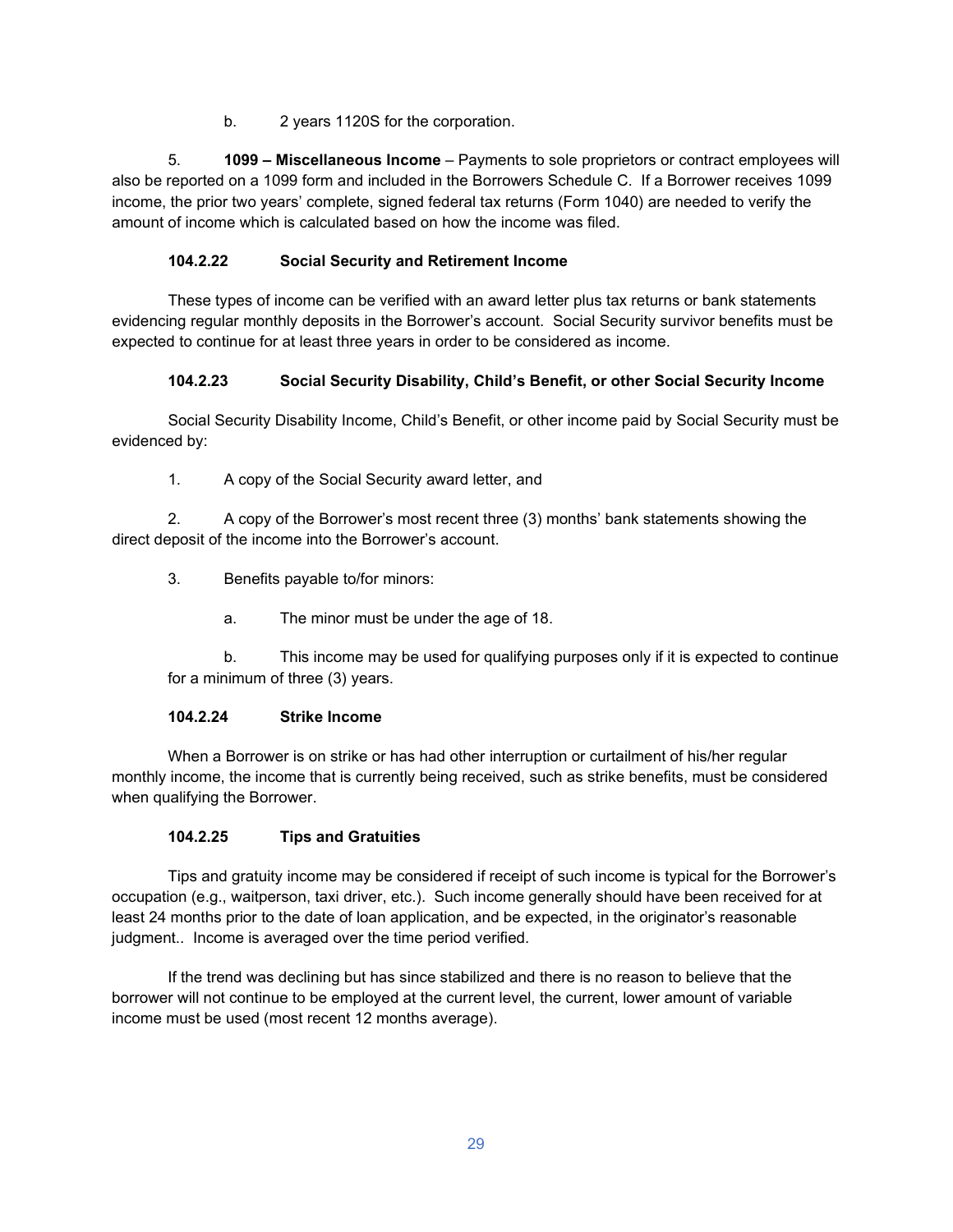### **104.2.26 Trust Income**

Trust income may be considered if the trust is non-revocable and the income will continue for at least three years from the date of loan application. A copy of the trust agreement or the trustee's statement confirming the amount, frequency and duration of the payments must be obtained to verify the income and continuance of the income.

#### **104.2.27 Unacceptable Income**

The following types of income may not be considered:

- 1. Gambling winnings (except lottery payments continuing for 5 years)
- 2. Educational benefits (such as grants and scholarships)
- 3. Refunds of federal, state or local taxes
- 4. Illegal income or income not reported to the IRS
- 5. Expense account reimbursement

### **104.2.28 Unemployment Compensation**

Income derived from unemployment compensation is generally not to be considered stable due to the limited duration of its receipt. An exception to this would be a Borrower employed in a field where weather affects the ability to work and where unemployment compensation is often received (e.g., construction). The income may be used to qualify the Borrower on an exception basis when a two year employment history in the same field of work is verified along with a two year history of receipt of unemployment compensation. Verified income is averaged over the time period verified. Tax returns must be used to establish a history of the receipt of these benefits.

#### **104.2.29 VA Survivors' Benefits/Dependent Care**

This income may be considered if received for at least 12 months and is expected to continue for at least three years. A copy of the award letter outlining the duration and amount of payments must be provided by the Borrower.

#### **104.2.30 Public Assistance Benefits**

Public assistance benefits may be considered as stable monthly income if the file contains direct written verification from the welfare agency addressing the amount, duration and frequency of the payment of benefits. Benefits must have been received for the past two years prior to the date of loan application and benefits must be likely to continue for three years.

### **104.3 EMPLOYMENT/INCOME DOCUMENTATION**

#### **104.3.1 Written Verification of Employment**

Income and employment for non-self-employed Borrowers may be obtained via direct written verification from the Borrower's employer or eligible  $3<sup>rd</sup>$  party vendor that is approved with Fannie Mae as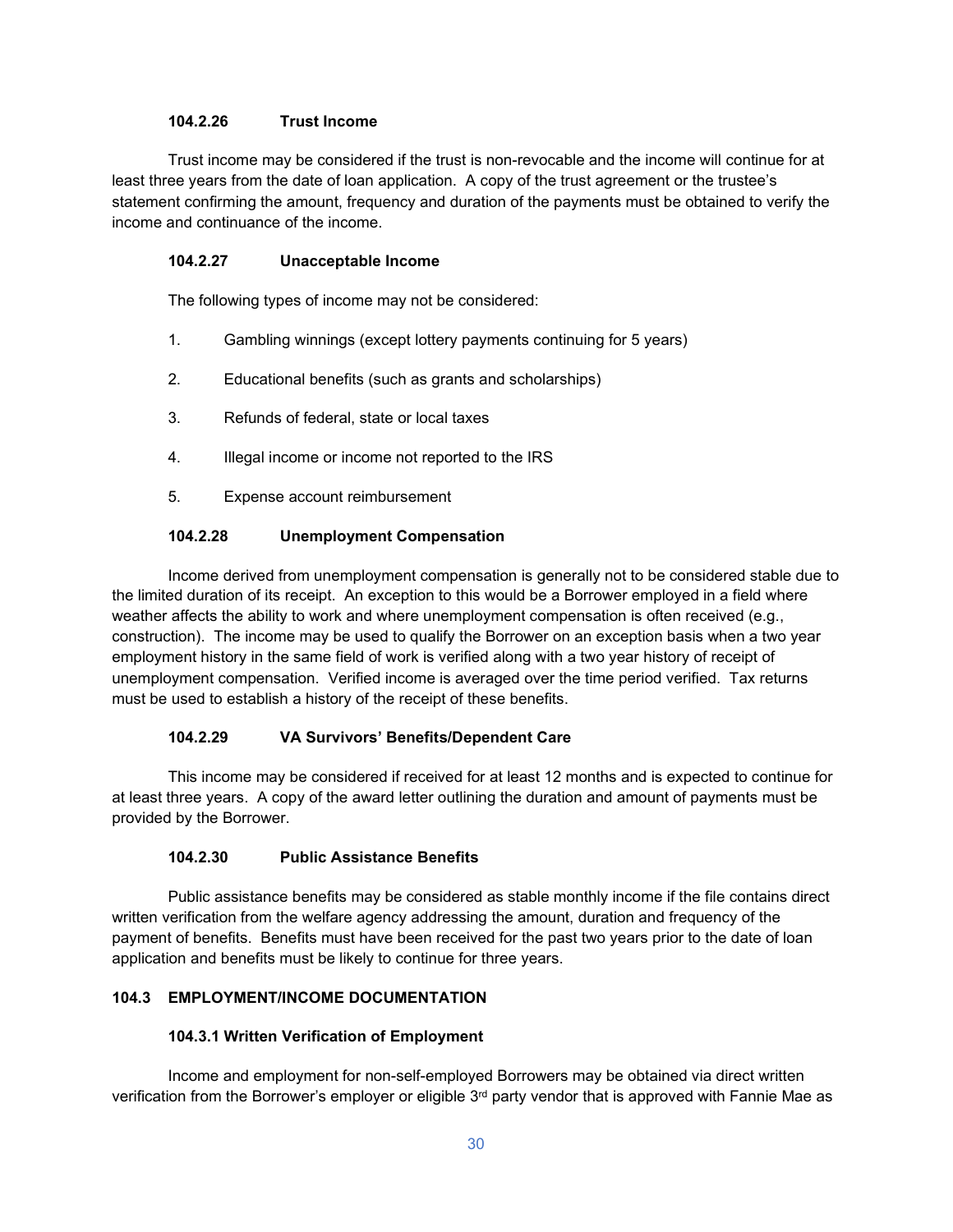an authorized report provider. A list of the approved providers can be found at www.duvalidationcenter.com. The verification must be signed by a member of the company's human resource department or one of the business owners/officers. At a minimum, the verification must include:

- 1. Borrower's name
- 2. Position
- 3. Dates of employment
- 4. Base salary

#### **104.3.2 Pay stubs and W-2s**

When the pay stubs and W-2s are provided for income and employment verification, the documentation must meet the following criteria:

- 1. Pay stubs and W-2s must be typed or computer generated.
- 2. They must verify:
	- a. Borrower's full name and address
	- b. Borrower's Social Security number
	- c. Employer's name and address
	- d. Year to date earnings and Borrower's rate of pay

Also confirm if the pay stubs reflect garnishments (child support, IRS, etc.) or if there are any loan deductions.

#### **104.3.3 Tax Returns**

Tax returns, when required, must be signed by the Borrower and contain all schedules and attachments. Whenever tax returns are used to support income, an IRS 4506-C must be signed by the Borrower(s) and executed by the originator.

#### **104.3.4 Declining Income**

If income has been declining or is inconsistent, further documentation is required based on underwriting review. If the decline or inconsistency cannot be shown to be isolated or nonrecurring in nature, then the lowest annual compensation over the 2-year period prior to the date of loan application must be used to qualify the Borrower.

#### **104.3.5 Hourly Wages**

If the Borrower is paid on an hourly basis or may not work a regular 40 hour work week throughout the year, his/her income generally must be averaged over the minimum employment history required. If there is an indication of declining income, the current income is used instead of the average.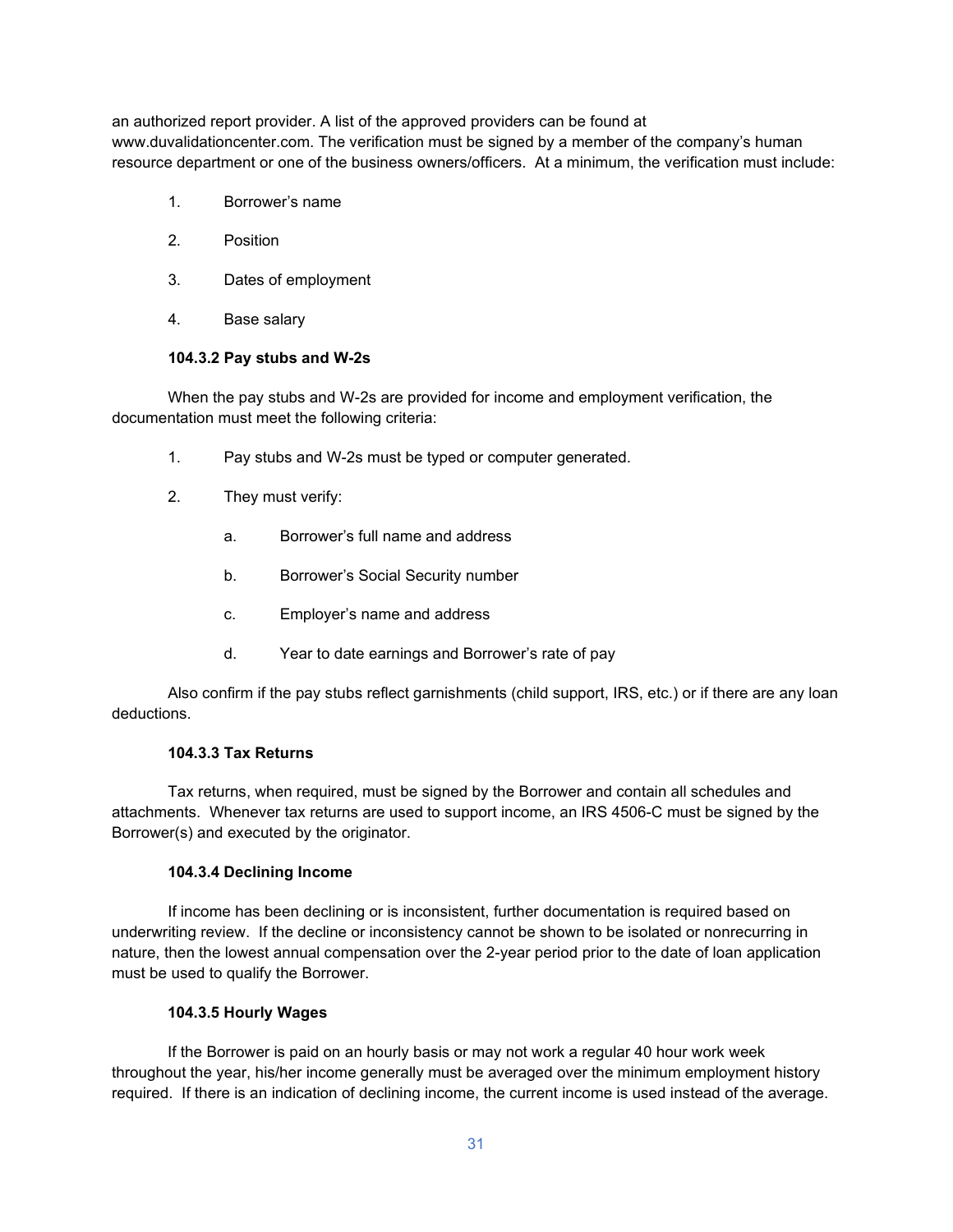#### **104.3.6 Bank Statements as Income Verification**

Not allowed.

### **104.3.7 Verbal Verification of Employment (VVOE)**

Verbal VOEs are required for all loans. VVOEs must meet the following criteria:

1. Completed within 10 business days from the note date.

2. Confirm that the Borrower is employed at the time of verification.

3. Include the name and phone number of the person processing the VVOE.

4. Include the name, position and phone number of the person providing the verification (employer).

5. The telephone number for the Borrower's employer must be verified independently via any of the following: telephone book, the internet, directory assistance, or by contacting the applicable licensing bureau.

### **104.3.8 Age of Income Documentation**

The income documentation may not be older than 90 days from the note date.

#### **104.4 IRS 4506-C**

An IRS 4506-C document must be completed and signed by the Borrower(s) on the loan application. The 4506-C must be executed by the originator prior to closing.

W2 income retrieved pursuant to the 4506-C prior to closing should be compared to income disclosed on the application for consistency. Tax Transcripts shall also be requested by the originator from the IRS at the underwriter's discretion.

#### **105. CREDIT ANALYSIS**

### **105.1 EQUAL CREDIT OPPORTUNITY ACT**

The Federal Equal Credit Opportunity Act prohibits lenders from discriminating against credit Borrowers on the basis of race, color, religion, national or ethnic origin, sex, marital or familial status, age (provided the Borrower has the capacity to enter into a binding contract), disability, because all or part of the Borrower's income is derived from a public assistance program or because the Borrower has, in good faith, exercised any rights under the Consumer Credit Protection Act. State laws may also prohibit discrimination on certain additional bases such as sexual orientation.

### **105.2 CREDIT ANALYSIS**

Determination of a Borrower's creditworthiness is based upon his/her demonstrated willingness to repay past and current debt obligations in a timely manner.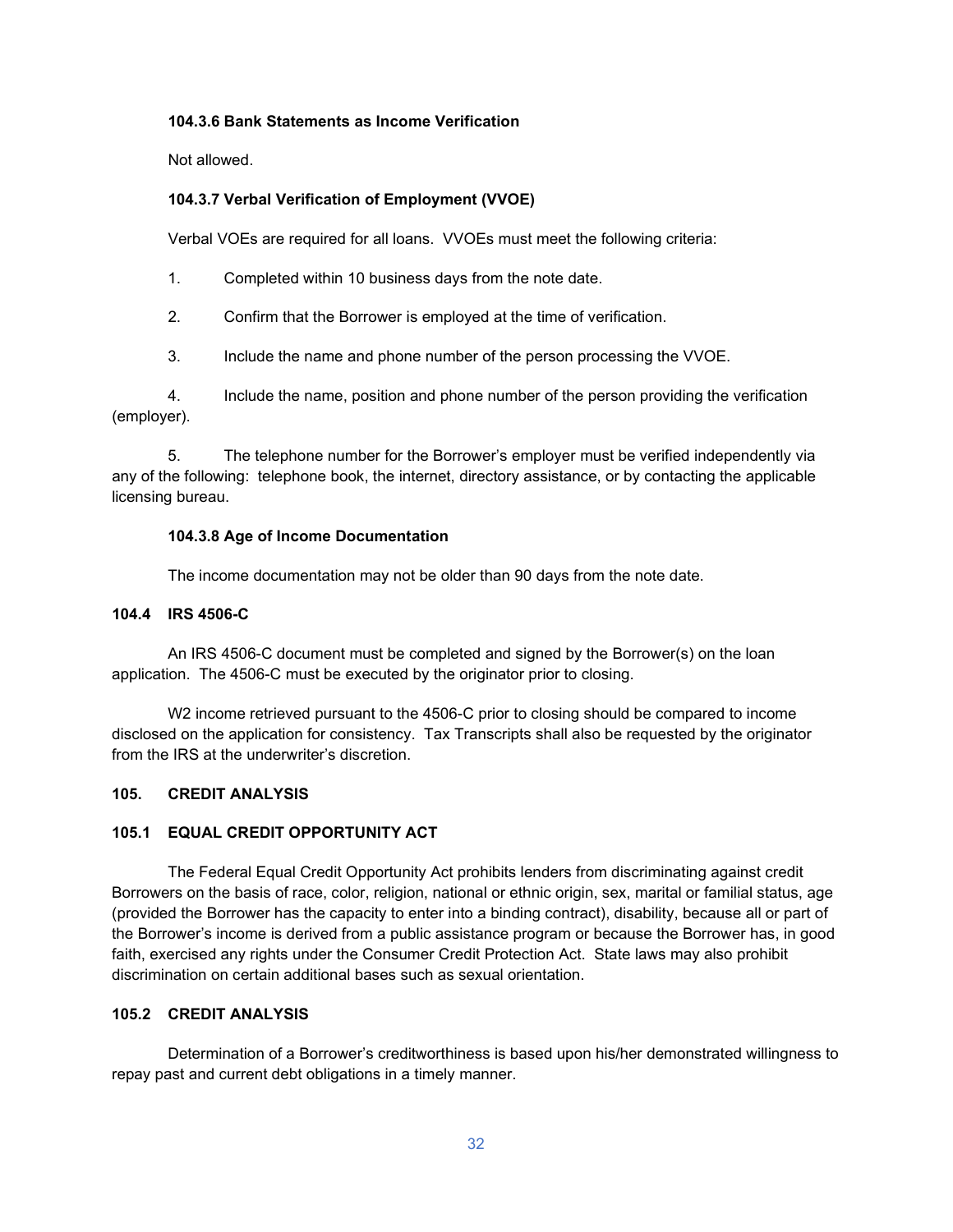### **105.2.1 Credit Report**

A Credit Report is required for every Borrower who executes the note. The Credit Report must provide merged credit information from at least three national credit bureaus.

### **105.2.2 Age of Credit Report/Credit Verifications**

The Credit Report and credit verifications may not be more than 90 days aged as of the note date.

### **105.2.3 Credit Scoring**

Each loan must have a Representative Credit Score, which is the only Credit Score used for loan eligibility, qualification and pricing. Each Borrower must have a valid and usable score from at least two of the following three agencies: Experian (FICO), TransUnion (Empirica), and Equifax (Beacon). Only scores from these three agencies are acceptable.

### **105.2.3.1 Determining the Borrower's Credit Score**

To determine the Representative Credit Score for the loan:

1. Determine the score for each Borrower on the loan. Select the middle score when three agency scores are provided and the lower score when only two agency scores are provided.

2. To determine the representative Credit Score for the loan (each loan has only one representative Credit Score), the lowest representative Credit Score of all borrowers is used.

### **105.2.3.2 Minimum Credit History**

A valid and usable score is one that is generated based upon credit history and credit patterns that accurately reflect the Borrower's history. It should be generated based upon at least the following:

- Three (3) trade lines from traditional credit sources (such as a bank or other financial institution) that reported for 24 months or more prior to the date of loan application, and
- One (1) open mortgage trade line during the last 36 months or must comply with the requirements 102.1.9 for first time home buyers. Loans on which the Borrower is not obligated to make payments (such as loans in a deferment period), collection or charged off accounts, and "authorized user" accounts are not acceptable trade lines for establishing the minimum history.

### **105.2.3.3 Alternative Credit History**

Not allowed.

### **105.2.4 Evaluation of Credit**

Generally, an acceptable credit history will include at least two or three years of credit use.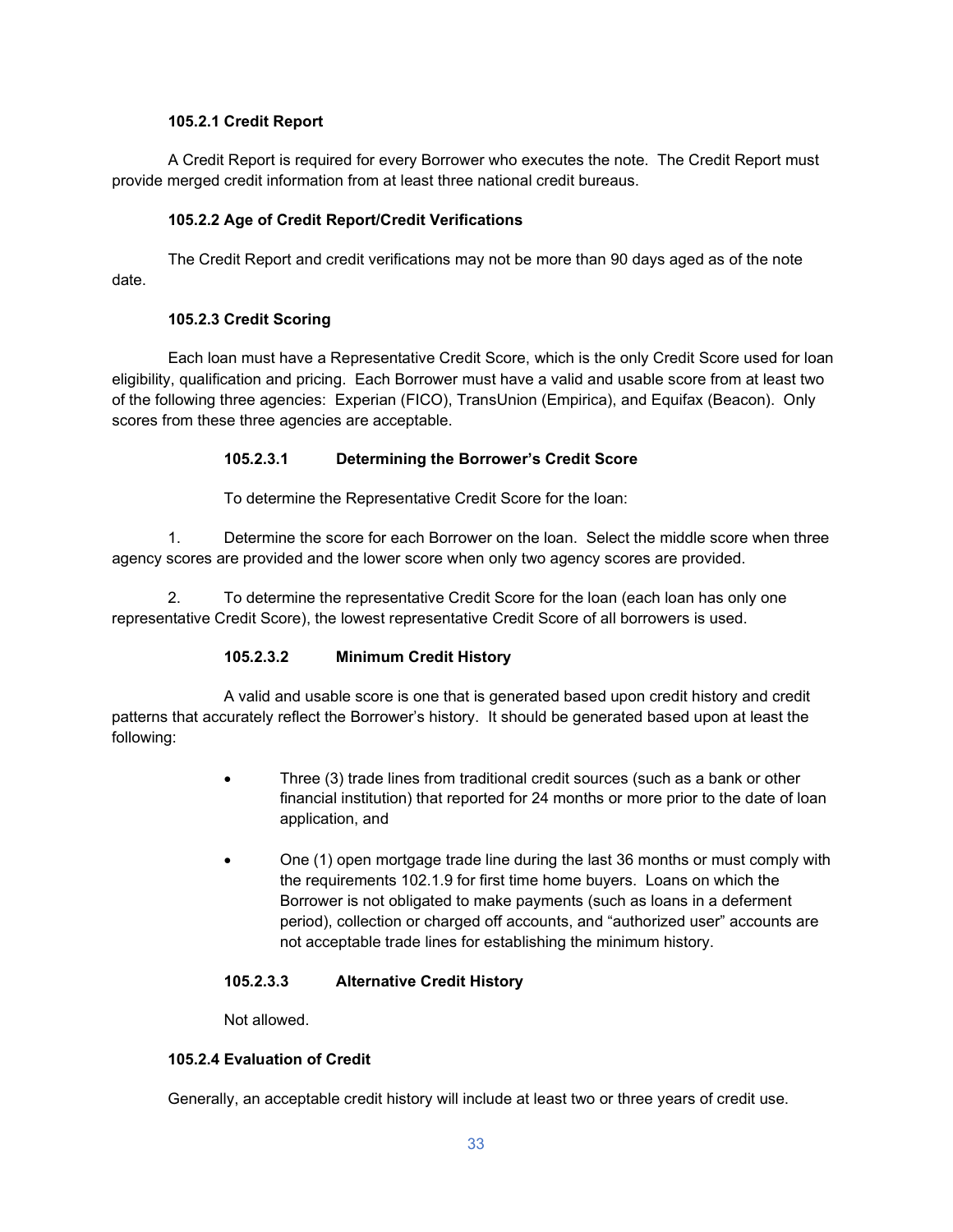The number of recently opened accounts should also be considered. If there are a significant number of new accounts, the reasons should be investigated.

There are several different credit usage factors considered in evaluating credit history:

- 1. Number of accounts
- 2. Outstanding debt
- 3. Delinquencies
- 4. Derogatory credit information
- 5. Inquiries

It is generally not one credit usage factor, but the combination of factors that establish whether or not the overall pattern of credit use is acceptable. All evaluations of a Borrower's credit must strictly comply with the Federal Fair Credit Reporting Act.

## **105.2.5 Delinquency and Derogatory Credit**

There are a number of factors to consider in the analysis of delinquencies or derogatory credit information:

- 1. The type of accounts on which the delinquency occurred;
- 2. The reason for delinquency;
- 3. The severity of the delinquency;
- 4. The frequency of delinquent accounts; and
- 5. How recently the delinquency occurred.

More weight is placed on installment loan delinquency than on revolving debt delinquency. The most weight is placed on mortgage loan payment history. The most serious types of delinquencies include foreclosures, bankruptcy, judgments, collection accounts and tax liens require 7 year seasoning. Explanations and supporting documentation should generally be in the file to show that these events were an isolated occurrence and are unlikely to happen again. Accounts which are currently delinquent must be closely scrutinized. All past due accounts must be brought current prior to closing.

# **105.2.5.1 Derogatory Public Records**

If the following limitations are exceeded, the loan is ineligible:

A Borrower with any previous severe derogatory credit history, including derogatory public records, must have a re-established credit history of 24 months with no derogatory credit, and at least 3 satisfactorily paid accounts.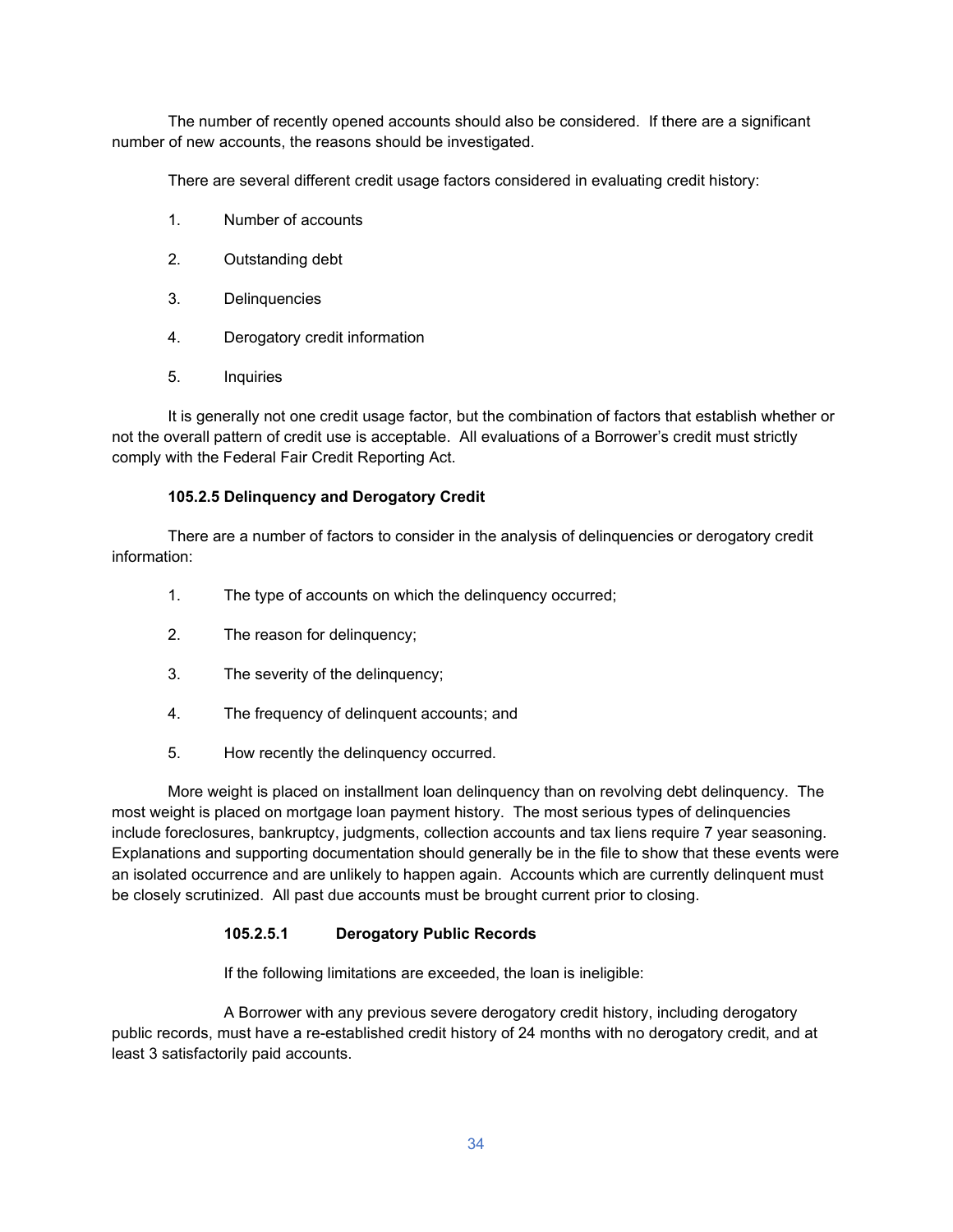1. Foreclosure/Deed-in-lieu/Notice of Default (NOD)/"Short" Sale or Refinance/Loss Mitigation Modifications – None in the past 7 years.

2. Chapter 7, 11, 12 or 13 bankruptcy - None in the past 7 years.

a. Duration since bankruptcy is calculated from the discharged or completed date.

b. Borrowers with a prior bankruptcy must exhibit a re-established credit history, with no derogatory credit since the problem occurred.

3. A borrower may not have more than 1 bankruptcy filing regardless of the applicable chapter filing.

4. Consumer Credit Counseling Service (CCCS)

CCCS are considered the same as Chapter 13 bankruptcy for loan underwriting purposes.

Note: Credit bureaus generally do not actively track credit counseling history in the Borrower's credit file. If a completion date is not shown on the Credit Report, then verification is required from the counseling agency to establish the date of completion.

Previous Pre-Foreclosure or "Short" Sales / Refinances – a 7-year elapsed time period for reestablishing credit following completion of the action is required for a short sale or short refinance.

Loss Mitigation Modifications – a 7-year elapsed time period for re-establishing credit following completion of such a modification is required.

# **105.2.5.2 Major Adverse Derogatory Credit (Collections, Charge-offs, Judgments, Liens)**

All delinquent credit that will impact title – including but not limited to delinquent taxes, judgments, charge off accounts, tax liens and mechanics' liens – must be paid off prior to or at closing of the loan. Title must insure the Purchaser's lien position without exception. Any credit item secured by the subject property must be paid in full.

# **105.2.5.3 Delinquent Credit Belonging to Ex-spouse**

Delinquent credit that belongs to an ex-spouse may be excluded from the credit evaluation of the Borrower in the following circumstances:

1. The file contains a copy of the divorce decree or separation agreement which shows that the derogatory accounts belong solely to the ex-spouse;

2. The late payments occurred after the date of the divorce or separation; and

3. If the delinquent payments in question relate to mortgage debt, evidence of transfer of title to the mortgaged property prior to the delinquency must be provided, and evidence of "buyout" as part of court proceedings must be provided.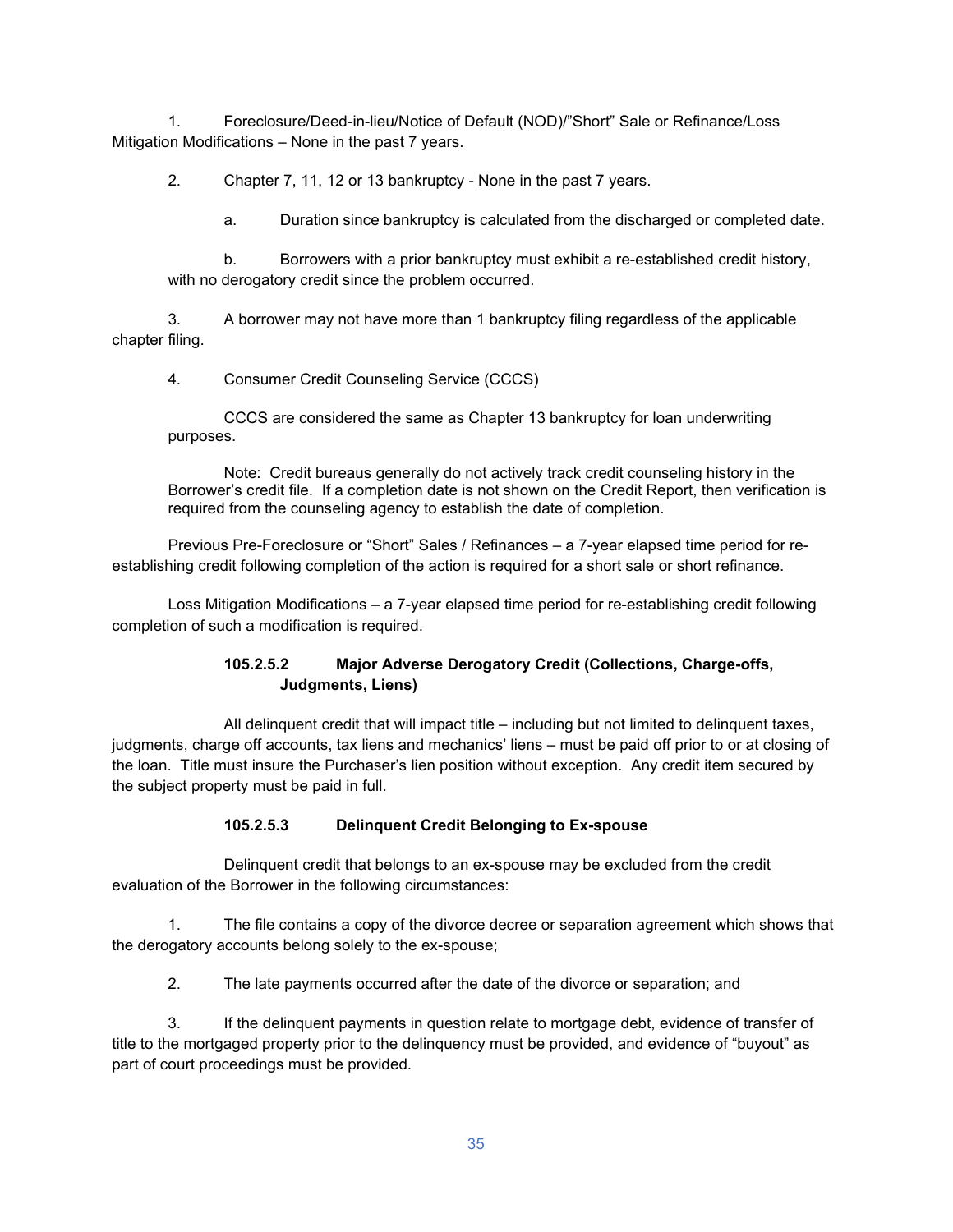### **105.2.5.4 Delinquent Credit Belonging to Co-signer**

Delinquent credit that belongs to the Borrower's co-signer must be considered in determining the Borrower's credit acceptability.

### **105.2.6 Written Explanations**

A satisfactory written explanation signed by the Borrower(s) explaining the reason(s) for adverse credit is required if determination is made that the adverse credit has a significant negative impact on the creditworthiness of the Borrower(s). The explanation must satisfactorily identify the reason(s) for the adverse credit and the timing of the event(s) must be consistent with other application information. Documentation supporting the Borrower's explanation(s) is required. A Borrower with an unfavorable credit history may be deemed acceptable if the occurrences of adverse credit use do not appear to be typical for the Borrower and are due to circumstances beyond the Borrower's control. Additionally, the instances should not be indicative of the Borrower's negligence or unwillingness to repay.

### **105.2.7 Inquiries**

If the credit report indicated that a Borrower has made multiple inquiries within the previous 90 day period, the underwriter must determine whether additional credit was granted as a result of the borrower's request. A letter from the creditor or, if such a letter is unobtainable, a signed statement from the borrower may be used to determine whether additional credit was obtained.

### **105.2.8 Limited/No Credit History/Alternative Credit**

Each loan must have a valid and usable score.

### **105.2.9 Mortgage/Rental Payment History**

The Borrower's previous 24 month primary housing payment history is required. The file must also contain verification of the Borrower's 24 month (or since origination, whichever is less) payment history for all mortgage loans (including loans secured by subordinate liens) appearing on the Credit Report and on the initial application. Prior housing payment history should include mortgage loan payments, rental payments, or a combination of both to cover 24 months. Mortgage loan history must be verified from the credit report and other supplemental documentation.

### **105.2.9.1 Mortgage/Rental History Requirements**

No mortgage loan payments (including payments on loans secured by subordinate liens) or rental payment may have been in excess of 0x30 late in the previous 12 months. This includes the period up to and including the closing of the subject loan, as may be evidenced by the demand letter submitted at time of closing. When disclosed, as may be on the credit report, no mortgage loan may have been more than 1x30 late in the previous 24 months. A delinquency must be explained and documented in a Letter of Explanation. Each month of contractual delinquency is considered separately, "rolling" late payments are not permitted.

### **105.2.9.2 Forbearance**

For a borrower that previously had a loan in forbearance, 6 months of satisfactory payments after the applicable loan is out of forbearance need to be completed for the borrower to be eligible.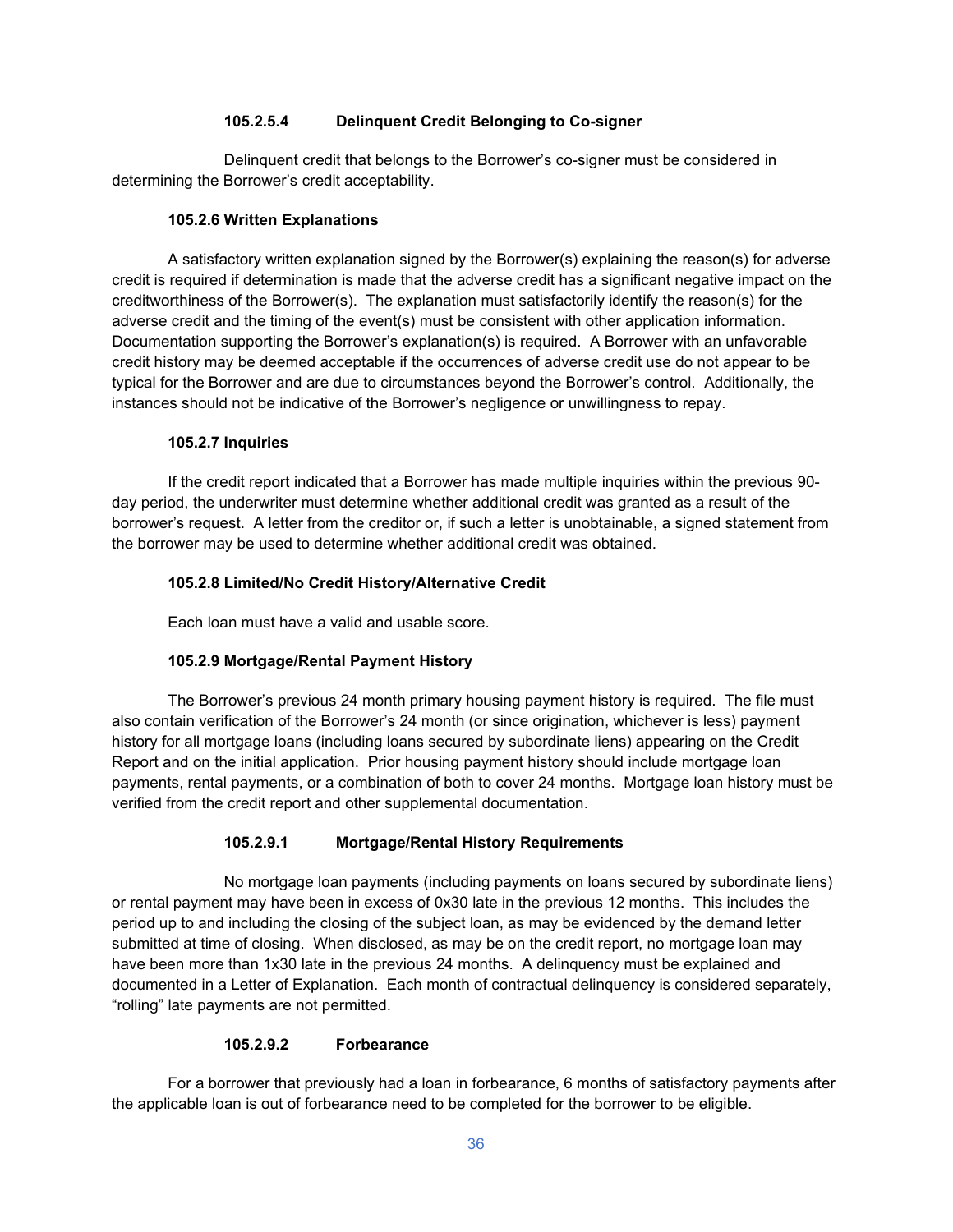### **105.2.9.3 Timeshare**

For credit review purposes, timeshare obligations are usually considered installment loans. If the Borrower has a deed to the timeshare property, then the timeshare obligation must be considered a mortgage loan for review purposes.

### **105.2.10 Payment Histories**

Payment histories may be requested and reviewed when the Credit Report indicates that delinquencies have been removed or when the majority of credit is from a non-institutional lender.

### **105.2.11 Lawsuits/Pending Litigation**

Borrowers party to a lawsuit or pending litigation are ineligible.

### **105.2.12 Re-established Credit**

A Borrower with a prior bankruptcy, foreclosure, CCCS or other similar serious credit default in his/her credit history must prove that he/she has re-established his/her credit history. Credit must be reestablished for the most recent 24 month period (48 months in the case of a foreclosure), meeting the following minimum requirements:

1. The Minimum Credit History requirements must be met (see Section 105.2.3.2).

2. One reference must be the Borrower's prior 24 month housing payment history, verified by the Borrower's:

a. mortgage loan payments disclosed on the Borrower's credit report, or

b. canceled checks or money orders for mortgage loan or rental payment, or

c. bank statements clearly indicating the mortgage loan or rental payment, or

d. a standard mortgage loan verification or loan payment history from the mortgage servicer, or

e. Borrower's year-end mortgage loan account statement (provided that it includes a payment receipt history), supplemented by the Borrower's canceled checks for the months that have elapsed since the statement was issued.

3. In addition to a housing payment history, at least one other active trade line must have been established for at least the previous 12 months.

4. No late payments or credit derogatory information with respect to credit card accounts in the previous 24 months.

5. No new public records, judgments, collections, etc., since the problem occurred.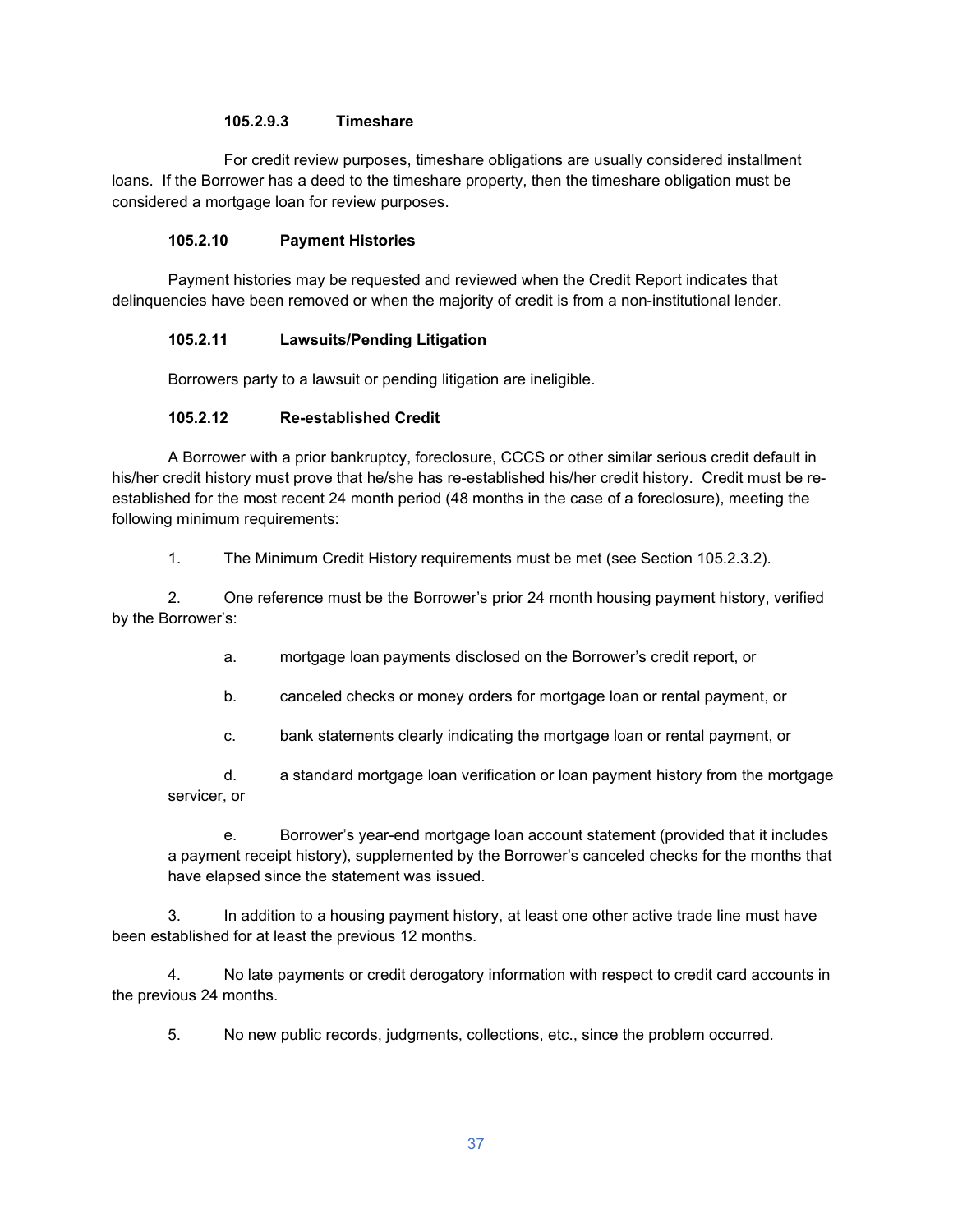### **106. LIABILITIES AND DELINQUENT ACCOUNTS**

### **106.1 LIABILITIES**

Monthly payments on all existing debts are included in the Borrower's total liabilities or obligations. Debt that is paid off at closing may be excluded from the DTI provided the final Closing Disclosure reflects the payoff.

### **106.1.1 Installment Debt**

Installment debt is the monthly obligation on accounts with fixed payments and terms (e.g., car loans, student loans, etc.). The monthly payments may be excluded from the DTI calculation if there are fewer than ten (10) monthly payments remaining to repay the debt in full.

However, if the monthly payment is substantial and inclusion would result in an excessive DTI, underwriting discretion will be used to ensure that exclusion of that debt is reasonable under the circumstances.

### **106.1.2 Lease Obligations**

Lease obligations, regardless of the remaining lease term, are included in the DTI calculation.

### **106.1.3 Revolving Debt**

Revolving debt is open ended debt of which the principal balance on an account may vary from month to month (e.g., department store credit cards). The minimum required payment as stated on the Credit Report or current statement should be used in calculating the DTI unless as noted below. The following debts must be considered as a recurring monthly debt obligation:

1. The credit report balances suggest that more than ten payments remain to be paid regardless of whether the loan application indicates that the debts will be paid off at or prior to closing,

2. The credit report indicates less than 10 months remaining to be paid, but the payments have a significant impact on the Borrower's ability to repay the mortgage loan or meet other credit obligations.

3. The credit report does not show a required minimum payment amount and there is no supplemental documentation to support a payment of less than 5%. In this situation, an amount equal to 5% of the outstanding balance must be used as the Borrower's recurring monthly debt obligation.

### **106.1.4 Alimony/Child Support/Separate Maintenance**

Monthly alimony, child support or separate maintenance obligations with ten or more payments remaining are included in the DTI. If there are fewer than ten payments remaining, the file must contain evidence of the duration of support payments, and payments may not be included in DTI.

### **106.1.5 Negative Cash Flow from Rental Property**

See Section "Rental Income"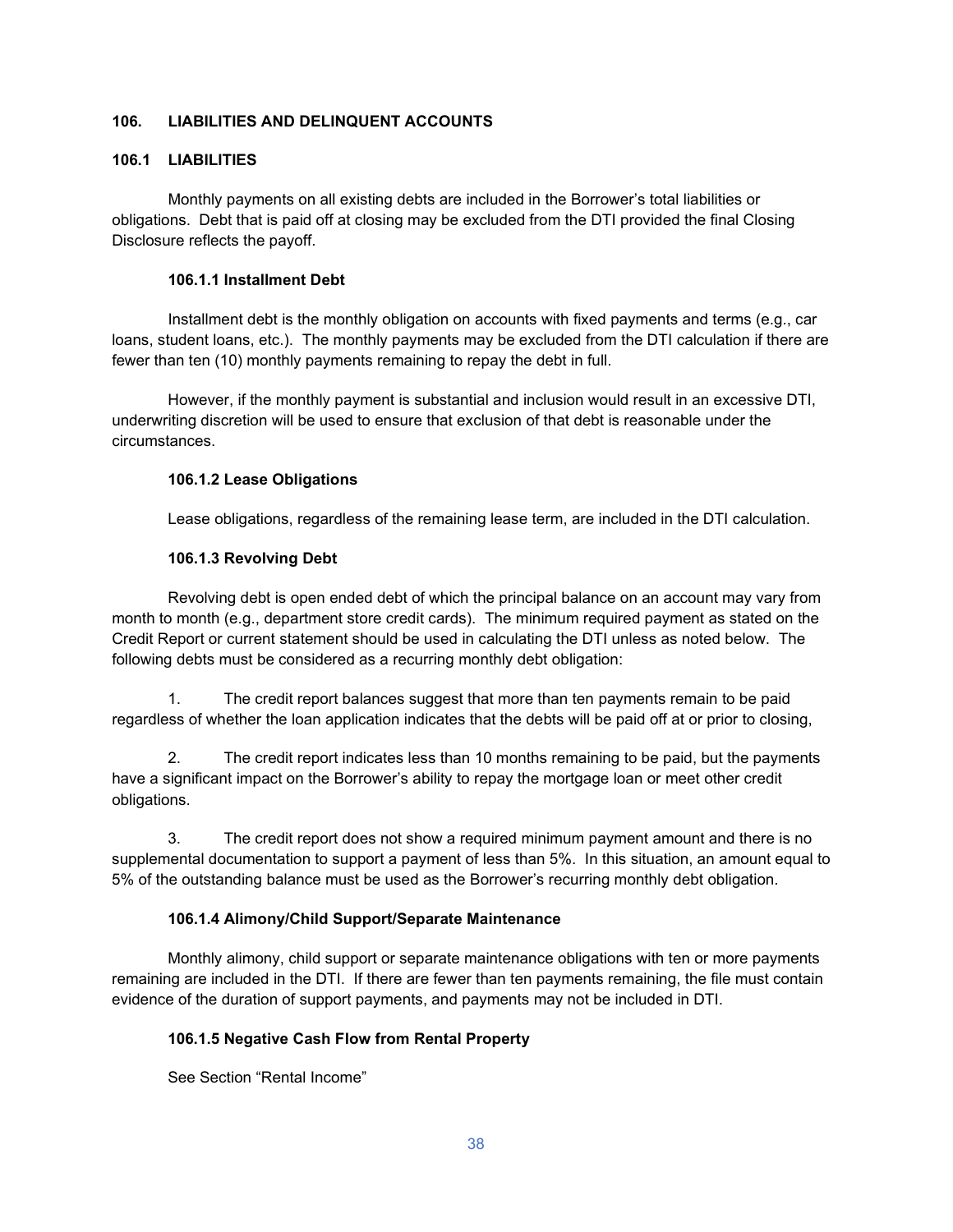### **106.1.6 Business Debt**

Business debts for which the Borrower is personally liable are included in the debt calculation up to the amount of the personal recourse. These debts include business paid personal debt, unless proof of payment by the business is established. If the account is new, it must be included in the DTI calculation. These debts may be excluded from the DTI calculation if a minimum of twelve (12) months of consecutive canceled checks from the business are provided.

### **106.1.7 Co-signed Obligations**

Proof of payments made by other parties must be documented with twelve (12) months canceled checks. If the Credit Report does not reflect the Borrower as a co-signer, obtain a copy of the note or security instrument to verify that the Borrower is not the primary obligor. The debt should not have been delinquent at any time.

### **106.1.8 Retirement/Savings Plan Loans (i.e. 401K, Insurance Policy)**

Repayment for loans against a financial asset (retirement/savings plan, insurance policy) may be excluded from the total debt ratio provided that the Borrower can repay the debt by liquidating the asset.

### **106.1.9 Student Loans**

Deferred student loans are included in the DTI calculation as a long term obligation. Student loans can be counted as credit debt as long as they are in repayment and are not being deferred. Student loans listed as delinquent must be brought current. If no payment is shown on the credit report for a student loan payment, then the payment information should be provided by student loan lender. If the monthly payment amount cannot be determined, use 1.0% of the current balance. If a student loan is charged off, the total of the amount charged off will be included in the cumulative charge off balance in the last 24 months. If a student loan is placed for collection, get a copy of the repayment agreement and a copy of a canceled check and include the payment in the DTI.

### **106.1.10 Contingent Liabilities**

Debts that have been co-signed by the Borrower may be excluded from the Borrower's DTI ratio under the following scenarios, provided that the debt has been paid currently and as agreed for at least the previous twelve (12) months. Contingent liabilities can only be excluded from the DTI with proof the borrower is not the primary obligor.

1. A debt secured by property that has been bought out by the former co-owner (for example, in connection with a divorce). The file must include evidence of transfer of title to the former coowner.

2. A mortgage loan that has been assumed by a third party without a release of the Borrower's liability. A copy of the formal assumption agreement and evidence of transfer of ownership of the property should be in the file. Do not include payment history, and the assumption does not need to include a release of the Borrower from liability.

3. Debts required to be paid by someone other than the Borrower pursuant to a court order. A copy of the court order transferring liability for payments to another party is required to be in the file.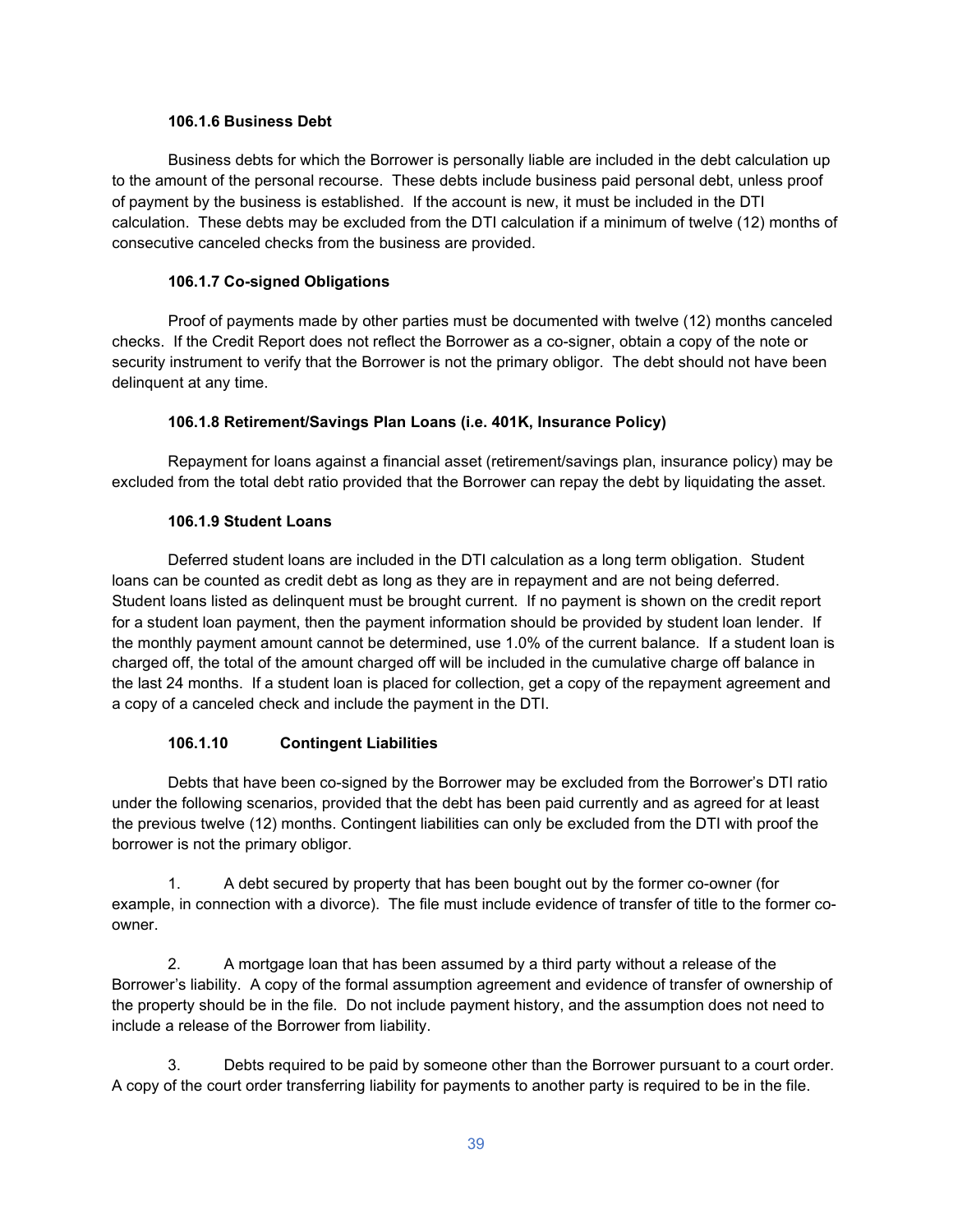4. Co-signed accounts paid by a third party, with twelve months of cancelled checks evidencing payment by the third party.

If none of these requirements can be satisfied, then the liability must be indicated on the application and considered as a monthly debt payment for mortgage loan eligibility purposes.

### **106.1.11 Housing Payments**

See Section 107.2 for items included in the monthly housing expense.

### **106.2 DELINQUENT ACCOUNTS**

Consumer credit delinquencies are considered in determining the overall risk of the loan.

### **106.2.1 Liens That Affect Title**

All liens that affect title to the security property must be paid at closing.

### **106.2.2 Treatment of Judgments, Collections, Charge-offs, Civil Suits and Disputed Trade Lines**

All delinquent credit that will impact title to the security property, including but not limited to delinquent taxes, judgments, charged-off accounts, tax liens and mechanics' liens, must be paid off prior to or at closing. Title insurance must insure the Purchaser's first lien position without exception. Any item secured by the subject property must be paid in full at or prior to closing. However, charge-offs or collection accounts that do not affect title are not required to be paid off if the combined balance of all derogatory accounts is \$5,000 or less. Total collections exceeding \$5,000 must be paid in their entirety at or prior to closing.

#### **106.2.3 Foreclosure**

If a Borrower who is a party to the loan has had a mortgage loan with any of the following issues, the Borrower's credit will be considered as having had a foreclosure that must be seasoned as indicated in the Derogatory Credit section of Credit Analysis:

- 1. Property taxes delinquent more than 30 days
- 2. Foreclosure filed
- 3. Foreclosure consummated
- 4. Notice of default filed
- 5. Foreclosed property redeemed
- 6. Delinquency of 120 days (or more)
- 7. Workout agreement in place to alter the terms of the original loan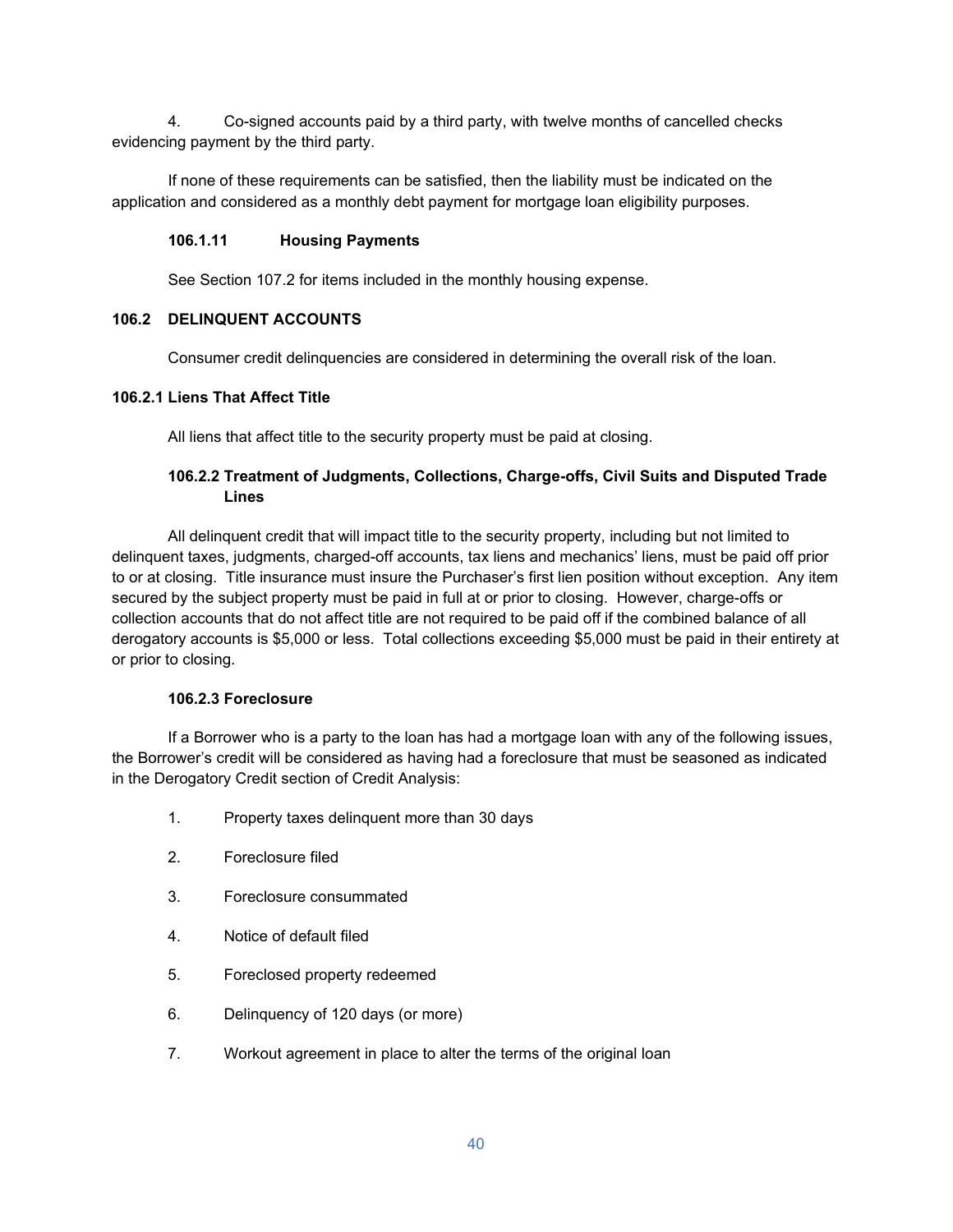### **106.2.4 Payout of Chapter 13 Bankruptcy While in Payment Period**

A loan is not eligible if a Chapter 13 bankruptcy has not been discharged, or was discharged within the previous 7 years.

#### **106.2.4.1 Bankruptcy Dismissal**

A loan is not eligible if a Chapter 13 bankruptcy has been dismissed within the last 7

years.

### **106.2.5 Consumer Credit Counseling Service (CCCS)**

CCCS considered the same as Chapter 13 bankruptcy for underwriting purposes.

### **106.3 Bridge/Swing Loan**

If the Borrower obtains a bridge loan, the monthly payment for the bridge loan must be included in the debt unless the Borrower can provide a copy of the executed sales contract for the property that is secured by the bridge loan. In addition, the Borrower must have six (6) month's PITIA reserves on any outstanding liens against the property secured by the bridge loan. These reserves are in addition to any reserve requirements for the subject transaction.

### **107. RATIOS AND QUALIFYING**

### **107.1 RATIOS**

Sound judgment should be exercised when considering any ratio calculations. Ratios are general benchmarks, not definitive guidelines. The overall merits of the file are considered when applying ratio guidelines. Purchaser shall develop the parameters with respect to these guidelines.

#### **107.2 HOUSING PAYMENT TO INCOME RATIO**

The maximum housing expense to income ratio allowed for all loans is 43% or 45% (requires Rate Spread Safe Harbor as well as Verification Safe Harbor standards fully satisfied). The monthly housing expense is the sum of the following charges as they apply to the loan, divided by the Borrower's stable monthly income:

1. Monthly principal and interest payment.

a. Fixed interest rate loans, qualify at the principal and interest calculated at the note rate.

2. 1/12th of the annual hazard insurance premium.

3. 1/12th of the annual real estate taxes. (CoreLogic Property Tax Estimator will be used to determine estimated tax amount)

- 4. 1/12th of the annual flood insurance premium, when applicable.
- 5. Monthly leasehold payments, when applicable.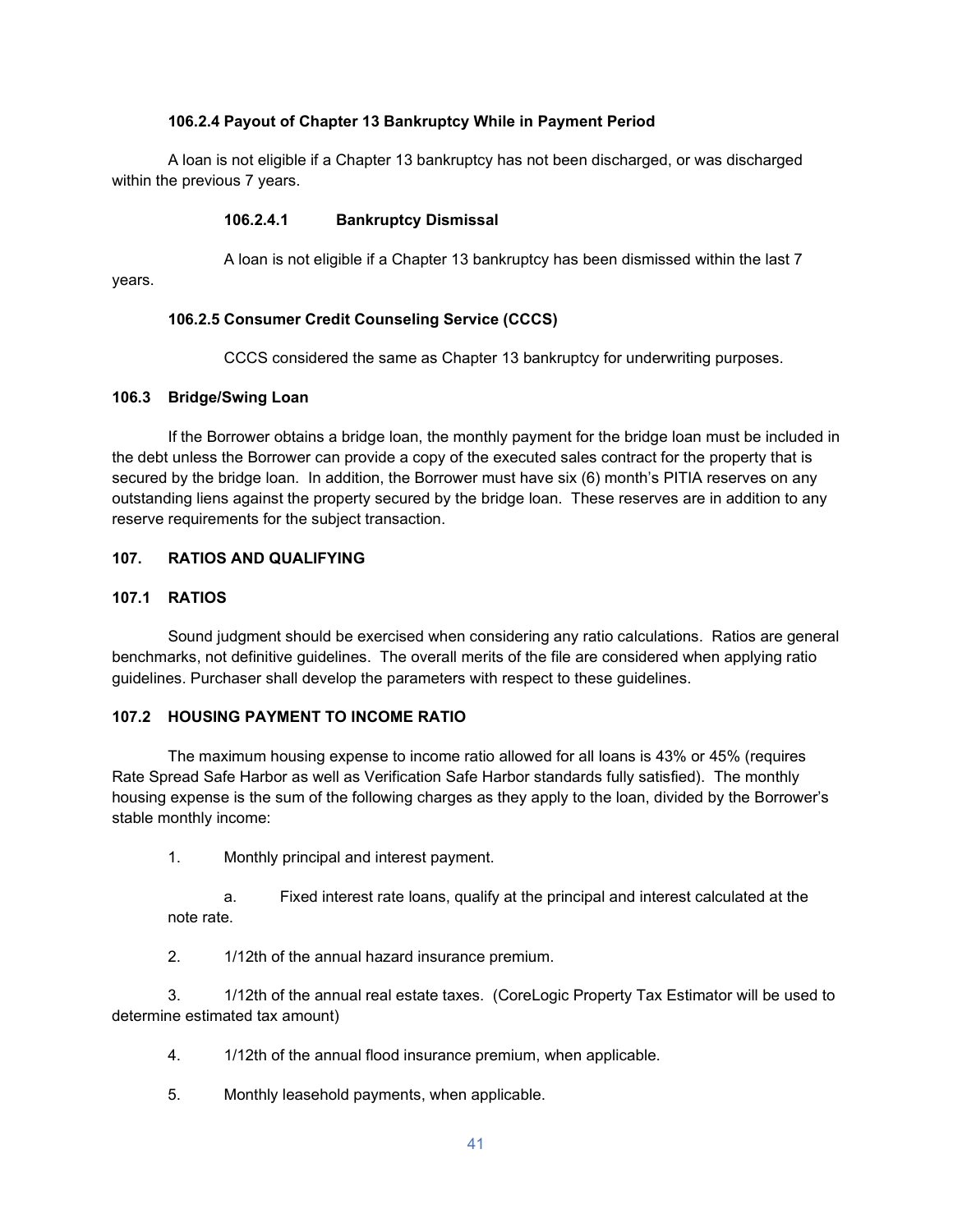6. Monthly homeowner association dues, condominium maintenance fees and monthly assessments (when applicable).

7. Monthly payment for other secured financing (when applicable).

8. With respect to payments on home equity lines of credit, the payment used for qualification should be based on:

a. Higher of either the initial interest rate and the fully indexed rate (sum of current index plus margin), and

- b. Fully amortizing payment (principal and interest), and
- c. Term to maturity of the note, and
- d. The maximum available credit.

## **107.3 DEBT TO INCOME RATIO AND QUALIFYING DEBT TO INCOME RATIO**

The maximum DTI ratio allowed for all loans is 43% or 45% (requires Rate Spread Safe Harbor as well as Verification Safe Harbor standards fully satisfied). The maximum DTI ratio allowed for Interest-Only Loans is 43%. The qualifying debt-to-income ratio compares the Borrower's total monthly obligations with his/her qualified monthly gross earnings based on the rate of the loan for which the Borrower is applying. The Debt to Income ratio (DTI) is calculated based upon the sum of the following obligations, divided by the Borrower's stable monthly income:

- 1. Monthly housing expense as per qualifying rate.
	- a. Fixed rate mortgages qualified using the fully amortized payment.

b. Interest only loans qualified using the fully amortized payment for the term of the loan.

2. Outstanding monthly obligations such as:

a. All installment debt with more than ten (10) payments remaining. (Installment debts may not be "paid down" to 10 payments in order to eliminate such debts from DTI calculation, but they may be paid in full).

b. All revolving debt payments

c. Alimony, child support or maintenance payments with more than ten (10) payments remaining.

d. Losses associated with rental properties from all investment properties owned by the Borrower and with respect to which rental income was used in the income calculation.

e. Other obligations where a monthly payment is legally required.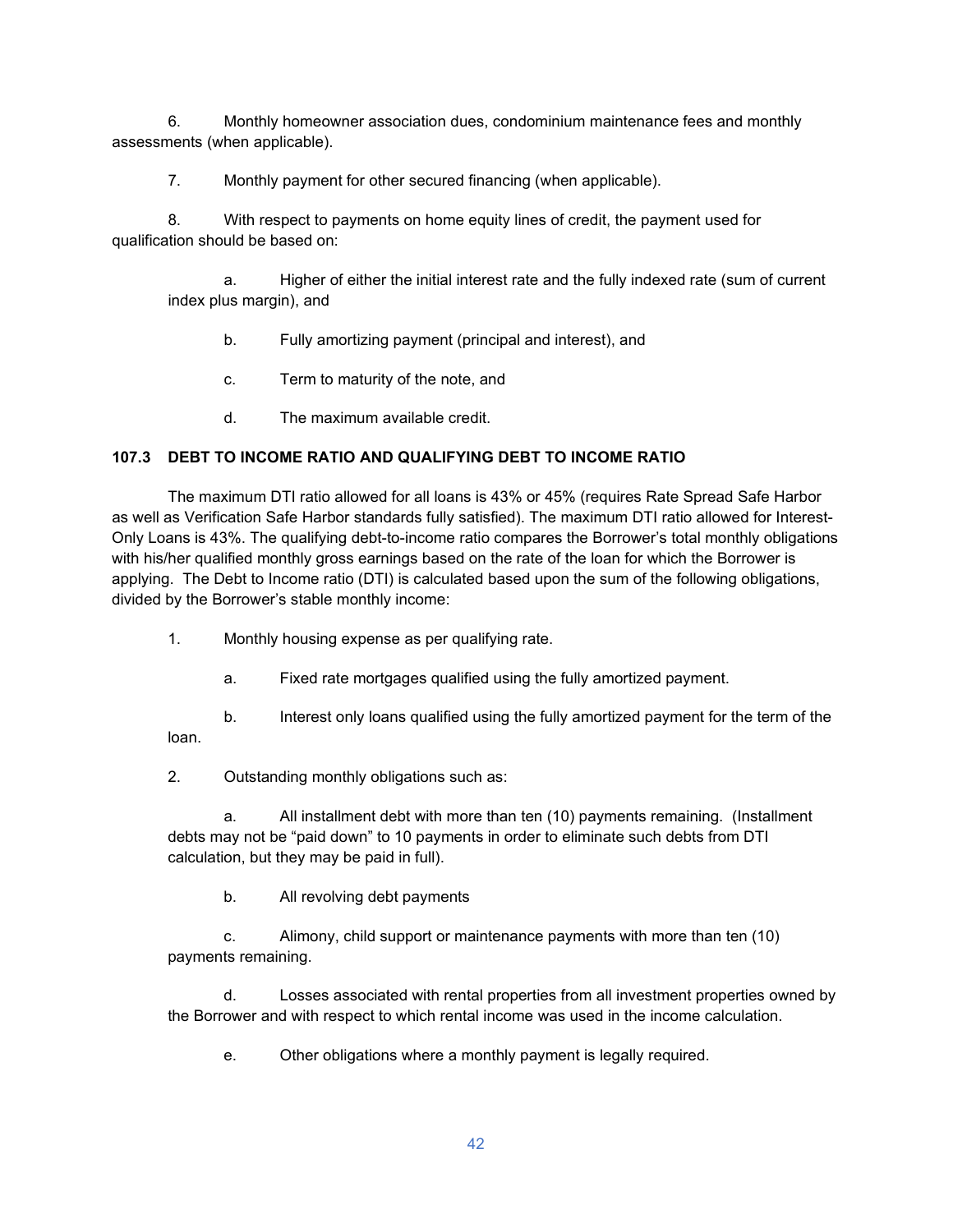#### **108. ASSET ANALYSIS**

When the documentation type or program requires asset verification, the file must evidence sufficient funds for the down payment, closing costs and reserves, when applicable.

### **108.1 ASSET DOCUMENTATION**

Assets must be sourced/seasoned for 60 days and may be verified using:

1. Direct written verification completed by the depository; or eligible  $3<sup>rd</sup>$  party vendor that maintains approval with Fannie Mae validation services. A list of approved VOA vendors may be found at [www.duvalidationcenter.com](http://www.duvalidationcenter.com/)

2. Recent and consecutive account statements covering a period of two months for each bank, brokerage, mutual fund account or investment portfolio. Account statements or 3<sup>rd</sup> party asset verification report must at a minimum provide all of the following information:

- a. Borrower as the account holder;
- b. Account number;
- c. Time period covered;
- d. Current balance in U.S. Dollars;
- e. Statement date.

### **108.2 AGE OF ASSET DOCUMENTATION**

The verification of assets (including the source of funds) may not be greater than 90 days old at the time of note date. If the funds are required for closing, then the most recent account statement(s) will be required for validation of funds.

### **108.3 ACCEPTABLE FUNDS**

The following items are acceptable for down payment and closing funds, including prepaids:

1. Funds from the Borrower's checking or savings account.

2. A gift or grant that does not have to be repaid may be permitted; (See Section 108.9 regarding limitations.)

3. Proceeds from the sale of the Borrower's personal asset(s). The value of the assets must be verified; evidence of sale must be provided (e.g., bill of sale, copy of check, etc.).

4. Proceeds from a loan that is secured by the Borrower's personal asset, for example, the proceeds of loans secured by other real estate are acceptable funds. The terms of the loan must be verified. Repayment of the loan must be included in the total expense ratio.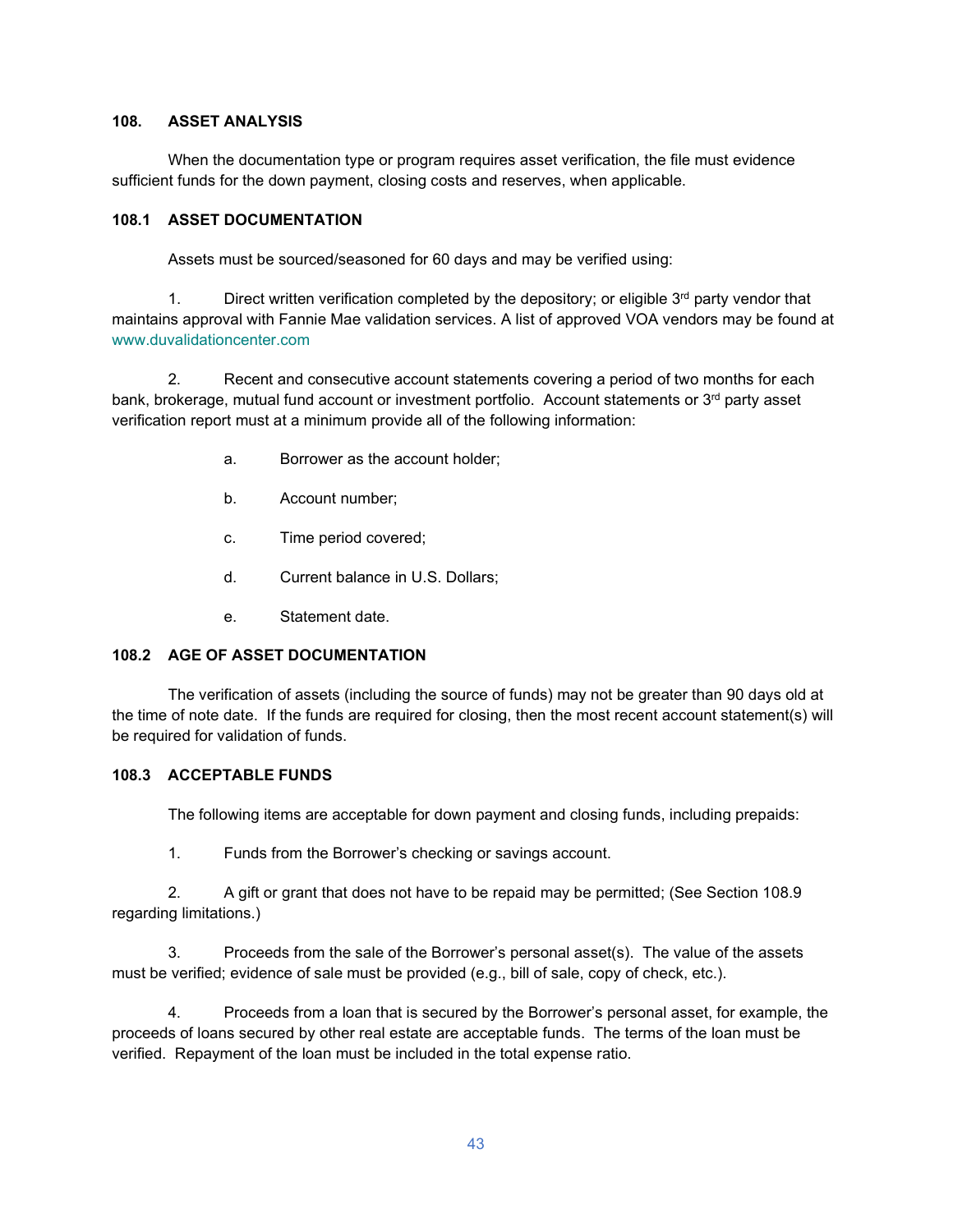5. Proceeds from a loan secured by a financial asset (401K, stock, life insurance, etc.) may be used. The net vested amount, multiplied by 70 percent, may be used for reserves.

6. Proceeds from liquidated stock, retirement accounts, certificates of deposit, pension or other savings plan. 70 percent of the value may be used as reserves for stocks, bonds, and mutual funds in a nonretirement account and 70 percent for a retirement account. Ownership of the account must be verified along with borrower's actual receipt of funds.

7. Proceeds from sale of other real estate. If part of the down payment is expected to be paid from the sale of the Borrower's current home, an executed closing statement verifying sufficient net proceeds must be received with the closing package.

8. Net proceeds from the trade of the Borrower's real property.

9. Funds from a business account (if the Borrower is the sole owner of the company and the company's CPA provides a statement indicating withdrawal of the funds will not negatively impact the business) may be used for down payment and reserves.

### **108.4 UNACCEPTABLE FUNDS**

1. Gift funds which must be repaid in full or in part.

2. Cash-on-hand.

3. Labor performed by the Borrower or goods or materials provided by the Borrower (sweat equity).

4. Gifts from seller-funded programs.

5. Net proceeds from an IRC 1031 exchange.

6. Any payment received as a result of being a party to the sales transaction (i.e., real estate sales commission) after the Borrower has met the minimum down payment requirement.

### **108.5 SHORT FUNDS TO CLOSE VARIANCE**

Not allowed.

### **108.6 BRIDGE LOAN**

A bridge loan is typically a short-term secured loan (one year or less), often interest-only, that is based on the Borrower's equity in his/her current home. The bridge loan is paid off when the current home is sold and the sale is closed. A copy of the listing agreement is required. Payments on existing mortgage loans must be included when qualifying the Borrower. See Section 106.3 for instances when payment can be excluded when qualifying the Borrower.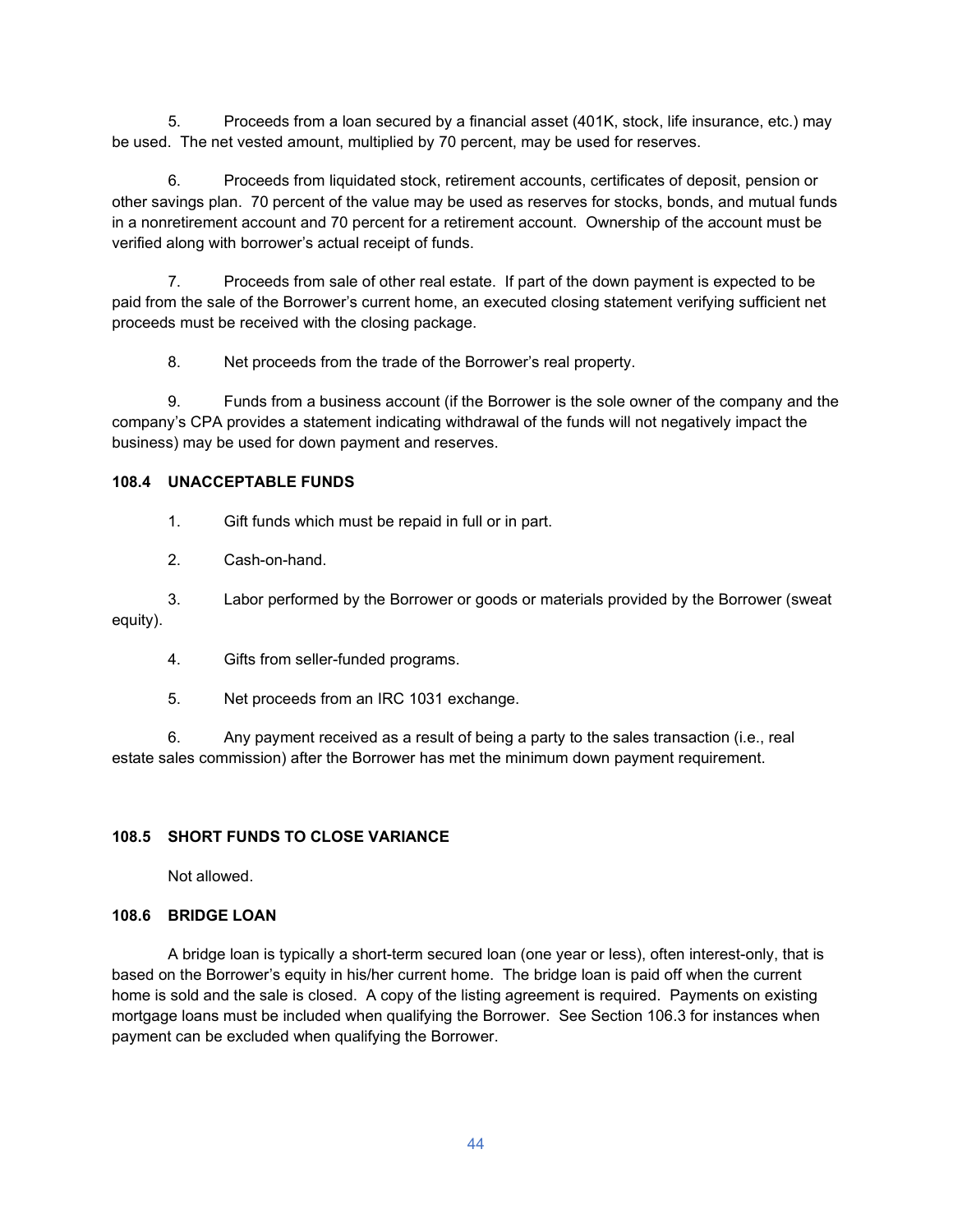### **108.7 CASH RESERVES**

In addition to the down payment and closing costs, the Borrower must have adequate cash reserves available that are appropriate to the transaction. In some instances, substantial liquid assets are considered to offset other risk factors.

See Quick Reference Guide for individual reserve requirements.

Other:

- Assets and Cash Reserves must be sourced and seasoned for at least 60 days.
- Large disparities between the current balance and the opening balances may require additional verification or documentation.
- Large or irregular deposits must be explained and may require further documentation.
- Gift funds may not be used to meet the reserve requirements.
- Proceeds from a Cash Out Refinance on the subject property may not be used to meet reserve requirements.

Funds for the needed Cash Reserves may be verified by any of the following:

1. Verification of Deposit (such as Fannie Mae Form 1006) executed by the financial institution, to include the current balance and the average balances for the preceding two months.

2. Two months checking and/or savings account statements (indicating opening and closing balances to indicate a full 60 days of asset verification).

3. One quarterly account statement.

4. For Cash Reserves generated from asset sales from taxable or tax-deferred accounts, two months statements from the brokerage, retirement savings or pension account (including IRA and 401k) are required. Balances for tax-deferred accounts must be reduced by 30% to reflect income taxes and penalties when funds are withdrawn. Taxable accounts with stocks, bonds and mutual funds must be reduced by 30% to reflect income taxes. Statements from the investment management company or bank are required to verify the ownership of the account/asset, the value of the asset at the time of sale or liquidation, and the Borrower's actual receipt of the funds realized from the sale or liquidation of the assets if needed to complete the transaction.

5. Two months brokerage statements on publicly traded stocks and bonds, mutual funds, money market accounts, and CDs, (indicating opening and closing balances to indicate a full 60 days of asset verification) are required. Balances must be reduced by 30% for stocks, bonds, and mutual funds.

#### **108.8 DOWN PAYMENT**

On purchase transactions, the Borrower must make a minimum down payment with funds from his/her own resources. The amount of the minimum required down payment depends upon the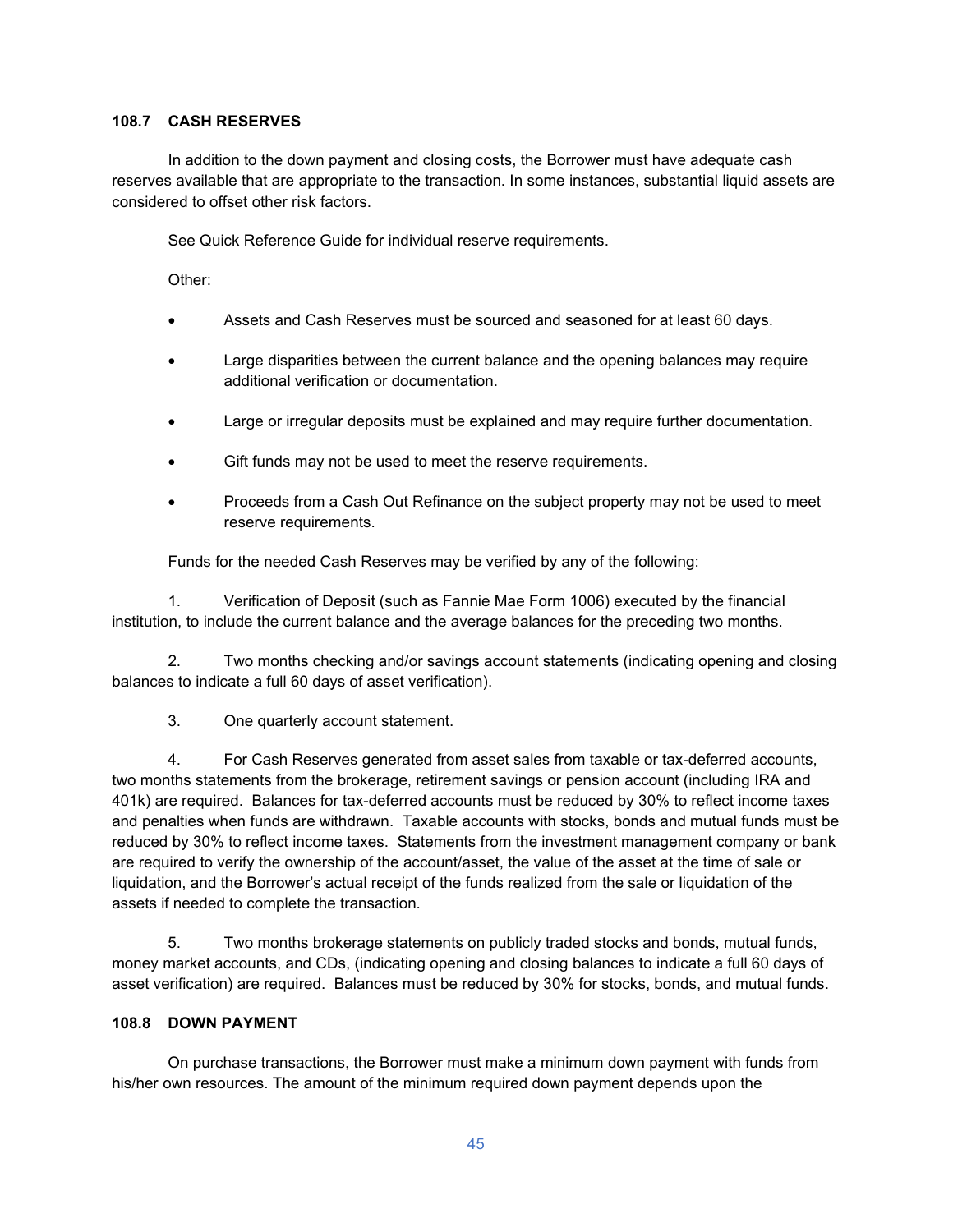occupancy of the subject property. Funds to close must be fully documented, including sourcing and seasoning.

1-2 Unit Primary Residence / Second Home: The borrower must make a 5% minimum borrower contribution from his/her own funds.

1-4 Unit Investment: 100% of down payment must be from the borrowers own funds. Gift Funds not allowed on investment purchases.

Acceptable documentation to source the funds includes any of the following:

1. Copy of canceled check;

2. Copy of check not canceled with bank statement to evidence check cleared;

3. Evidence from the real estate broker (not the agent) that the funds were deposited into the broker's trust account (i.e., copy of broker's trust account statement); or

4. Escrow agent/attorney's letter acknowledging receipt of funds. Acceptable documentation to season the funds (to verify that they are from the Borrower's own resources include any of the following):

a. Closing Disclosure from the sale of another property.

b. Verification of Deposit (such as Fannie Mae Form 1006) executed by the financial institution, to include the current balance and the average balances for the preceding two months.

c. Two months checking and/or savings account statements (indicating opening and closing balances to indicate a full 60 days of asset verification) with explanations for large deposits, if any.

d. One quarterly account statement.

e. Two months statements from brokerage, retirement savings or pension account (including IRA and 401k). Balances for tax-deferred accounts must be reduced by 30% to reflect income taxes and penalties when withdrawn. Taxable accounts with stocks, bonds and mutual funds must be reduced by 30% to reflect income taxes. Statements from the investment management company or bank are required to verify the ownership of the account/asset, the value of the asset at the time of sale or liquidation, and the borrower's actual receipt of the funds realized from the sale or liquidation of the assets if needed to complete the transaction.

f. Other forms of verification may be acceptable, so long as the verification clearly indicates that the funds were in the Borrower's possession for at least 60 days prior to transfer.

### **108.9 GIFT FUNDS**

Gift funds or gifts of equity not allowed from any donor that is a real estate builder, developer or in the business of owning, financing, or selling real estate.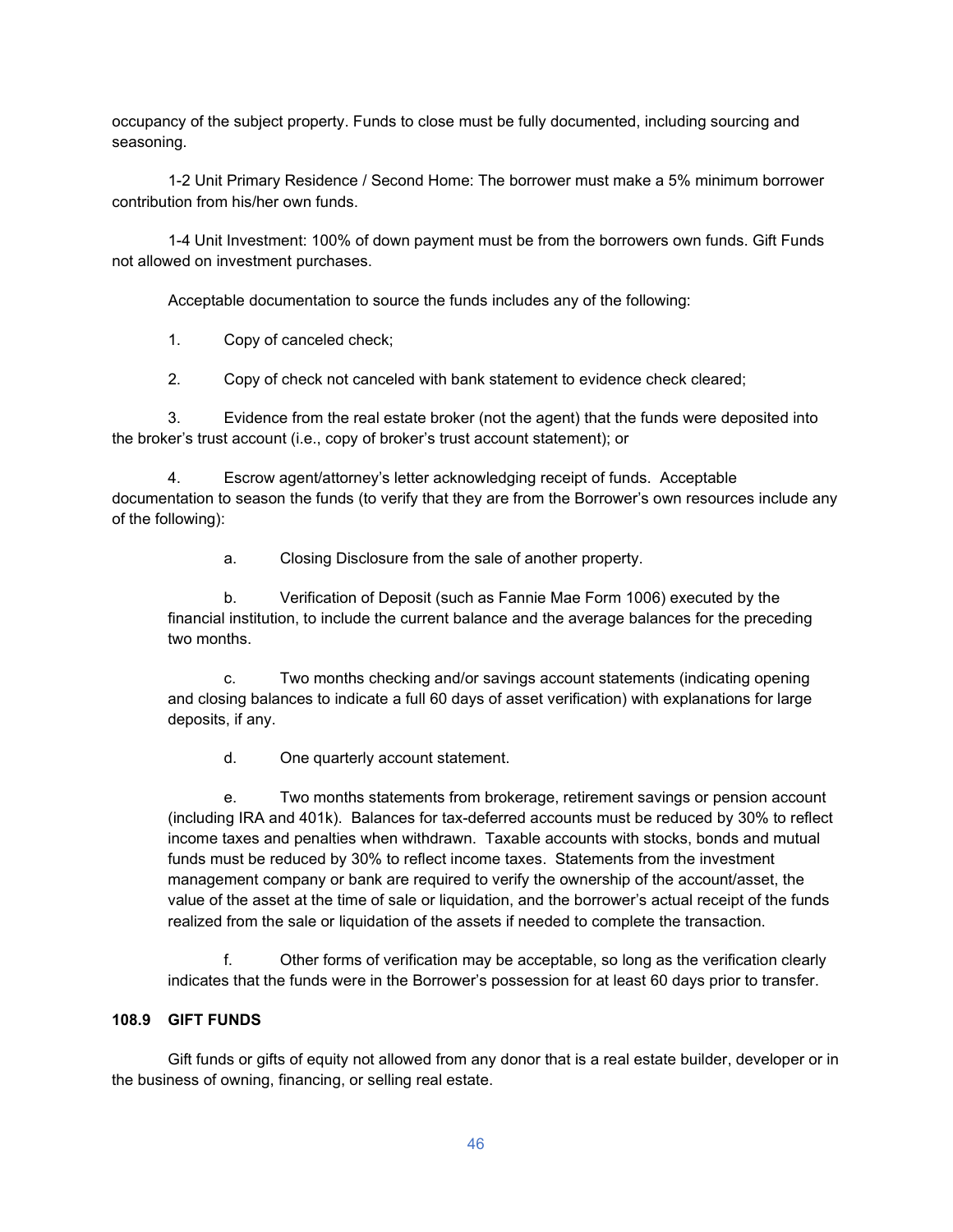A borrower of a mortgage loan secured by a principal residence or second home may use funds received as a personal gift from an acceptable donor. Gift funds may fund all or part of the down payment, closing costs, or financial reserves subject to the minimum borrower contribution requirements. Gifts are not allowed on an investment property.

### **108.10 JOINT ACCOUNTS**

Funds held jointly with a non-borrowing spouse are considered the Borrower's funds.

### **108.11 SECONDARY/SUBORDINATE FINANCING**

Secondary financing is permitted and subject to the Quick Reference Guide when it meets the following requirements:

1. Made subordinate to the first lien

2. Title indicates it is in second lien position

3. Maximum CLTV does not exceed the maximum LTV allowed on the Quick Reference Guide.

4. The terms of the subordinate lien loan must be less than or equal to the term of the first lien loan. Secondary financing must be reviewed to ensure that there are no terms that restrict prepayment. Terms that restrict prepayment are not permitted as acceptable secondary financing. Terms that require payment of certain closing costs that were waived upon origination of the subordinate lien loan are not considered a restriction of prepayment.

5. The source of the secondary financing is not a natural person except when the natural person is the seller of the subject property.

*If the secondary financing is closed simultaneously with the first lien loan, then the following items are required:*

1. A copy of the loan approval from the institution providing the secondary financing prior to closing.

2. A copy of the executed note at closing.

*In all instances, the following items are required:*

1. The terms of the current second lien. If unable to discern from the credit file, get copy of terms from lender.

2. A copy of the unsigned subordination agreement prior to closing.

3. A copy of the executed subordination agreement at closing.

Nothing set forth in this Section 108.11 shall be deemed to restrict secondary financing to the extent that such restriction would violate the terms of the Borrower's loan documents or applicable federal or state law.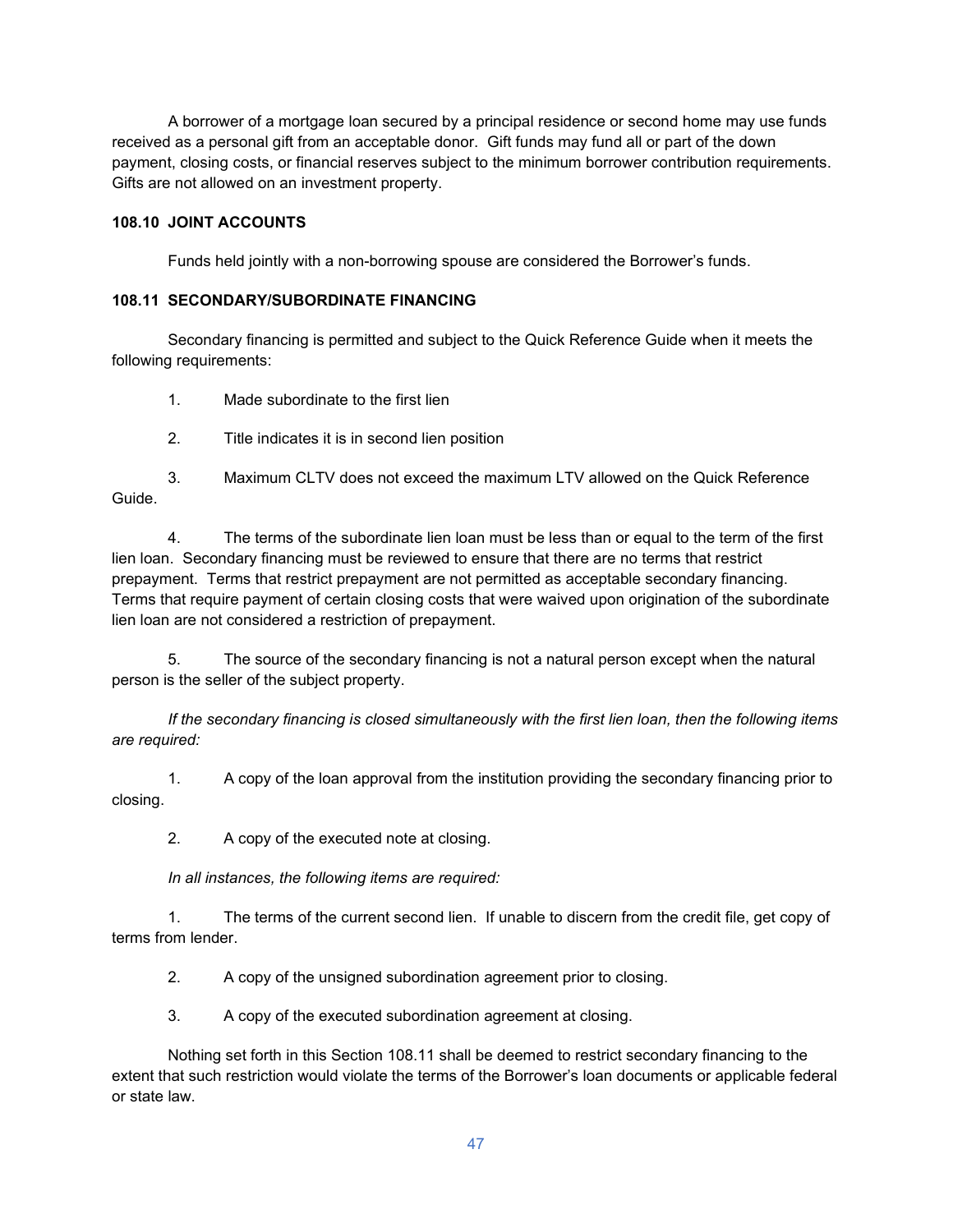### **108.12 TRADE EQUITY IRC 1031 EXCHANGE**

Not Allowed.

#### **108.13 UNSECURED LOANS**

Funds from personal unsecured loans are not an acceptable source of funds for the down payment, closing costs, or reserves.

#### **109. INSURANCE**

#### **109.1 HOMEOWNERS INSURANCE**

The subject property must be protected (including when vacant) against loss or damage from fire and other perils within the standard extended coverage. Refer to the Fannie Mae selling guide for appropriate homeowners insurance coverage requirements.

#### **109.2 Master HOA Hazard Insurance Requirements**

Please refer to the Fannie Mae selling guide for appropriate master HOA hazard insurance requirements.

#### **109.3 FLOOD INSURANCE**

Flood insurance is required for any property located within any area designated by the Federal Emergency Management Agency (FEMA) as an Area of Special Flood Hazard. Such area is typically denoted as Flood Zone A or Zone V (coastal areas). Properties in Flood Zone A or V must be located in a community which participates in the FEMA program to be eligible for financing. Life of the loan coverage monitoring is required.

#### **109.3.1 Flood Certificate**

Determination whether a subject property is in a flood zone must be established by a Flood Certificate provided by the Federal Emergency Management Agency (FEMA). In addition, the appraisal report should accurately reflect the flood zone.

#### **109.3.2 Coverage and Deductibles**

If the subject property is located in a Special Flood Hazard Area, flood insurance is required. The amount of flood insurance must be at least equal to the lesser of 100% of the insurable value of the facilities and the maximum coverage available under the appropriate National Flood Insurance Administration program. For condominium projects, the homeowners association should provide a project blanket policy with coverage for the building in which the unit is located. Coverage must be the lesser of 100% of the replacement cost of the building in which the unit is located, including all the common elements and property, and the maximum coverage available under the National Flood Insurance Administration Program times the number of units in the building.

Other requirements: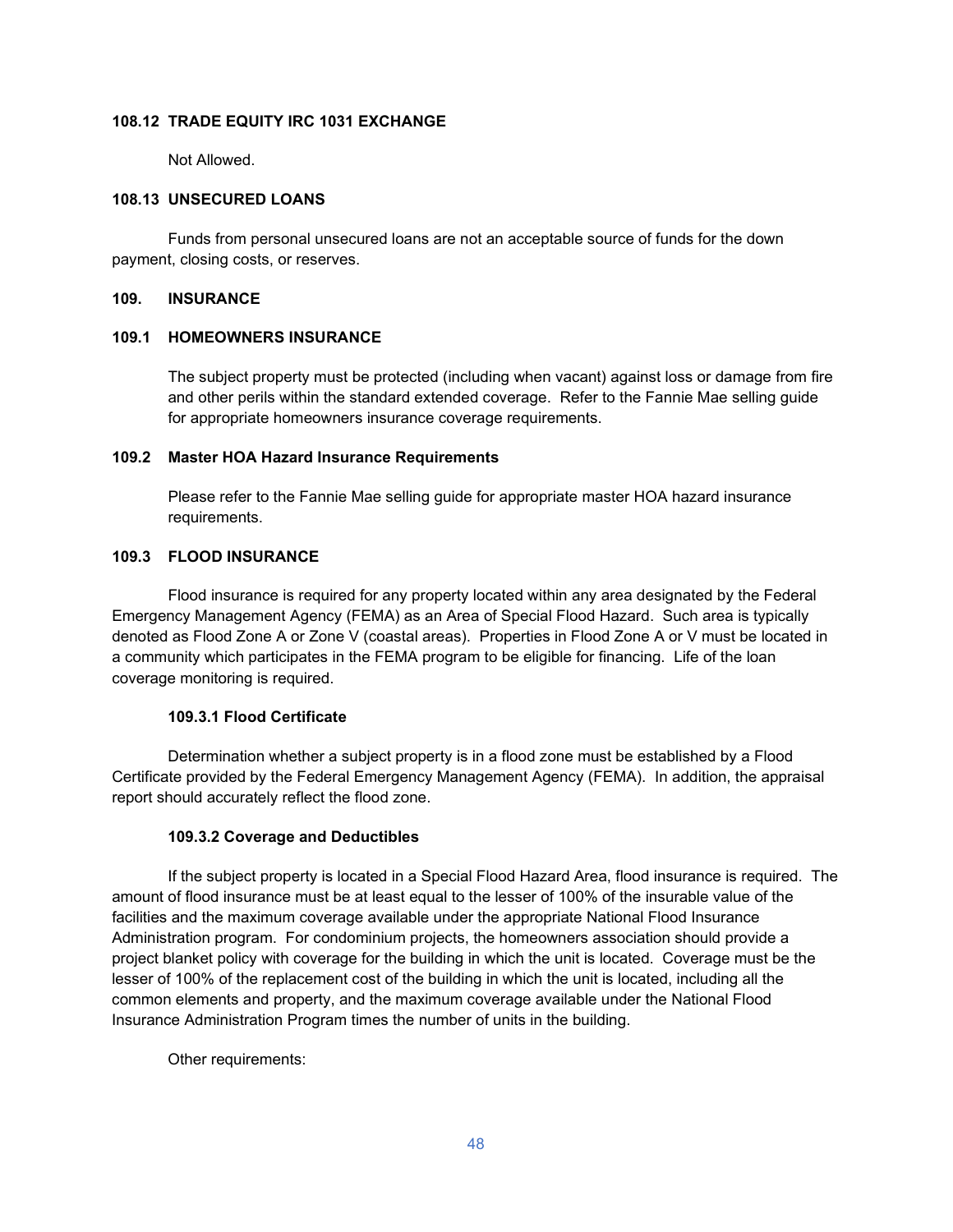1. Deductibles permitted up to the maximum deductible available under the National Flood Insurance Program (NFIP);

2. The Borrower name and the subject property must be on the flood insurance application or binder;

3. The flood insurance policy must contain a mortgagee clause, naming the Purchaser as the loss payee and mortgagee;

4. Evidence of coverage must be provided at closing; and

5. The insurance must be maintained throughout the duration of the loan. The flood insurance requirement may be waived if:

a. The subject property improvements are not in the area of Special Flood Hazard, even though part of the land is in Flood Zone A or V; or

b. The Borrower obtains a letter from FEMA stating that its maps have been amended such that the subject property is no longer in an area of Special Flood Hazard. The appraisal report should accurately reflect the flood zone. An updated flood certification reflecting the updated zone must also be obtained for the loan file.

### **110. PROPERTY**

### **110.1 APPRAISER QUALIFICATION**

Real estate appraisers are to be state-certified or state-licensed according to the Code of Federal Regulations, and to comply with Fannie Mae's or Freddie Mac's requirements for appraisers.

#### **110.2 APPRAISAL**

All appraisals must comply with applicable regulations and standards including but not limited to USPAP, FIRREA, AIR and HVCC compliance.

One appraisal is acceptable up to \$1,500,000 loan amount. Two appraisals are required for loan amounts greater than \$1,500,000 loan amount.

The lower of the 2 appraised values will be used to determine LTV, unless the Sales Price is lower than both appraisals (in which case the sales price will be used to determine LTV). Appraisals will be completed by different independent appraisers from Axos Bank approved AMCs.

All appraisals are subject to review by internal resource and or  $3<sup>rd</sup>$  party. A collateral desktop analysis with MLS performed by an Axos Bank approved AMC is required. If the CDA returns a value that is "Indeterminate", a field review or 2nd full appraisal may be provided. The lower of the two values will be used as the appraised value of the property. The Seller is responsible for providing the field review or 2nd full appraisal. Appraisal review is completed prior to final determination or validation of original appraisers' opinion of value.

The value of the subject property should be in line with the home prices in the subject's market area. The appraiser must report on the primary indicators of market condition for properties in the subject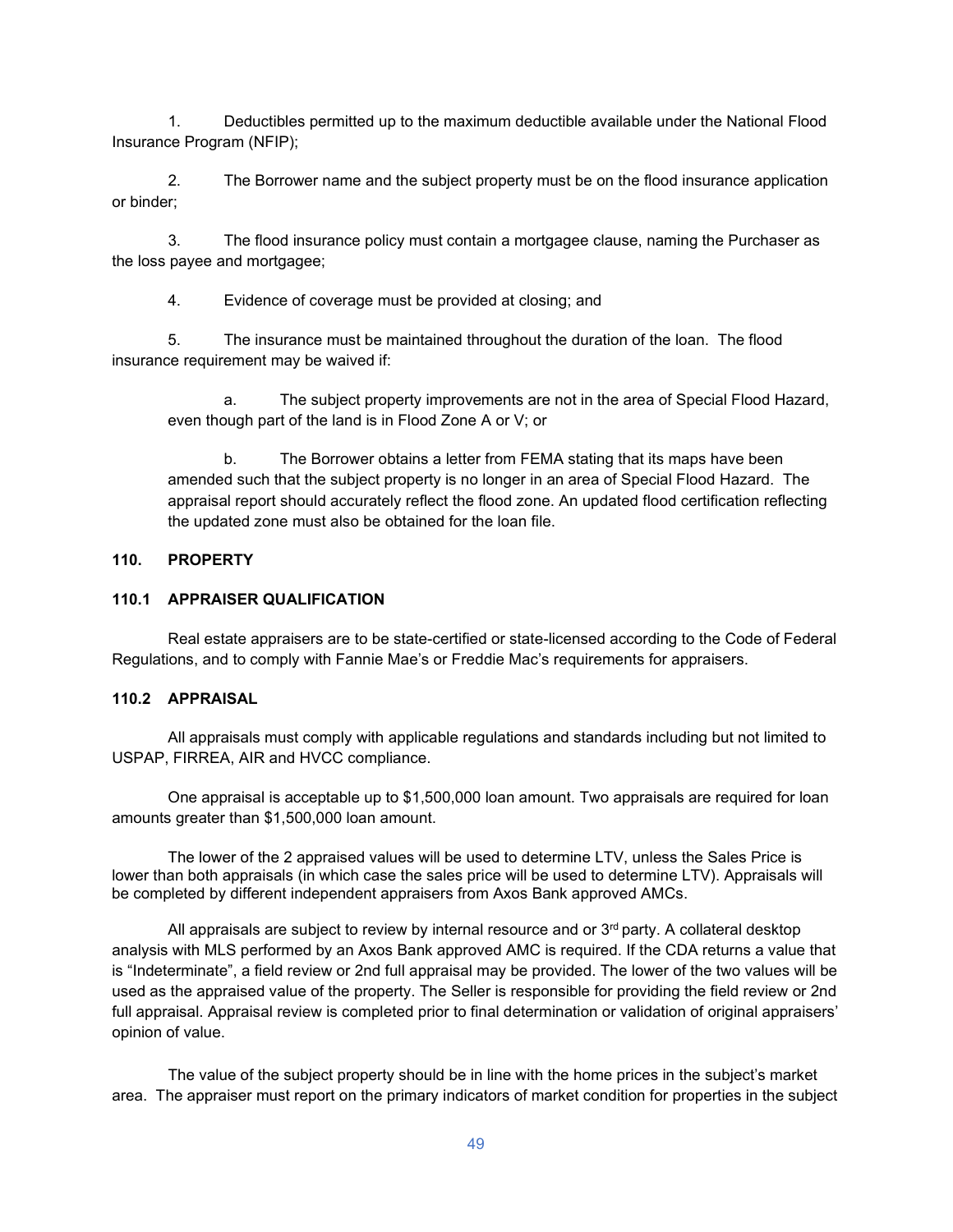neighborhood. The appraisal must be closely reviewed to insure that the appraiser is specific with regard to the impact a market decline has upon the transaction being evaluated. Appraisals should not contain comparables greater than six months prior to the report date.

Maximum lot size 20 acres. Properties with greater than 10 acres must have at least three comparables with similar acreage.

### **110.3 AGE OF APPRAISAL**

At the time of delivery to Axos Bank, the appraisal needs to be less than 90 *days* old relative to the note date. To the extent the appraisal is greater than 75 days old, Axos Bank will have the option of ordering an appraisal update completed on form 1004d or a new appraisal.

### **110.4 DISASTER AREAS**

For loans secured by properties appraised prior to the Presidential/State declaration, the following post-disaster guidelines apply:

1. An interior and exterior inspection of the subject property is required.

a. The original appraiser should perform the inspection and provide a certification stating:

i. Subject property is free from damage and is in the same condition as previously appraised;

ii. Marketability and value remain the same.

For loans secured by properties appraised after the Presidential/State declaration, the following post-disaster guidelines apply:

1. Appraiser must note any damage and its effect on marketability and value.

2. Electronic evaluations are not acceptable.

### **110.5 PROPERTY OVERVIEW**

All properties must:

- 1. Be improved real property.
- 2. Be designed and available for year round residential use.
- 3. Be complete with kitchen and bathroom facilities.

4. Be heated by a continuously fueled heat source which is permanently affixed to the real estate. Alternative heat sources are acceptable when marketability has been demonstrated.

5. Be in average or better than average condition.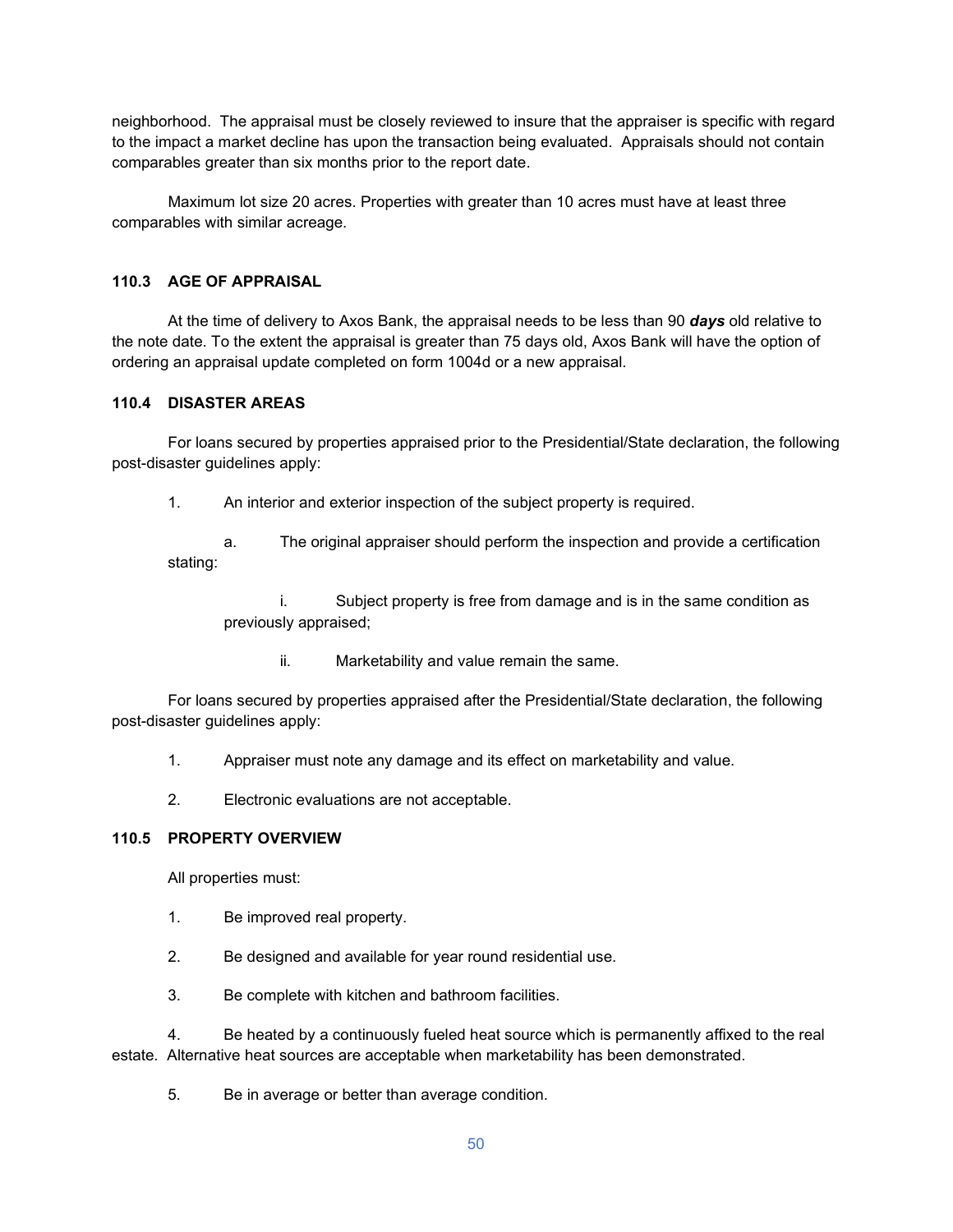- 6. Represent the "highest and best" use of the subject property.
- 7. Be free of all health and safety violations.

8. NOT be in violation of any housing codes or exhibit items that adversely affect the ownership, habitability or marketability of the subject property.

#### **110.5.1 Properties Listed for Sale**

Properties currently listed for sale are not eligible for refinance transactions.

#### **Property Eligibility Matrix**

Single-Family Residence Detached: Yes

Single-Family Residence Attached: Yes

Low-Rise Condominium (1-4 Stories): Yes

High-Rise Condominium (5+ Stories): Yes

Site Condominium (Detached condo): Yes

Non-Warrantable Condominium: No

Planned Unit Development (PUD) Attached: Yes

Planned Unit Development (PUD) Detached: Yes

Manufactured Home: No

Co-operative Units (Co-op): No

Condotels or Condo Hotels: No

Modular: No

Two-unit: Yes

Three-unit: Yes

Four-unit: Yes

Log Homes: No

Raw Land: No

Mixed Use Property: No

Farms / Working Farms: No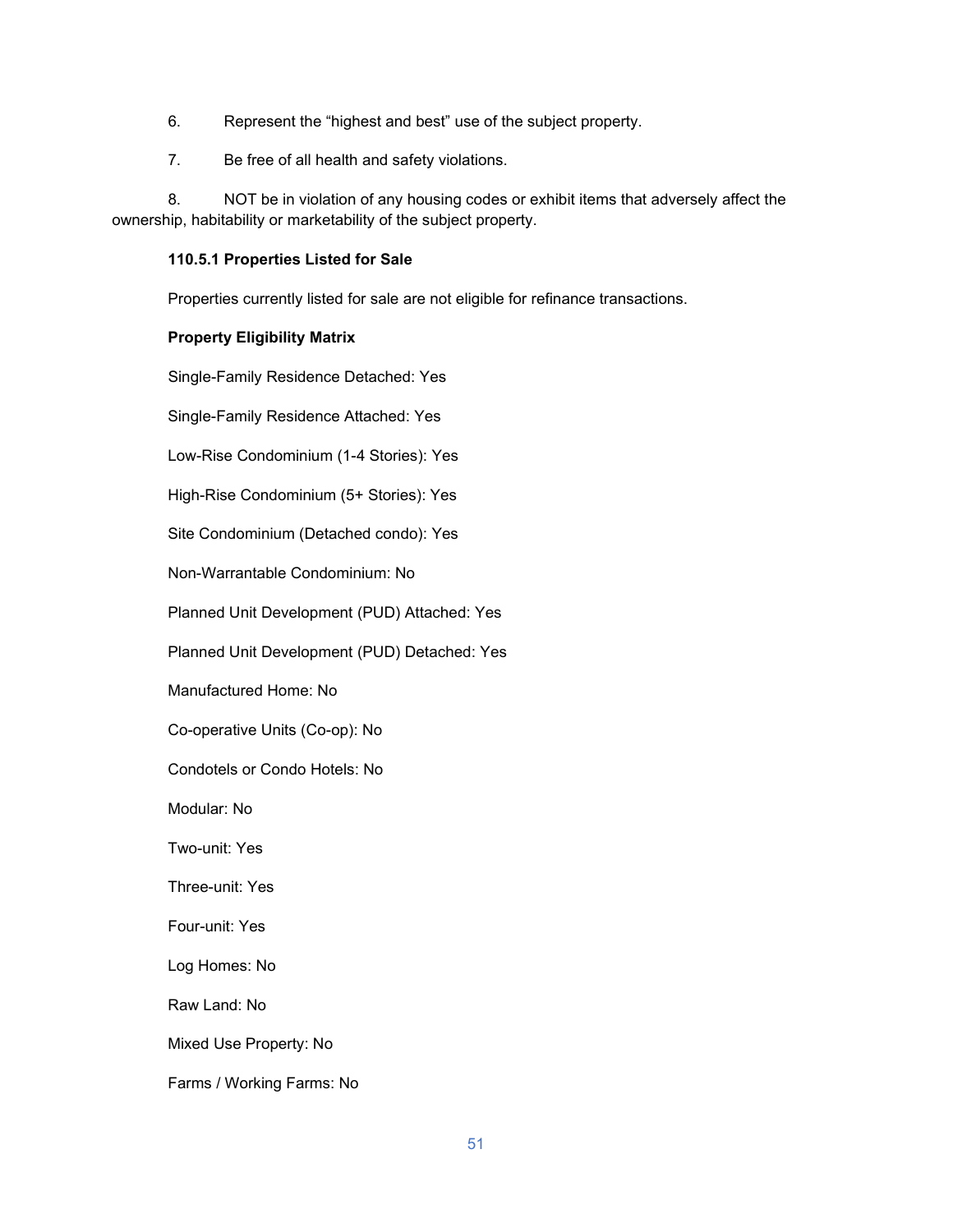Corporate Properties that are titled to corporations: No

Earth Homes, Home Half in Mountain (Burm) Homes, or Basement Homes (Properties which are generally built underground): No.

Environmental Conditions (Properties with health and/or safety hazards, etc.): No

Ground Lease / Leasehold Property: No

Timeshares: No

Rooming/Boarding Houses: No

Unique Properties: No

Properties Greater than 20 acres: No

### **110.5.2 Rural Properties**

A property indicated by the appraisal as rural, or containing any of the following characteristics must comply with the following criteria:

1. They may not be listed as an ineligible property type.

2. The primary use must be residential.

3. The property must not be agricultural, or otherwise providing a source of income to the Borrower or a source of payment for the subject loan.

4. The lot size and acreage must be typical for the area and similar to the surrounding properties.

5. If the subject contains excess acreage, the loan amount may be adjusted.

6. The subject property must be within reasonable commuting distance to a metropolitan area.

7. The subject property must be accessible by public roads and highways.

8. The present use must be the "highest and best use" for the subject property.

9. The condition, quality and use of outbuildings may be considered in determining the market value of the subject property when the appraiser clearly supports the adjustments with similar comparable information.

10. Property cannot be subject to any idle acreage tax benefit or other tax incentive program.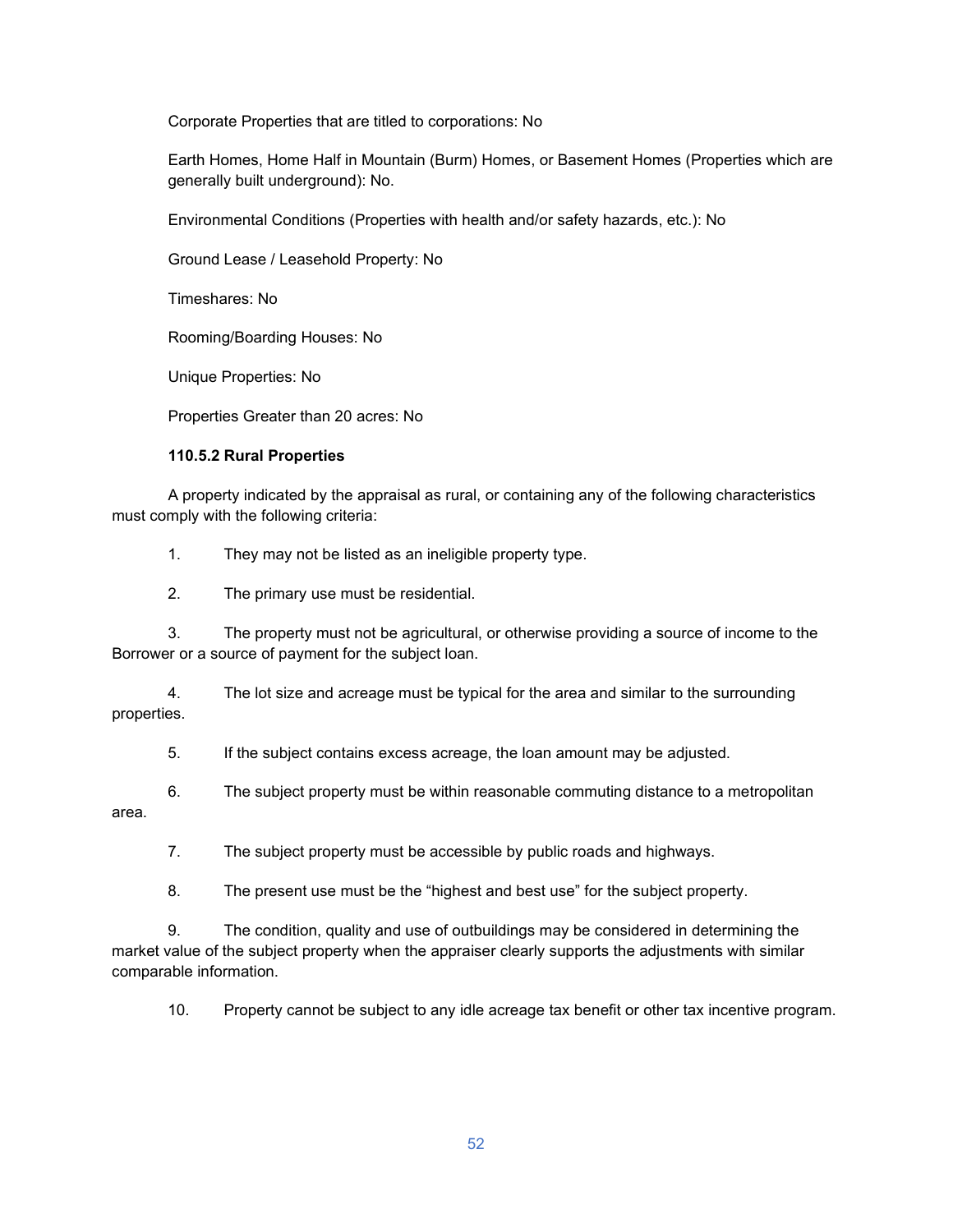### **110.6 PROPERTY CONSIDERATIONS**

#### **110.6.1 Condominium**

Refer to the Fannie Mae Selling Guide for condominium project eligibility and appropriate review type. Limited reviews are acceptable if the AUS response indicates such as review type being eligible for the project.

### **110.6.2 Condominium Project Reviews**

Refer to the Fannie Mae Selling Guide for condominium project eligibility and appropriate review type. Limited reviews are acceptable if the AUS response indicates such a review type being eligible for the project.

### **110.6.3 PUD (Planned Unit Development)**

If the subject property is a detached unit, no analysis is required. If the subject is an attached PUD, the following review is required:

1. Type E Warranty applies to established PUD projects in which the owners' association has been turned over to the unit purchasers. This is the sole eligibility criterion for qualifying as a Type E project (manufactured homes not allowed).

2. Type F Warranty applies to new PUD projects that are still under the control of the developer. The project must meet the following eligibility criteria:

a. The project cannot have been created by the conversion of existing buildings into a PUD.

b. The project may not include any multi-dwelling units that represent the security for a single mortgage loan.

c. The project must not be composed of manufactured homes.

d. A sufficient number of the total units in the project (or legal phase) must have been conveyed or be under contract to be sold to the purchasers in order for the lender to determine whether the presales will support the responsibilities of the homeowners association for at least two years.

e. The units must be owned in fee simple, and the unit purchasers must have the sole ownership interest in, and right to the use of, the project's facilities once control of the homeowners association has been turned over to them.

The homeowners association should complete a questionnaire so that the originator can make the appropriate determination if the Type F requirements have been met.

#### **110.7 MARKET RESTRICTIONS**

Loans identified in declining markets may have LTV and other restrictions.